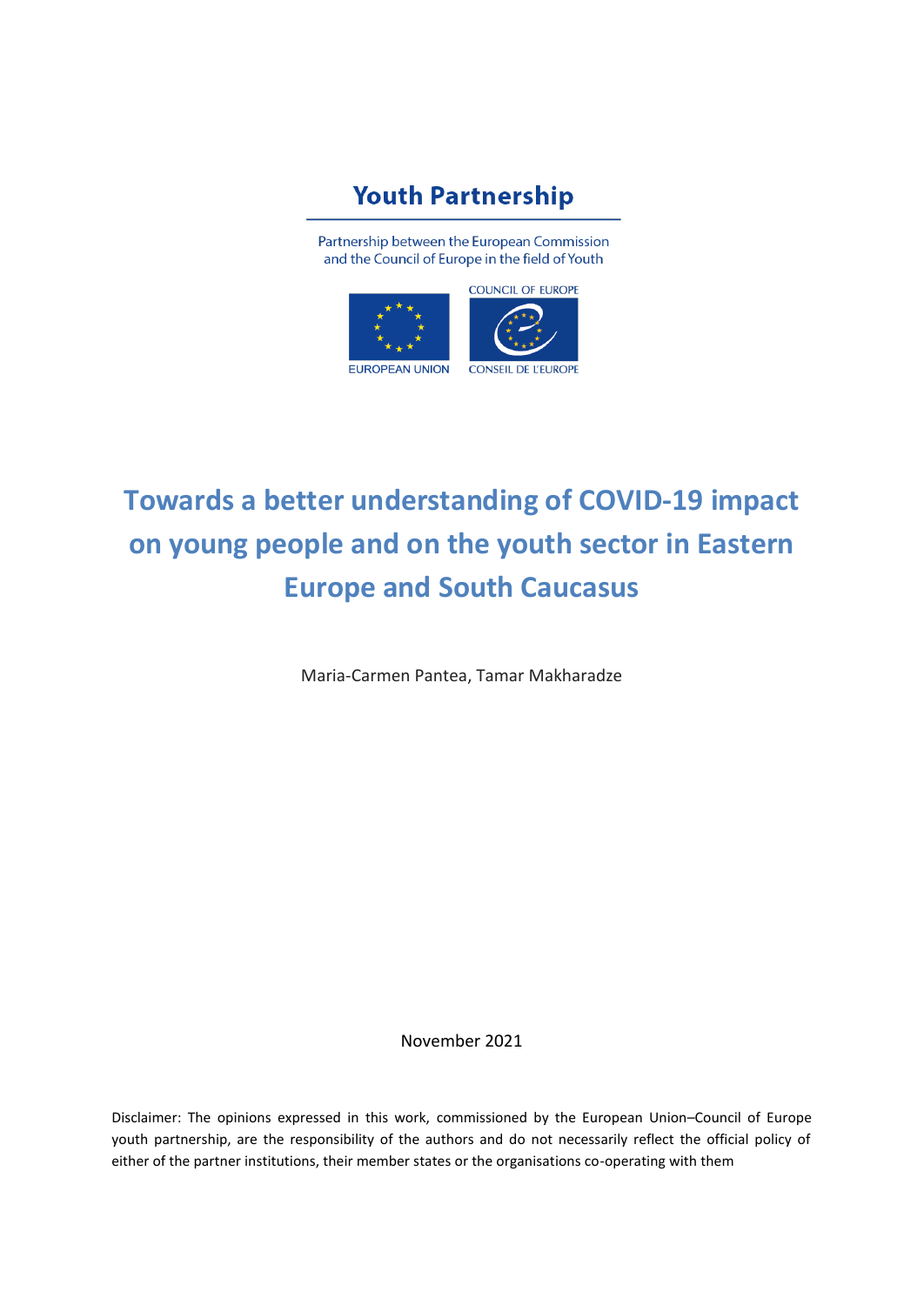### **CONTENTS**

| 1.                                                                                     |
|----------------------------------------------------------------------------------------|
| 2.                                                                                     |
| COVID-19 IMPACT ON THE YOUTH SECTOR ACROSS THE REGION  11<br>3.                        |
| 3.1                                                                                    |
| 3.2                                                                                    |
| 3.3                                                                                    |
| RESPONSES TOWARDS MITIGATING THE IMPACT OF COVID-19 ON THE YOUTH SECTOR<br>4.          |
|                                                                                        |
|                                                                                        |
| 4.2. States' responses towards mitigating the impact of COVID-19 on the young people   |
| 4.3. Youth organisations' responses towards mitigating the impact of COVID-19 on young |
| 5. CONCLUSIONS AND RECOMMENDATIONS FOR THE YOUTH SECTOR RECOVERY FROM                  |
|                                                                                        |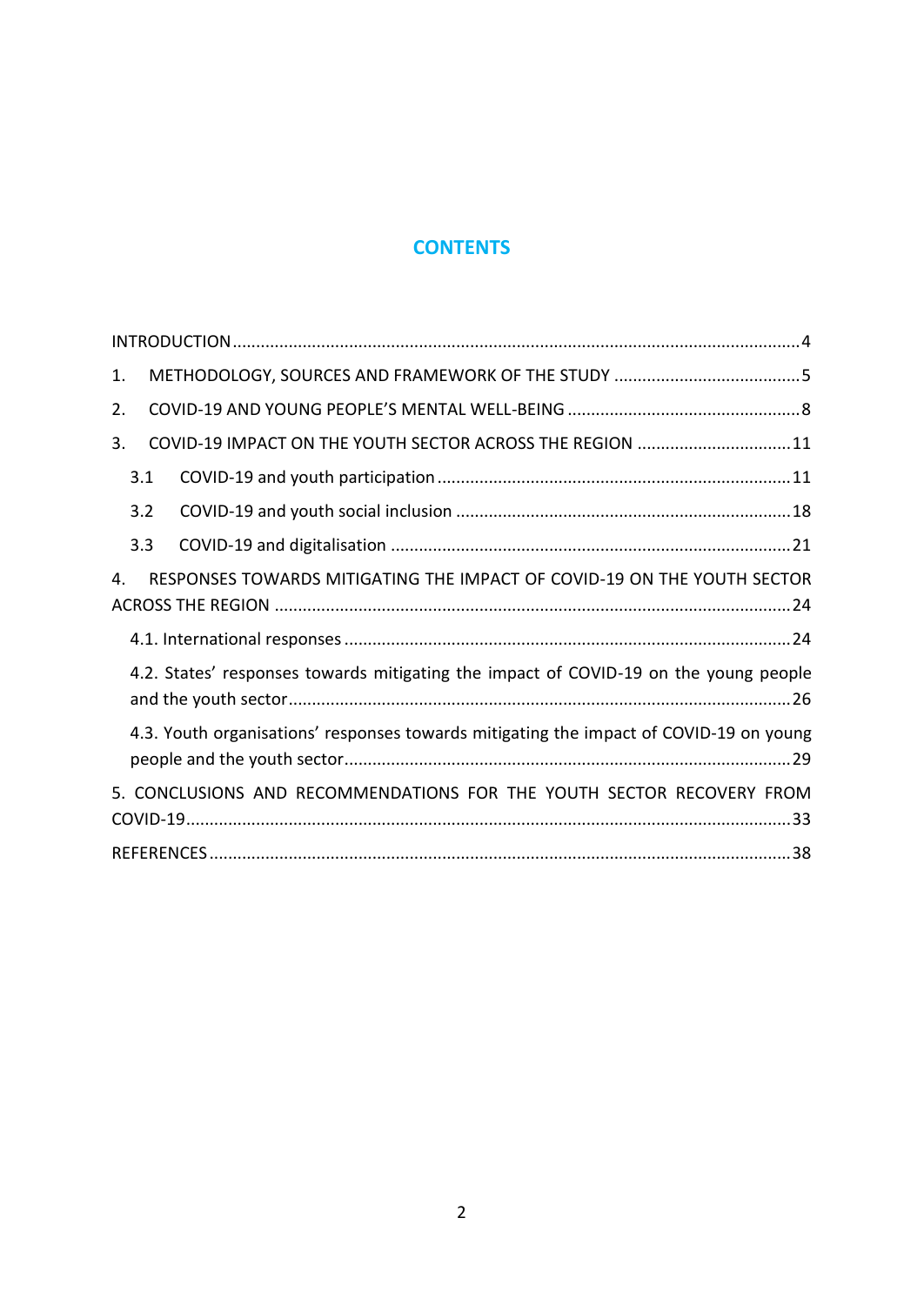### **About this report**

*This study is the result of the work undertaken in the summer of 2021 by Maria-Carmen Pantea and Tamar Makharadze, commissioned by the EU-Council of Europe Youth Partnership.*

*The team worked in close co-operation with the EU-Council of Europe Youth Partnership secretariat. The authors are very grateful to Tanya Basarab for giving conceptual guidance and providing prompt support throughout the process. Tanya's valuable feedback and help in approaching key interviewees were essential.*

*The team would like to express its deep appreciation to those who contributed during the editorial planning meeting for the study on 8 June 2021 and to the following experts in the youth field who shared their insights in interviews: Alisa Jamalyan, Anna Ostrikova, Cristian Postolache, Dea Abuladze, Ion Donea, Iryna Bodnar, Nika Bakhsoliani, Roman Banari, Roman Gojayev, Oleksandr Vasilkivsky, Valeriia Ursu, Vitalie Cirhana. Their availability and input were precious at a time of high uncertainty. Of course, all errors are authors' responsibility.*

### **About authors:**

*Maria-Carmen Pantea is Professor in Sociology and Social Work at 'Babeș-Bolyai' University, Romania. She is Member of the Pool of European Youth Researchers Advisory Group.*

*Tamar Makharadze is an Associate Professor at Ivane Javakhishvili Tbilisi State University, Faculty of Social and Political Sciences, Georgia. She is Member of the Pool of European Youth Researchers.*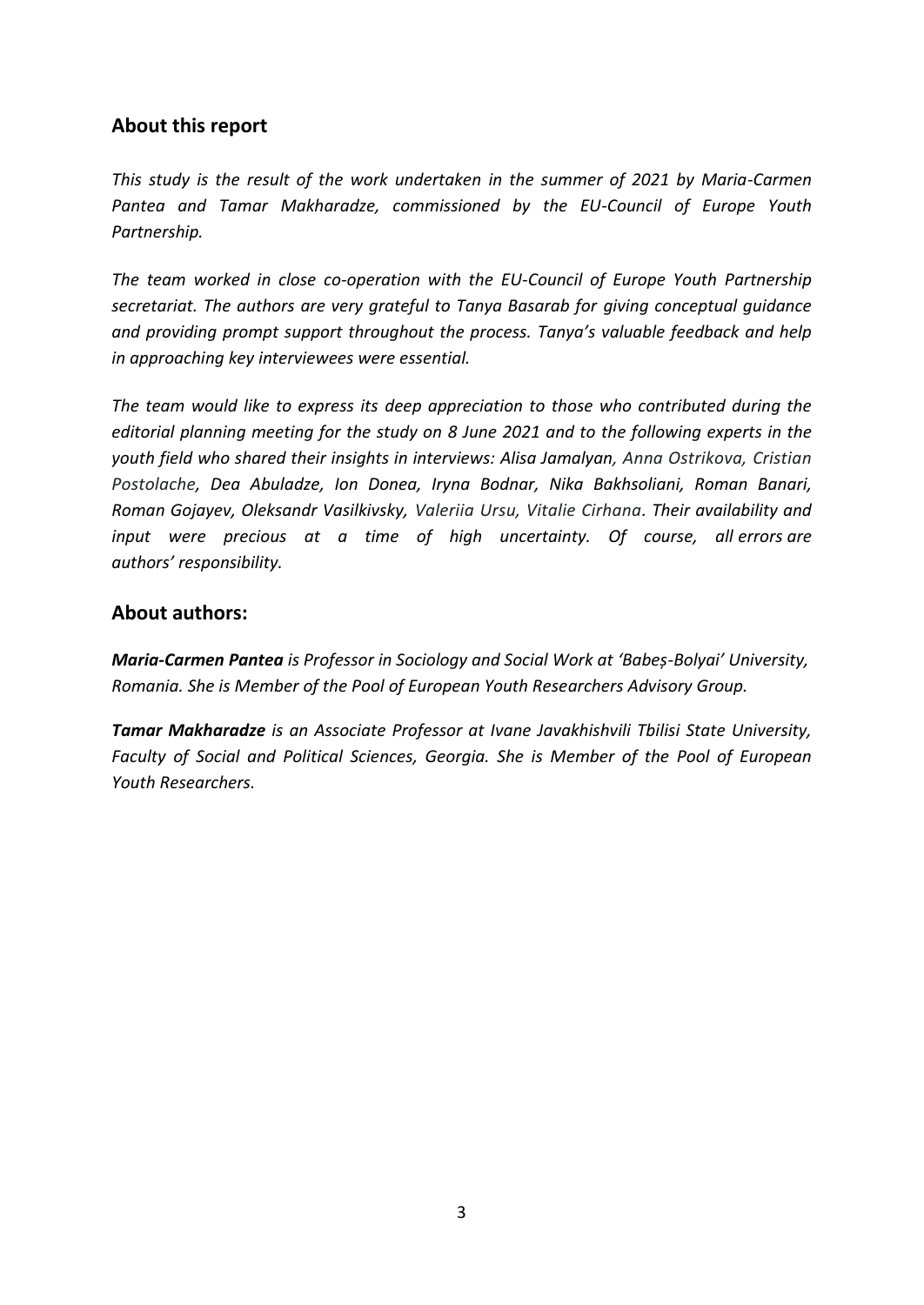#### **INTRODUCTION**

<span id="page-3-0"></span>The COVID-19 pandemic has greatly influenced every aspect of life - making it more challenging and stressful. Some groups, particularly those who experienced challenges in social and economic integration even before the pandemic, were more affected. (Unites Nations, 2020). These groups are likely to suffer more severely and experience long term impact from the crisis. Therefore, they need more support for recovery.

According to the World Youth Report (2018), young people worldwide had experienced problems in social and economic integration even before the COVID-19 pandemic - many of them had limited access to employment, education, social and political life (United Nations, 2018). These challenges were stronger for young people during the pandemic, especially in low-income countries. In countries with considerable economic and political turbulences, COVID-19 severely affected the well-being of young people, impacting their lives in regards to employment, education, mental well-being, rights and social activism (United Nations, 2020). Its disruptive effect on local young people and youth sector needs a deeper analysis to inform rapid and effective steps for recovery.

In 2020, the EU-Council of Europe Youth Partnership started to monitor the impact of the COVID-19 pandemic on young people and the youth sector in Europe, establishing an online platform COVID-19 Knowledge Hub. Data was collected and analysed on the impact at local and national levels through surveys to European Knowledge Centre for Youth Policy (EKCYP) and the Pool of European Youth Researchers (PEYR). The results were analysed in a series of thematic and policy briefings, a cross-country study based on EKCYP contributions and a meta-analysis of findings on the immediate and short-term impact of COVID-19. The data collection and analytical work continue in 2021.

This study was initiated as part of that monitoring process. It aims to analyse the implications of the pandemic on the young people and the youth sector in the six countries of the Eastern Partnership cooperation, including Armenia, Azerbaijan, Belarus, Georgia, Moldova and Ukraine to map the main responses, outline the policy gaps and to propose recommendations towards a post-COVID recovery. To avoid any confusion on the countries covered, the study will refer to Eastern Europe and South Caucasus region.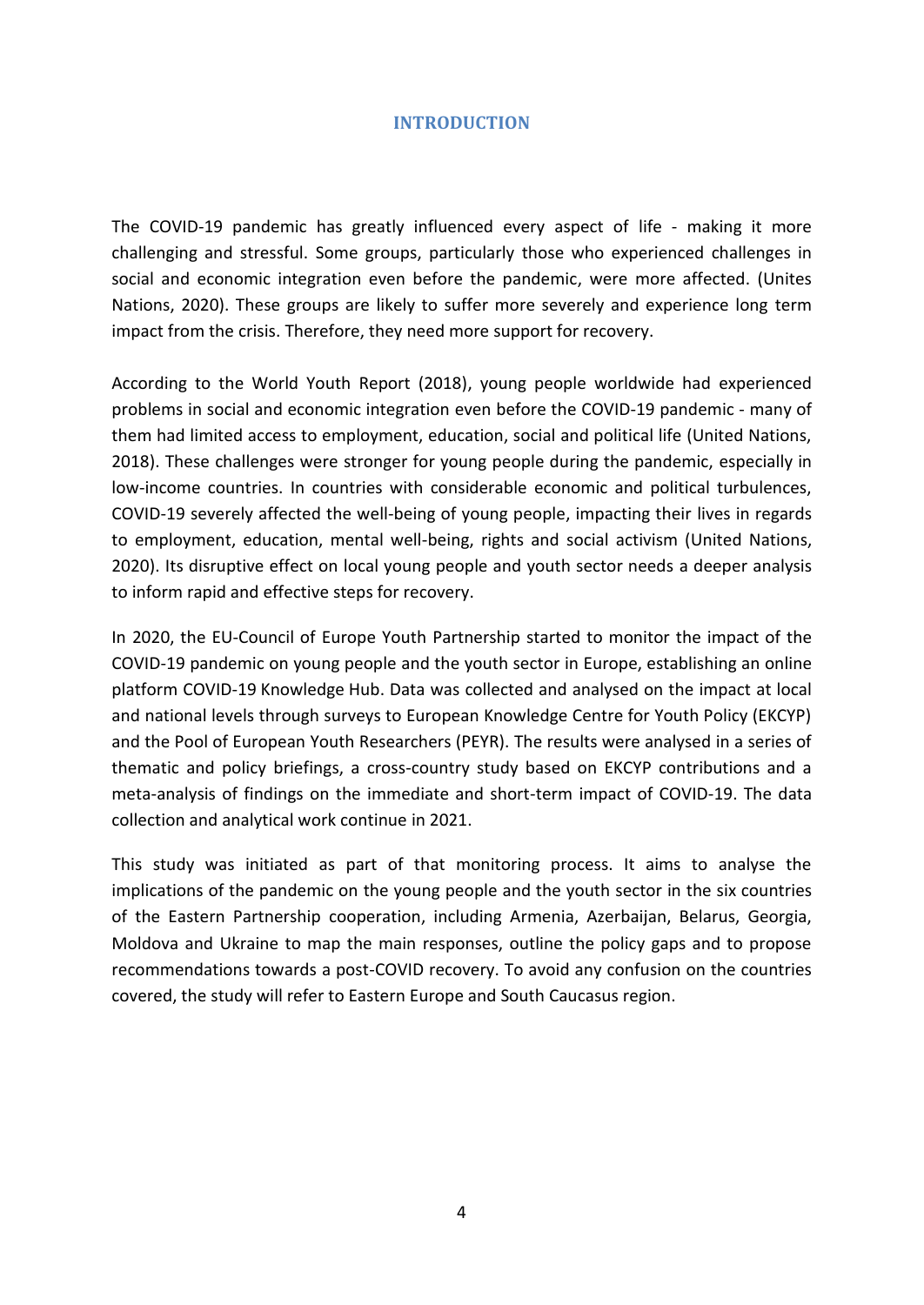#### **1. METHODOLOGY, SOURCES AND FRAMEWORK OF THE STUDY**

<span id="page-4-0"></span>This study focuses on the 6 countries in Eastern Europe and South Caucasus (EECA), all until recently part of the Eastern Partnership cooperation: Armenia, Azerbaijan, Belarus, Georgia, Moldova, and Ukraine. It aims to gather a closer understanding of: i) the situation of the young people and the youth sector during COVID-19; ii) the policy and youth sector responses for reducing the impact of the pandemic; iii) the needs to be addressed towards a 'post-COVID' recovery.

The study aims to identify patterns and trends, while acknowledging the heterogeneity of the country situations within the region. It explores ways of supporting the young people and the youth sector during the COVID-19 crisis and in its aftermath. The study aims to provide evidence basis for the youth sector in Armenia, Azerbaijan, Belarus, Georgia, Moldova and Ukraine to develop policies and interventions in the period after the pandemic and for scoping the support that the EU-Council of Europe Youth Partnership can offer.

The study builds on a combination of desk research (documentary analysis), contribution from youth sector stakeholders and expert interviews. The literature review is based on published research, policy briefs, documents and reports on the impact of COVID-19 on young people and the youth sector in EECA policy and youth sector responses and needs. The authors used electronic sources (scientific papers, reports and organisations' websites) in English, Georgian, Romanian and Russian. The EU-Council of Europe Youth Partnership's COVID-19 Knowledge Hub and the Eastern Partnership Civil Society Forum provided reliable collections of recent data. Other sources included United Nations agencies and bodies (notably UNICEF, UNFPA, OHCHR, ILO), World Economic Forum, World Health Organisation, government reports and youth councils/ civil society briefs. Media sources were used especially for documenting the challenges of youth participation in the region.

In addition, the review integrated the information from:

- two surveys (2020, 2021) carried out by the EU-Council of Europe youth partnership on the impact of COVID-19 in Eastern Europe and in EECA;
- the recordings and *padlets* of two consultative meetings carried out the EU-Council of Europe youth partnership with stakeholders from the youth sector in South Eastern Europe and in Eastern Europe and South Caucasus.

The study also integrates findings of 14 targeted interviews with experts from the youth sector from the six countries. Interviews were carried out in September-October 2021 and complemented the review, providing important perspectives on the ways forward. All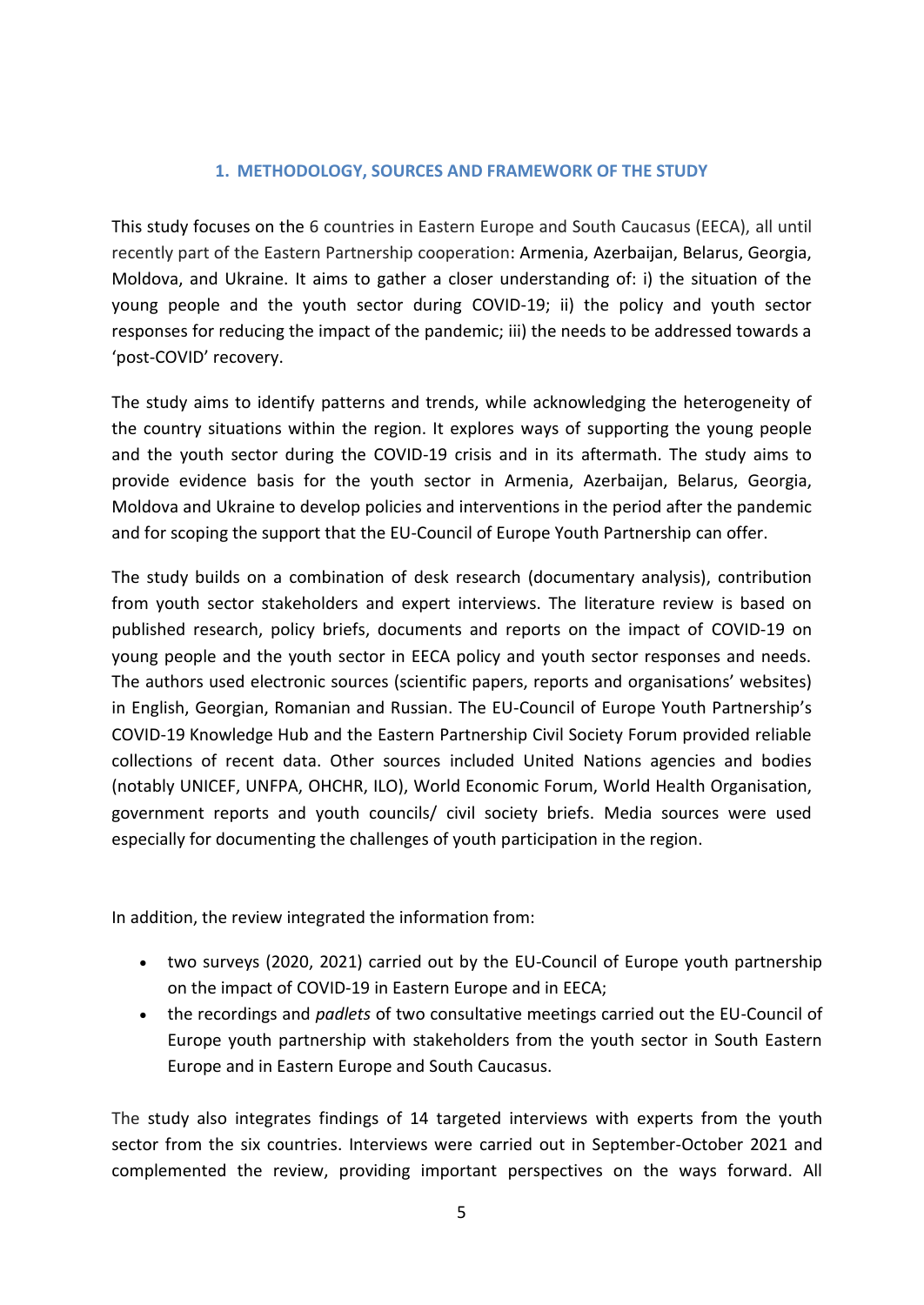interviews were conducted online and lasted between 50-70 minutes. Records of the interviews informed the study. The team had to balance the ethical obligation of protecting the identity of informants and the need for transparency. At times, this was a difficult decision, especially for highly sensitive data. The choice was to protect the respondents who, at times, run political risks when speaking about the youth sector in countries facing undemocratic backlashes.

In addition, the study is based on authors' participation in the following events:

- the consultative meeting of the European Knowledge Centre on Youth Policy correspondents (EKYP) and the members of the Pool of European Youth Researchers (PEYR) (June 8, 2021);
- EU-CoE Youth Partnership consultative meeting (June 10, 2021);
- expert meeting on the future role of the EU-CoE Youth Partnership in supporting the implementation of the European Youth Work Agenda (June 17, 2021);
- consultative meeting of the Advisory Group of the Pool of European Youth Researchers (July 5, 2021);
- conference 'Reassess & Reboot Civil Society's Quest for Better Reforms in the Eastern Partnership' (March 22, 2021);
- conference 'Youth Work in Flux: An Academic Point of View on Youth Work Training and Education' (June 15-17, 2021);
- Council of Europe consultative meeting on the Review of the CM Recommendation on Young people's access to rights (September 16-17, 2021);
- the 15<sup>th</sup> conference of the European Sociological Association 'Sociological Knowledges for Alternative Futures' (31 August – 3 September 2021);
- the roundtable 'Restricting NGOs: From Pushback to Accommodation' organised by the International Society for Third Sector Research (October 7, 2021).

The study incorporates the feedback received from the EU-Council of Europe Youth Partnership secretariat, which was supportive also in securing links with key youth sector experts in the region.

Inferring causality is difficult. This is especially true in the EECA region, where baseline assessments allowing comparison with previous time frames are often lacking. Many of the challenges attributed to the pandemic were pre-existent in EECA countries. It may be that COVID-19 brought them to the fore in aggravated forms. Researchers focused on distilling what elements were predominant during the COVID-19 crisis, despite not being the only factor shaping the youth sector. Inevitably, the study cannot entirely reflect the input and the views of all those who contributed. The findings should be read as provisional and providing a base for further research to help make sense of the implications of the pandemic, since it is still unfolding.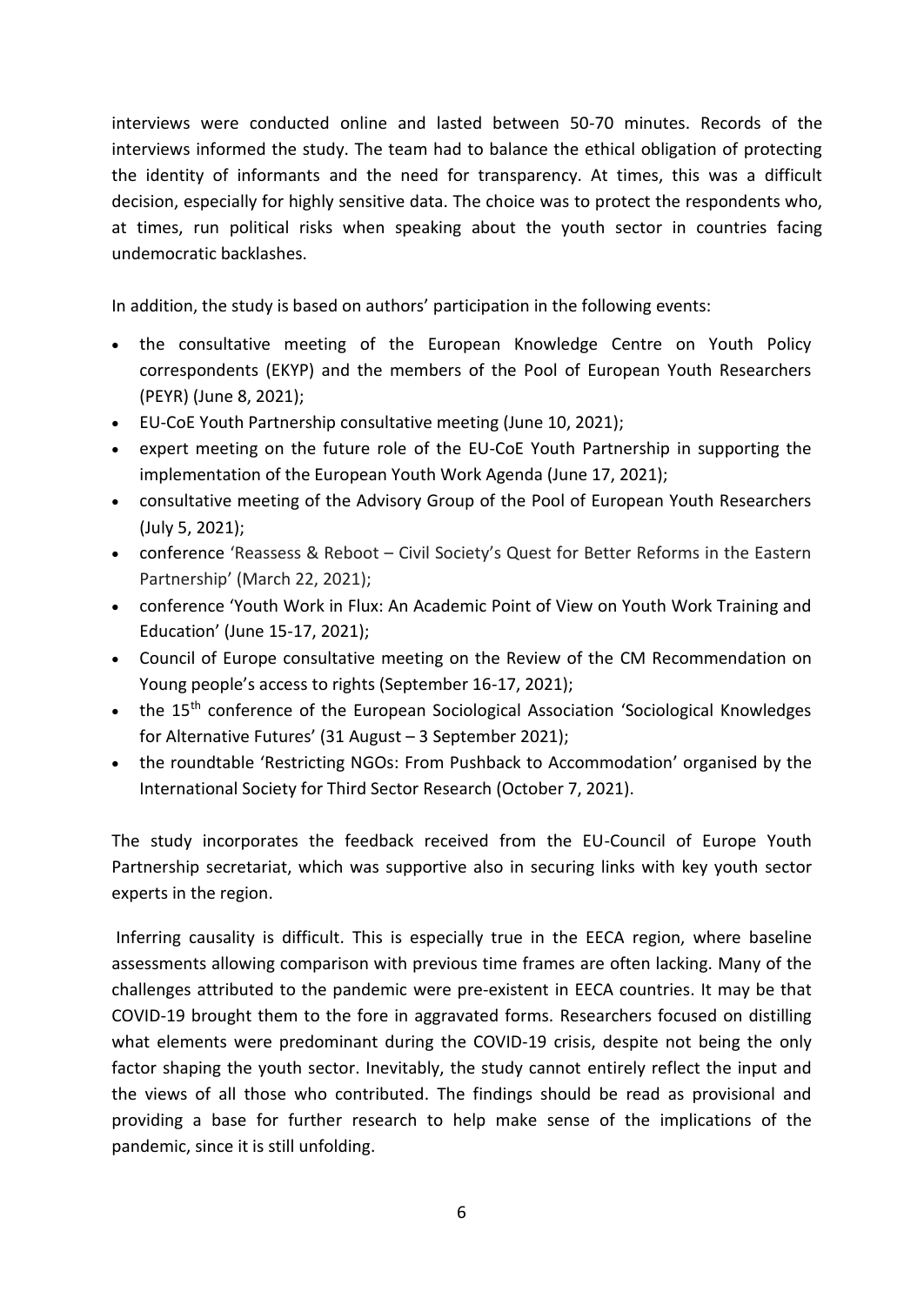The study is organised into four areas of interest for understanding the situation of young people and the youth sector in the region. They are: 1) mental well-being; 2) young people's social inclusion (mainly in relation to education, employment, and health); 3) youth participation, including volunteering; 4) digitalisation. Other relevant issues (e.g., emerging inequalities, vaccination status and its role in the future of learning mobility) are explored under these thematic approaches. Conclusions and proposals on implications for further policy action are advanced for the four areas.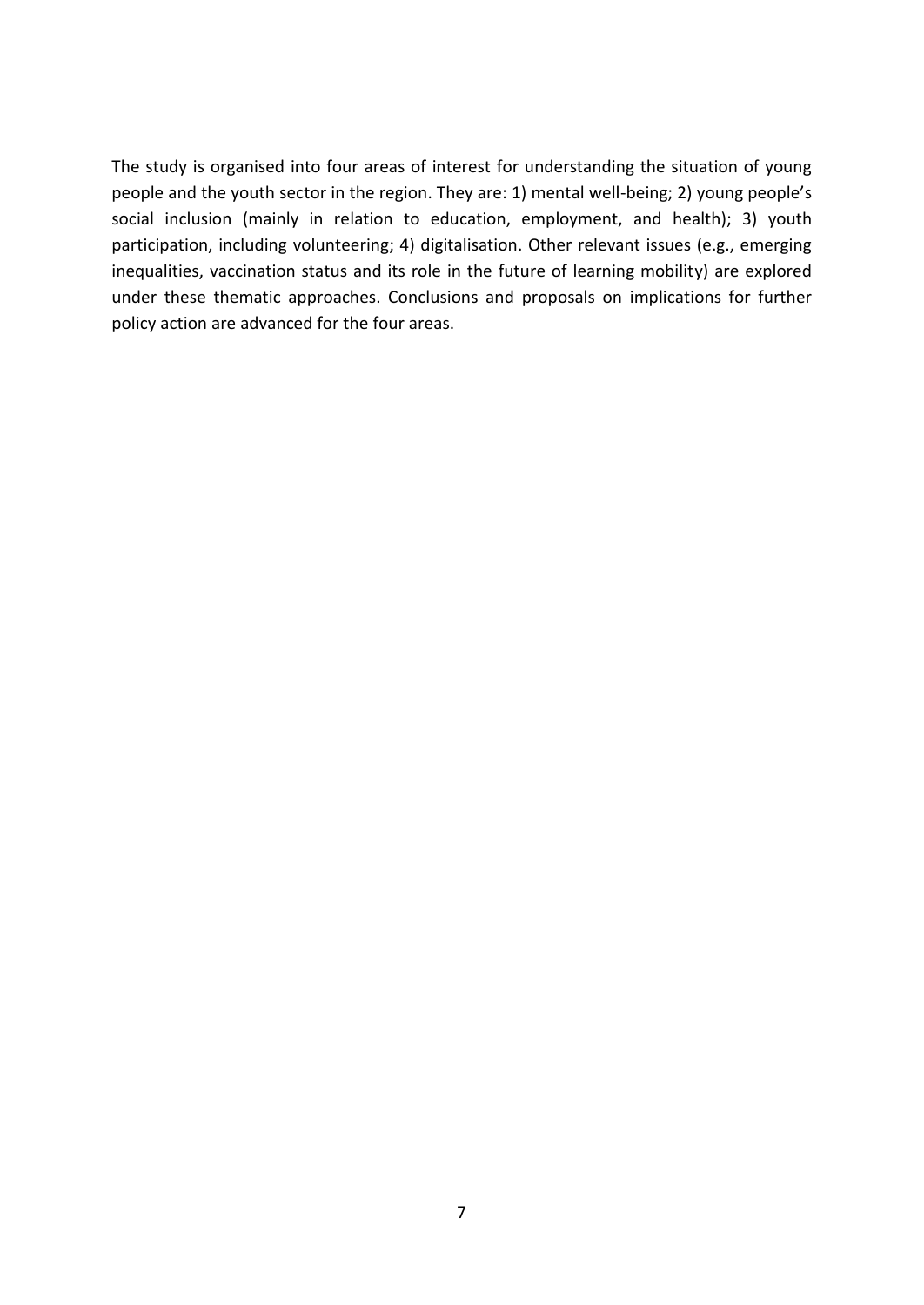#### <span id="page-7-0"></span>**2. COVID-19 AND YOUNG PEOPLE'S MENTAL HEALTH AND WELL-BEING**

Mental health affects thinking, feeling and action; it determines capacity to cope with stress (WHO, 2018). According to the World Health Organisation, mental health and wellness is defined as "a state of well-being in which the individual realises his or her abilities, can cope with the normal stresses of life, can work productively and fruitfully, and can make a contribution to his or her community "(WHO, 2018. P. 2).

Most countries in the region have a complex history of socio-economic and political development which is not without emotional implications and even trauma. Since the 1990s, all the countries in the region except for Belarus have experienced armed conflicts with severe implications on the general well-being of people. All these countries still suffer from political turbulence and instability. According to a WHO report (2019), one in five people living in conflict-affected areas lives with mental health issues.

There is also a complex relationship between social exclusion and mental health and wellbeing and even illness, and low income, weak social networks and unemployment causing high level of psychological distress (Sayce, L. & Measey, L., 1999; Gordon, S. et al., 2017; Hall, T., et al., 2019). The socio-economic difficulties in the region also have implications for young people's mental health and well-being. So far this relationship has been insufficiently addressed in the region.

Studies indicate that COVID-19 has greatly harmed the mental health and well-being of young people worldwide (OCED, 2021). Since lockdown, symptoms of anxiety, stress, and depression have risen dramatically within the youth population (UNDP, 2020b). The reasons for the deterioration of young people's mental health and well-being vary and are interlinked – the displacement and loss of lives during the war; the poor quality and insufficient quantity of mental health services; the wide-ranging impacts of school closures, and a labour market crisis; connection to virtual environments for a long time and uncertainty about the future; a sudden lockdown and physical distancing measures, etc. The negative influence of COVID-19 on young people's mental health and well-being has been underlined by the experts in interviews. For example, the respondents from Georgia and Moldova mentioned that young people have become less self-confident and started showing less interest in face-to face meetings and activities – they prefer to stay home and participate online. It seems that young people have adapted to restricted social life that can impoverish their social network and threaten their social functioning.

According to a study conducted in Armenia, restrictions and the lockdown have caused certain emotional issues in young people and negatively influenced their emotional state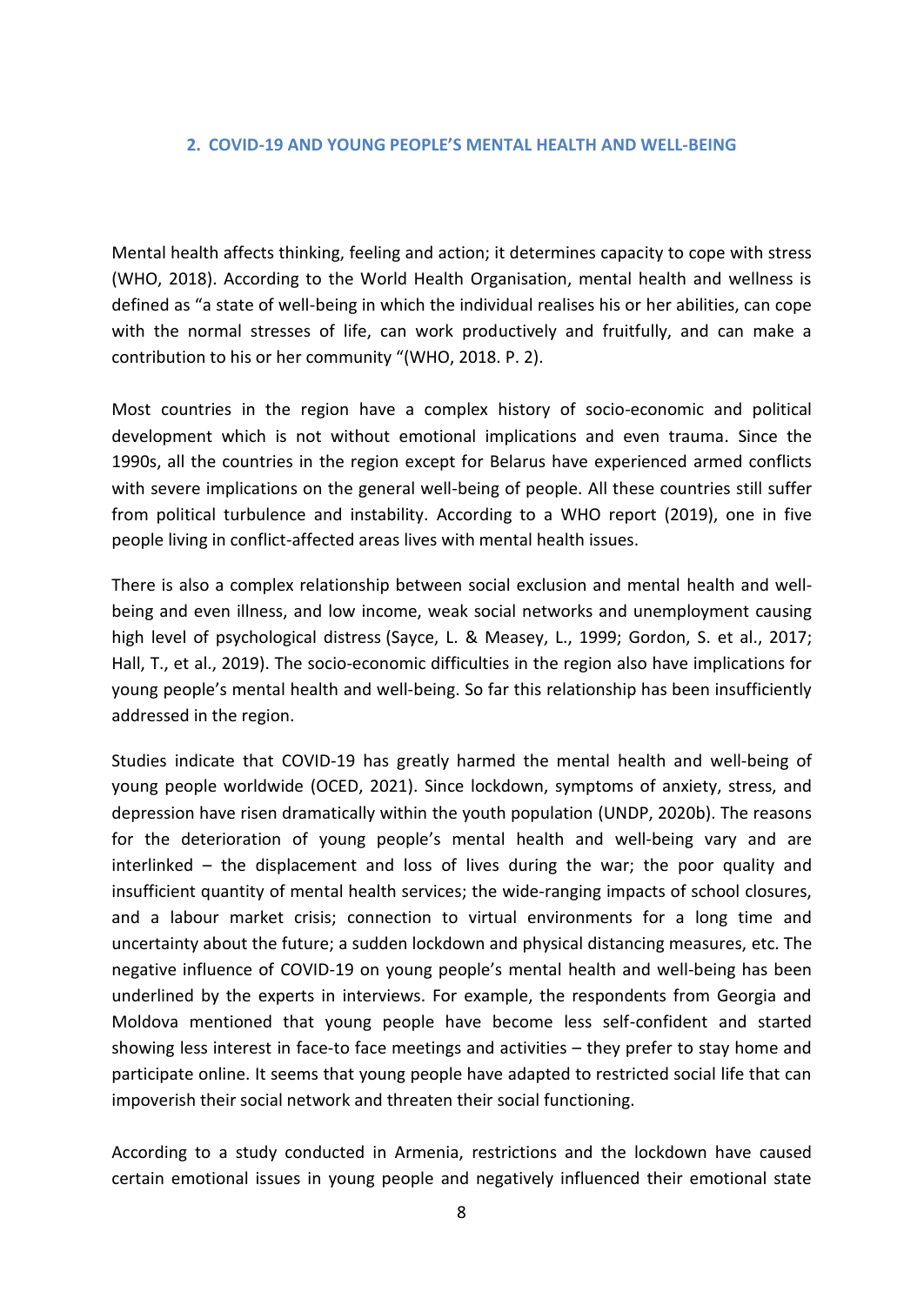(Poghosyan, 2021). Young respondents complained about limited mobility and connections with friends, worsened eyesight because of online classes, high level of stress and anxiety; they also revealed some emotional difficulties with staying at home fulltime. According to UNICEF, there are over 52 organisations in Armenia providing mental health and psychosocial support services across the country (UNICEF, 2021). To deal with the emotional crisis caused by COVID-19 and political tensions, Armenian non-governmental organisations have been providing training modules in psychological first aid, as well as mental well-being and psychological assistance (Harjes, 2021).

In Ukraine, there are many adolescents and young people experienced severe anxiety after months of lockdown; cases of aggressive outbursts have also been reported. Based on interview results with young people aged 14–35, a large proportion suffer from stress, aggression, apathy, and depression as a result of COVID-19 (Yale, 2021). This emotional state is caused by financial difficulties in the family, troubles in finding a job, lack of involvement in the community, etc. Similarly, a study conducted by the UNDP project "Civil Society for Enhanced Democracy and Human Rights in Ukraine", confirms that a significant percentage of young people (45.9%) felt constant stress and anxiety due to uncertainty at the beginning of the quarantine (UNDP, 2020a).

In Moldova, young people had experienced lower psycho-emotional well-being before the pandemic as well (Mastrotheodoros, 2020). In 2018, about 36% of young people in Moldova were disadvantaged and lacked access to quality services and equal opportunities which negatively affected their health, education, employment and social inclusion. Following the outbreak of the COVID-19 pandemic, the emotional state of young people in Moldova deteriorated. Recent research confirms a damaging psychological impact of the distancing and isolation measures on young people, characterised by a higher level of stress, anxiety, more pronounced depression symptoms and stronger feelings of uncertainty (UNFPA Moldova, 2020). The situation is more acute for young people with disabilities, who were affected more by the restrictions imposed during the pandemic. 38% of those with disabilities experienced a high level of anxiety, compared to 28% of the young people without disabilities.

Upon the outbreak of COVID-19, Moldovan young people also noted dissatisfaction with their lifestyle and physical isolation: 38% of young smokers reported smoking tobacco more during the pandemic; 13% of those who previously had a tendency of self-harm revealed they had more attempts during the lockdown. Half of the interviewees said that to deal with depression and anxiety, they needed support during the pandemic, yet only about 60% of them received it. Additionally, it was found that young people who had been already victims of violence felt more abused during the lockdown and that more girls (43%) than boys (17%) felt they needed support (UNFPA Moldova, 2020).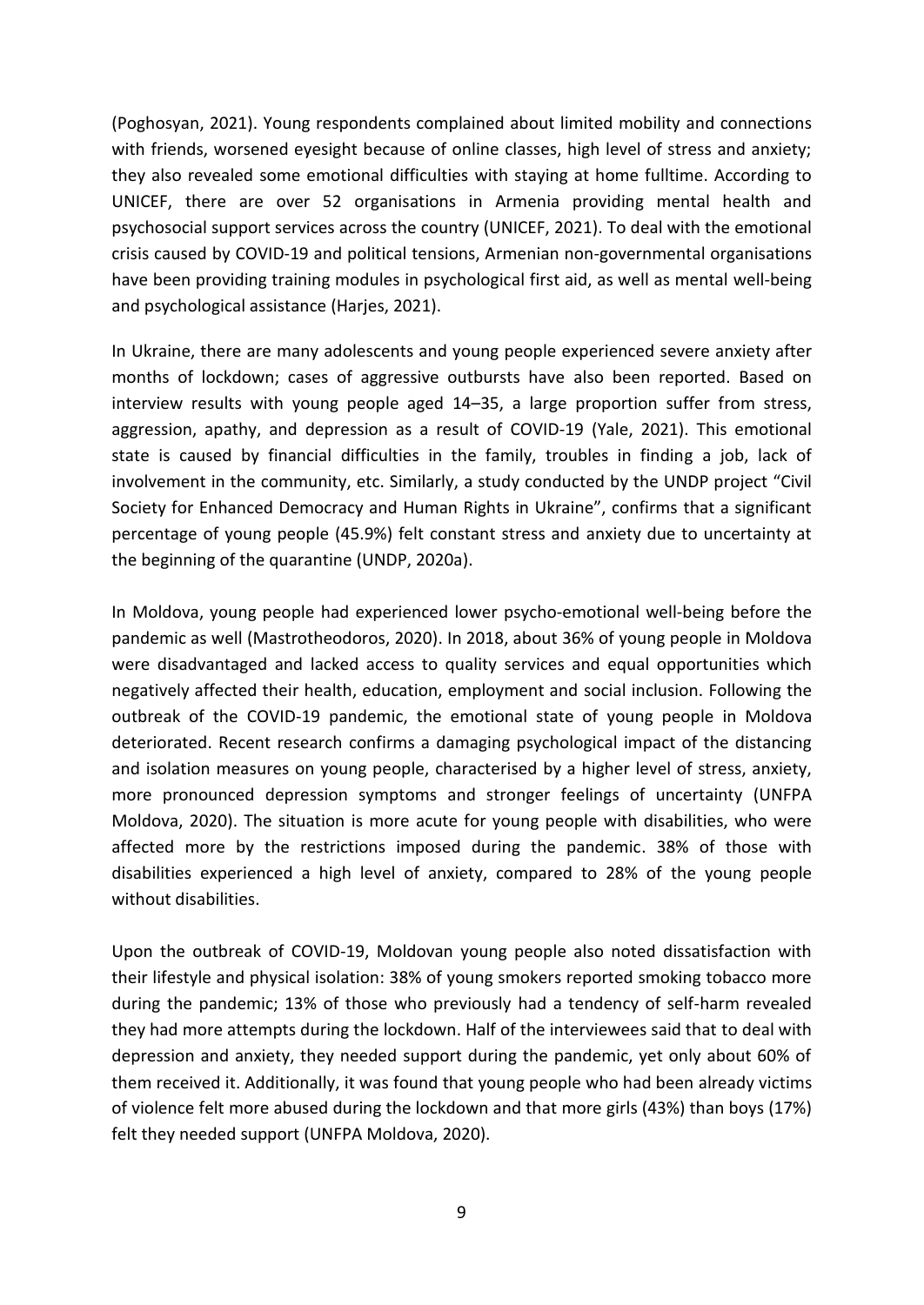Although Belarus did not impose strict measures or a lockdown during the COVID-19 pandemic, Belarusian students under quarantine and self-isolation had a much higher rate of alcohol consumption than those not in restriction; those who reported increased alcohol consumption experienced a higher degree of fear, depression, loneliness and anger (Gritsentko et al., 2020).

Finally, similar to other countries, young people in Georgia declared higher levels of depression, post-traumatic stress disorder and anxiety symptoms. Those living in poorer social and economic conditions showed an even higher level of psychological distress. Limited physical activities and lack of social interactions were commonly identified by Georgian young people as the cause of mental health problems during COVID-19 (Makashvili et al., 2020).

Although young people's mental health has been seriously impacted by COVID-19, their psycho-emotional well-being and mental health issues have been insufficiently addressed through relevant support measures across the region. There is a need for long-term structured policy interventions and robust programmes addressing social anxiety issues and helping young people develop coping skills and emotional resilience.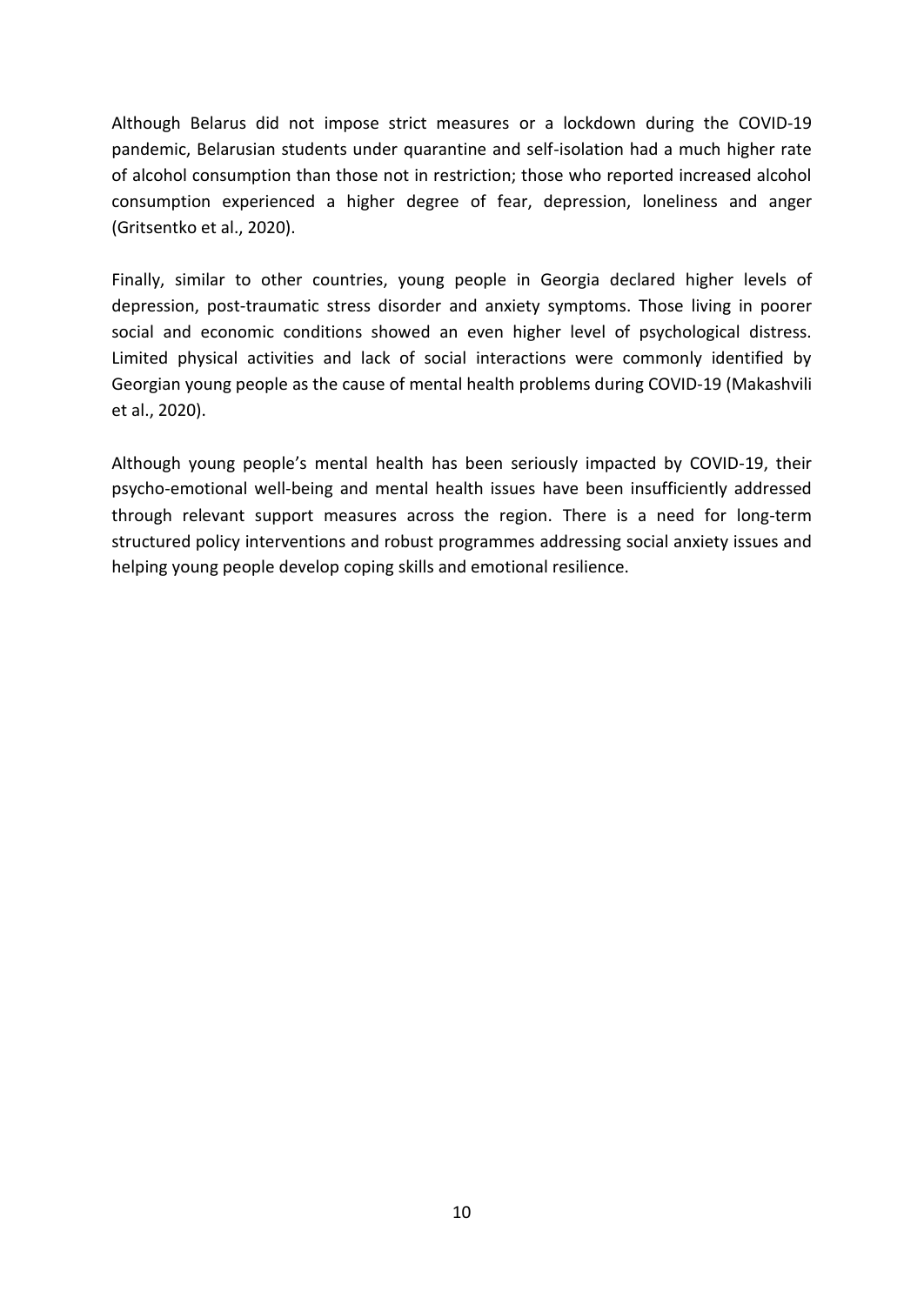#### **3. COVID-19 IMPACT ON THE YOUTH SECTOR ACROSS THE REGION**

<span id="page-10-0"></span>The COVID-19 outbreak has had serious implications on important youth policy dimensions such as participation and volunteering, social inclusion, youth services, youth work and digitalisation. This larger chapter explores youth social inclusion, participation and volunteering, social inclusion and the digitalisation of the youth sector during the COVID-19 pandemic, in the countries of the Eastern Europe and South Caucasus.

#### <span id="page-10-1"></span>**3.1 COVID-19 and youth participation**

Participation has been described as young people taking part in activities, in general, and in decision-making processes, in particular. It takes place in both formal structures (such as youth councils, civil society organisations) and in everyday situations. Participation is both a process and an outcome. Young people's participation matters as it respects their rights, it can lead to better decisions, it enhances democracy and empowers those marginalised (Thomas, 2007). Youth participation is embedded in societies' structures of power; it is dependent on the stages of the decision-making process, the roles given to young people and their level of political socialisation, among others. Digitalised spaces mediate,  $complement$ , and sometimes provide an alternative to physical participation<sup>1</sup>. Youth participation can be situated at different levels of political engagement: from participation in volunteering (*good citizenship*) to activism, including participation in protests (*active citizenship*).

This section explores youth participation, including volunteering, during the COVID-19 pandemic, in the countries of the Eastern Europe and South Caucasus. The vibrant political dynamics during the pandemic makes is difficult, in some cases, to attribute the forms of youth participation to the pandemic period alone. 2020 was the year of presidential elections in Belarus, Georgia and Moldova. Parliamentary elections were held in Armenia, Azerbaijan, Georgia, Moldova and Ukraine. There was a referendum in Armenia, local elections in Ukraine and Moldova changed three governments. Inevitably, these processes influenced the forms and rationales for participation. Many undemocratic processes were happening at the time of the COVID-19 outbreak and the pandemic sometimes created the enabling circumstances for further illiberal measures to occur. New grounds for populism emerged and new divides appeared in the population and among the young people. Some of the protests, for instance, were driven by electoral processes and by complex blends with restriction and economic measures. In this context, it is more prudent to speak about cooccurrences, rather than causal relations with the pandemic alone.

<sup>&</sup>lt;sup>1</sup>A more detailed account on young people's digital participation, is provided in Chapter "Implications of COVID-19 for digitalisation".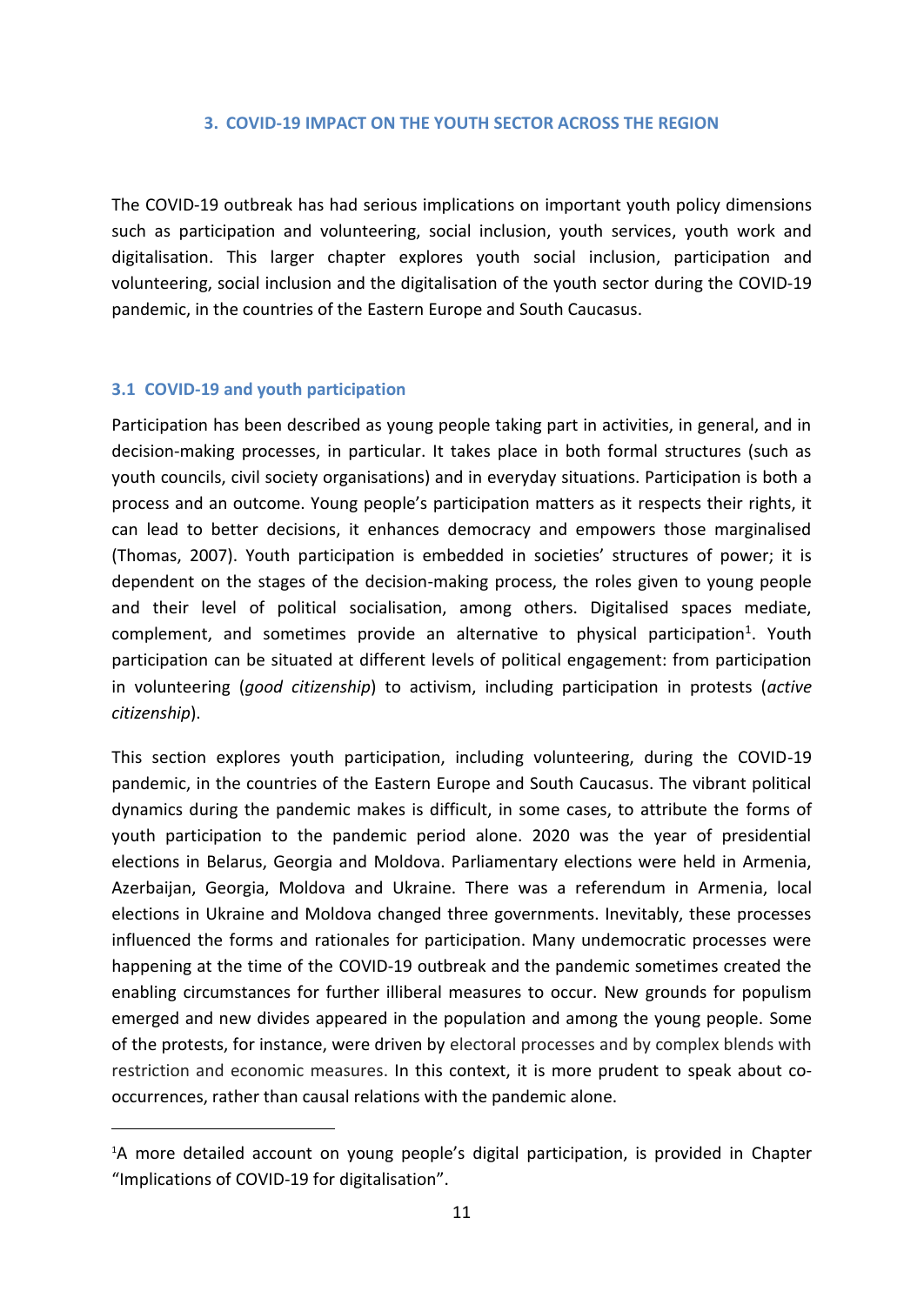Access to information is a precondition of youth participation and citizenship. During the pandemic, governments from Eastern Europe and South Caucasus had varying responses to this right. At one end of the spectrum, the government of Georgia demonstrated a considerable commitment to transparency, publishing daily updates on its dedicated webpage (available in Abkhaz, Armenian, Azerbaijani, English and Ossetian, as well as Georgian) and sending instructions on new measures directly to citizens by text messages (EaP CSF, 2020c). The Armenian government provided regular updates through a Facebook Infocenter. Towards the other end of the spectrum, the information provision of the governments of Azerbaijan and Moldova were criticised as incomplete. Belarus government did not provide data disaggregated per regions and CSOs considered its communication as 'inconsistent or contradictory' (EaP CSF, 2020c).

#### **Pre-existent and overlapping processes of deteriorating civil society environments**

Promoting democratic values has been an important challenge in the Eastern Europe and South Caucasus. The countries have a history of laws and regulations that limit the capacity of civil society actors (individuals, organisations and movements) to operate. The process has been described as 'closing' or 'shrinking' civic space and it is part of a global trend. It includes, among others, digital and transparency-linked restrictions, discrediting civil society organisations' (CSO) voices, impeding the freedom of movement of civil society activists, stigmatising progressive donors, intricate processes of manipulation and propaganda (ICNL, 2018; Deželan et al, 2020; Pantea, 2021).

Civil Society Organisations (CSOs) from Eastern Europe and Southern Caucasus have been involved in countering 'hybrid threats' and attacks aiming to discredit the Europeanisation of these countries (Gogolashvili et al., 2019) and the use of the COVID-19 crisis for further weakening the democratic processes. Moreover, demographic ageing and brain drain increasingly decapacitated the struggling youth organisations in the region, which continued to lose young staff members, activists and volunteers, including due to political reasons.

At the time of COVID-19 outbreak, the civic environments of Azerbaijan and Belarus were described as 'considerably illiberal and restrictive, in stark contrast to the circumstances in Armenia, Georgia, Moldova and Ukraine' (Bosse et al., 2021). Although evidence on the situation of the youth sector is under-developed, one can infer it was no exception. The undemocratic tendencies exacerbated in Belarus, as several legislative processes adversely affecting civil society organisations. Several examples are the development of the draft Law 'on Volunteer Activities', the tightening of legislation and practice regarding the receipt of foreign non-reimbursable assistance, the amendment of the Law on Public Associations with adverse consequences for CSOs (EaP CSF, 2020a). While the consultation process for the law on volunteering was limited to comments on the state law portal, the Strategy of development of state youth policy in Belarus lacked any public event, despite its'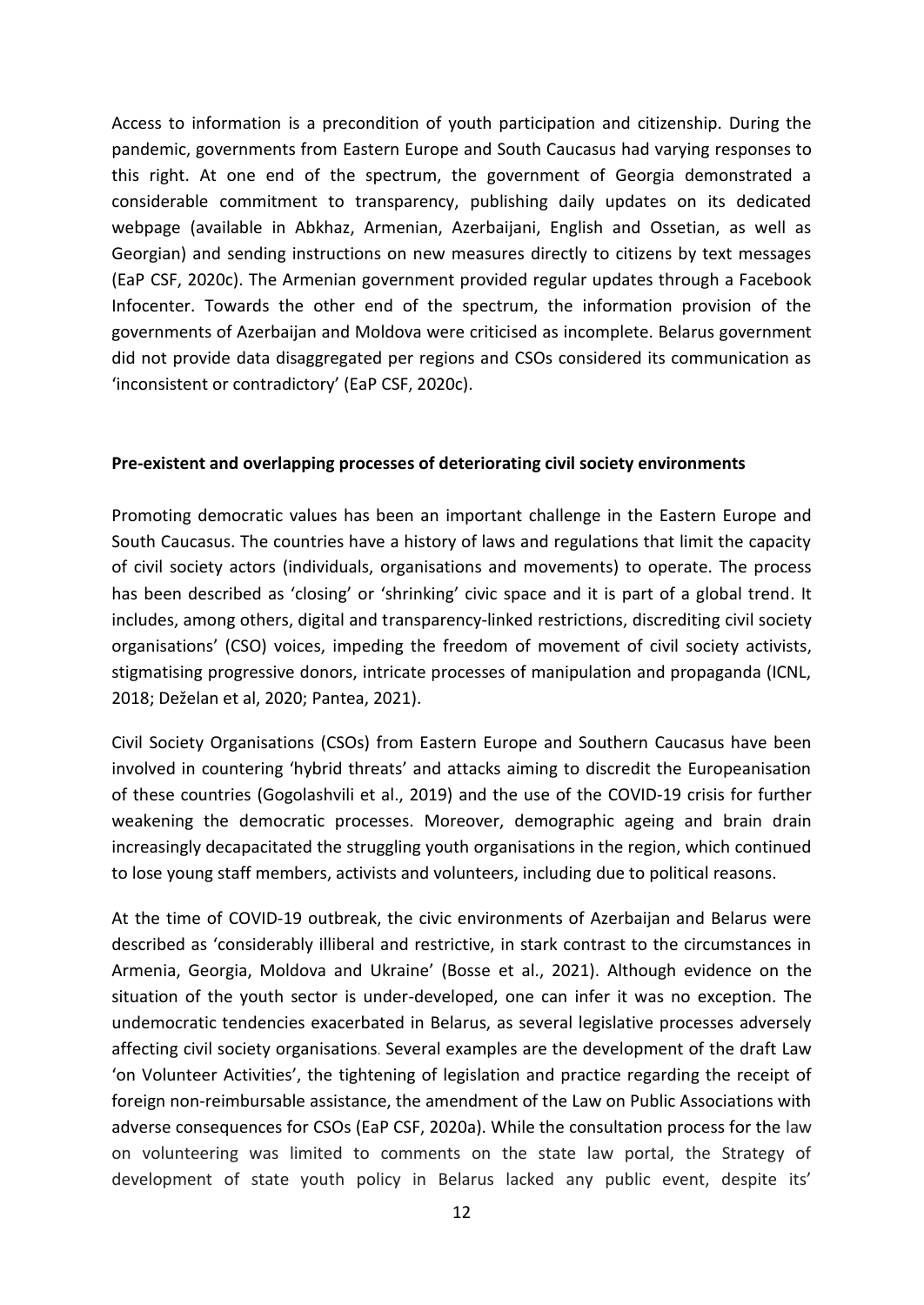importance. According to interviews, youth organisations from Belarus were not able to submit feedback or propose amendments to the draft Strategy.

In the summer of 2021, the situation in Belarus deteriorated rapidly. The state decided to withdraw from the Eastern Partnership and other international initiatives and set off 'unprecedented attacks against civil society organisations, human rights defenders, and activists' (Bosse et al., 2021). A wave or liquidation of democratic NGOs in Belarus followed, with many democratic youth NGOs being forced to stop their operations officially.

The deterioration of Azerbaijan's civil society environment has been going on for eight years (Bosse et al., 2021). It included severe legislative restrictions, prosecutions of human rights defenders and political activists, culminating with the forced departure of over 50 Western donor organisations (Mahmudov, 2019).

In Ukraine, several legislative amendments (ex. Law No. 2682) risked weakening the powers of trade unions, including the right to strike, through the introduction of higher minimum membership requirements (OHCHR, 2020).

In 2019, Moldova witnessed political turmoil, with as many as three changes of government. This decreased the freedom of expression for the general population, with as few as 40% of citizens feeling free to protest or to express their opinions on the country's leadership (CSO METER, 2020). Despite these frequent government changes, the country held democratic Presidential and parliamentary elections during the pandemic period. In addition, several legislative measures taken in 2020 brought long awaited improvements in the lives of (youth) organisations in Moldova. Yet, these measures cannot be attributed to the pandemic context, as they respond to previous international commitments. The new 109 Law on 'non-commercial' entities eliminated several associative restrictions for foreign citizens, regulated the forms of government support, removed the rigid internal organisation structure, simplified the registration procedures and set clear limits on the relationship between non-profits and political parties (CSO METER, 2020). The bureaucratic simplifications were particularly relevant for small, youth-led organisations without strong administrative capacity. However, during the pandemic, the National Youth Council was excluded from several consultations without adequate explanations and despite its stated availability to continue to contribute to policy-making processes.

#### **Lockdown measures by country**

The public measures attached to the COVID-19 epidemic were different in the six countries.

In response to the 2020 Nagorno-Karabakh war, Armenia introduced martial law and total mobilization. According to the interview data, the enforcement of the COVID-19 related measures was less successful, as the harm caused by the war was considered higher and the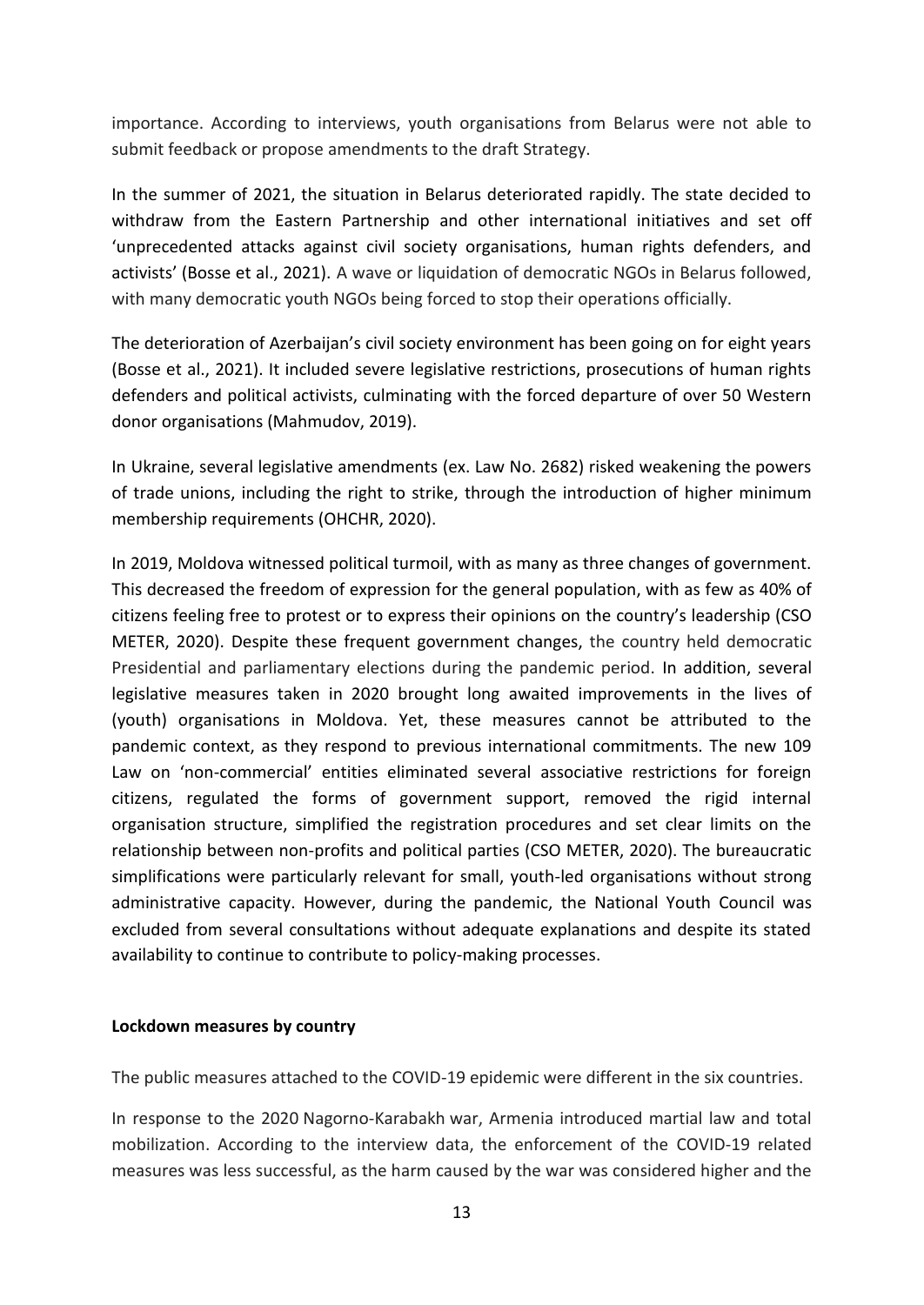epidemiologic risks, downplayed at the population level. The vaccination program was less effective in supporting the population take informed decisions. The use of vaccines not approved in the EU is likely to pose further mobility concerns, including for young people exploring exchanges or learning mobility opportunities.

In Azerbaijan excessive measures were used to enforce citizens' compliance with lockdown measures. Several 'revenge operations' and physical abuse by police were also reported (EaP CSF, 2020e). The 2020 Nagorno-Karabakh conflict escaladed in September 2020, when a full-scale war broke out. Azerbaijan introduced martial law, a curfew in several regions and partial mobilisation. In the context of the war, youth organisations in Azerbaijan were required to prioritise the assistance to those involved in the conflict or their dependents: mainly by securing funds and provision of assistance to families affected.

In Belarus the government withheld information about the COVID-19 impact from the public (BAJ 2021). Withholding information about coronavirus infection rates has become one of the most serious problems that led to an increase in mortality (CSO Meter 2020). Several bloggers and journalists were prosecuted for making public data on the COVID-19 incidence and the healthcare system (Bosse et al., 2021). Overall there were no restriction measures other than social distancing; mandatory wearing of face masks; distant learning and distance working for those institutions where confirmed cases were identified; mandatory selfisolation for persons with epidemiological risks (COVID-19 Health System Response Monitor, 2021). Even though there were no hard restriction measures imposed in Belarus, the pandemic triggered spontaneous civic activism which filled the gap left by the state's failure to address or even acknowledge the pandemic.

After severe mobility restriction and lockdown during 2020-2021 in Georgia, on June 1, 2021, the state decided to soften the restrictions. Since then, there are no mobility restrictions. In the second half of 2021 wearing facemasks has become mandatory both indoors and outdoors. Restrictions remain valid on holding wide-scale entertainment, wedding parties and events. Importantly, with very few exceptions, the learning process in schools, higher education, and vocational institutions have been carried out in a hybrid manner.

In Moldova, the measures taken by the government included restrictions of the freedom of assembly and freedom of movement, including by abusive interventions on peaceful rallies (CSO Meter, 2020). There was high inconsistency in the statements and actions taken by the government. The abundance of false information led to confusion and non-compliance by a large part of the population (CSO Meter, 2020). An attempt for media censorship was countered early by civil society organisations. The situation changed after the election of the new parliament in July 2021, when the country began applying closely recommendations from ILO.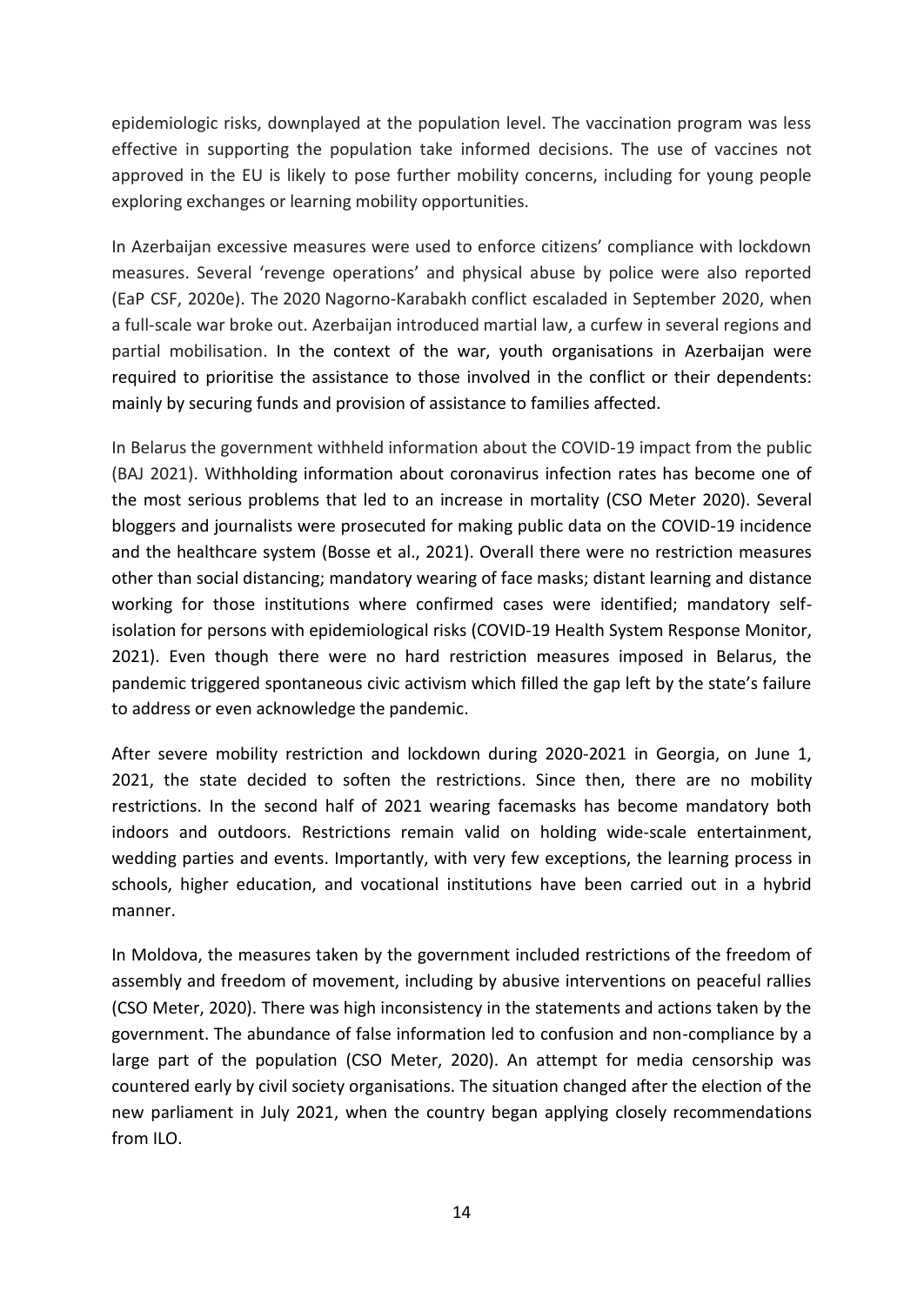In Ukraine, the first restrictions started in March 2020. The measures included: selfisolation, "stay at home" measures; closure of all educational institutions; metro shutdown in Kyiv, Kharkiv, and Dnipro; all commercial intercity road travel was banned; non-essential businesses were recommended to work from home, among others. In May 2020, the Government launched the first phase of easing the quarantine and lifted part of quarantine restrictions (COVID-19 Health System Response Monitor, 2021). Additional (and very restrictive) measures were imposed for people from the temporarily occupied territory of Ukraine.

According to major human rights treaties<sup>2</sup>, most rights are not 'absolute' as they could be 'legitimately limited if a prevailing public interest exists' (Cherevko, 2020). Importantly, however, all limitations of rights should be 1) prescribed by law; 2) pursuing legitimate aim (including inter alia public health protection) and 3) necessary in a democratic society. As states can generally meet the first two requirements, the assessment of the third criterion of necessity is more problematic and harder to prove; this is where many human rights derogations taken during the pandemic failed to prove their necessity (Cherevko, 2020).

By the period of writing the report (19 November 2021) the statistics of persons fully vaccinated in target countries looks as follows: Armenia – 9.38%, Azerbaijan - 44.07 %, Belarus – 25.69%, Georgia - 24.47 % , Moldova 13.14 % and Ukraine - 21.79% (Our World in Data, 2021).

#### **COVID-19 and youth organisations**

The rapid changes caused by COVID-19 jeopardised ongoing activities and projects of youth organisations, their funding and sustainability. While youth organisations tried to keep up with the changes and shift their activities to the online spaces, there were major challenges related to quality and inclusiveness, especially linked to the transition to online tools. The 'stay-at-home' measures limited young people's freedom of movement, which has had a severe impact on the rights to participate in public life, among others (ILO, 2020). Youth organisations experienced difficulties in keeping both volunteers and their target groups involved in online events; Internet fatigue was prominent among the young people exposed to digital content in multiple areas of their lives. Interviews suggested young people with many household commitments, or without proper space at home experienced difficulty to engage online. The capacity of several platforms to meaningfully engage young people, appeared limited. In time, they created distorted expectations from participants who limited

<sup>&</sup>lt;sup>2</sup> International Covenant on Civil and Political Rights and the European Convention of Human Rights.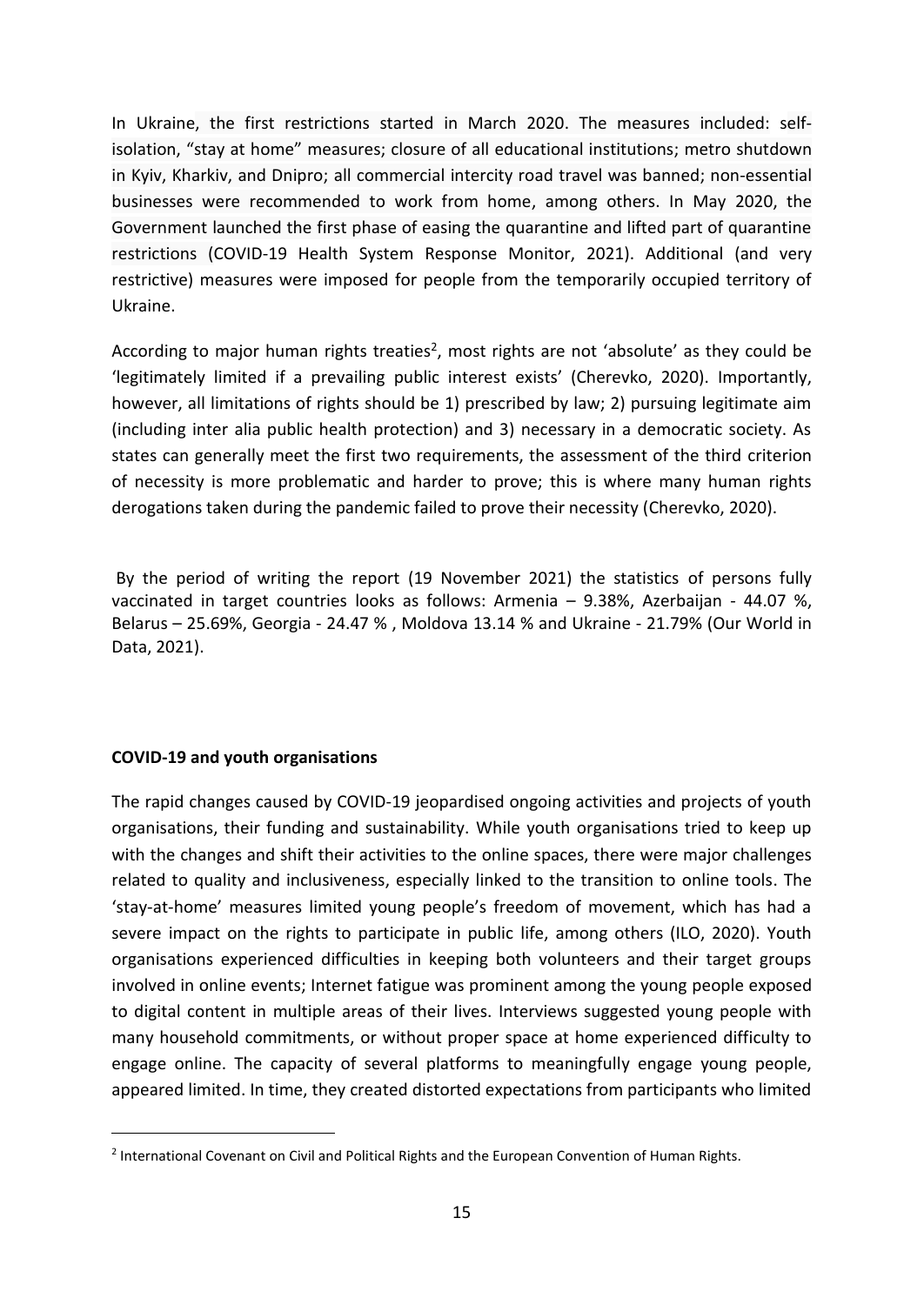their involvement to mere presence. Some organisations had to cancel their mobility activities and projects, internship programmes, creating an increased workload for permanent staff members and depriving young people from the possibility to learn while working. The pandemic brought 'fragile pathways of youth workers towards quality learning opportunities', as youth workers' possibilities for immediate social contact and complex learning experiences were replaced by the inherently limited digital technologies (Potočnik, 2021).

In Belarus and Ukraine youth workers experienced changes in working conditions, reduced working hours and a sense of job insecurity (O'Donovan and Zentner, 2020). In Ukraine, the situation was aggravated by the established practice of short-term contracts, highly dependent on European or private funding. There, the youth work sector experienced an abrupt decline in funding compared to the previous period when many Western donors were active in Ukraine. In general, independent, small organisations were the hardest hit by the new financial conditions that limited access to grants, fundraising activities whilst still in need to maintain their operations.

The capacity of youth organisations to continue their work varied considerably during the pandemic in Moldova and Armenia. The initial attempts to work online were unable to meaningfully involve the young people usually participating in their initiatives. Despite efforts to move projects online, the process was far more complicated and discouraging for participants and later, for the youth workers themselves. Calls for small scale offline activities became more frequent at the end of 2020 in Armenia and Moldova.

Availability of physical space for youth participation has always been a problem. In several countries, the restrictions maintained after the lockdown, further highlighting the challenges of space and costs. For example, the conditions in Moldova required no more than 20 (later 50) participants with one square meter around each participant. This made organising events very difficult and extremely expensive (O'Donovan and Zentner, 2020). Organising events posed many challenges. At the one end of the spectrum, interviews suggested some organisations (e.g. in Azerbaijan and Ukraine) in favour of small and safe offline activities were not permitted by donors to proceed that way. In other situations, donors demanded that organisations relaunch in-person activities while they continued to apply strict lockdown for themselves.

The pandemic also highlighted grant dependency. Many youth organisations had to cancel their programmes for 2021 due to insufficient funding; more than half of organisations experienced payment delays and pending grants (European Union and Council of Europe, 2020). With the exception of Belarus, where CSO-led crowdfunding campaigns were very successful, other countries experienced legal barriers in fundraising via crowdfunding and even prohibition (Azerbaijan). Scarce resources increased an environment of unhealthy competition (instead of cooperation) among youth organisations.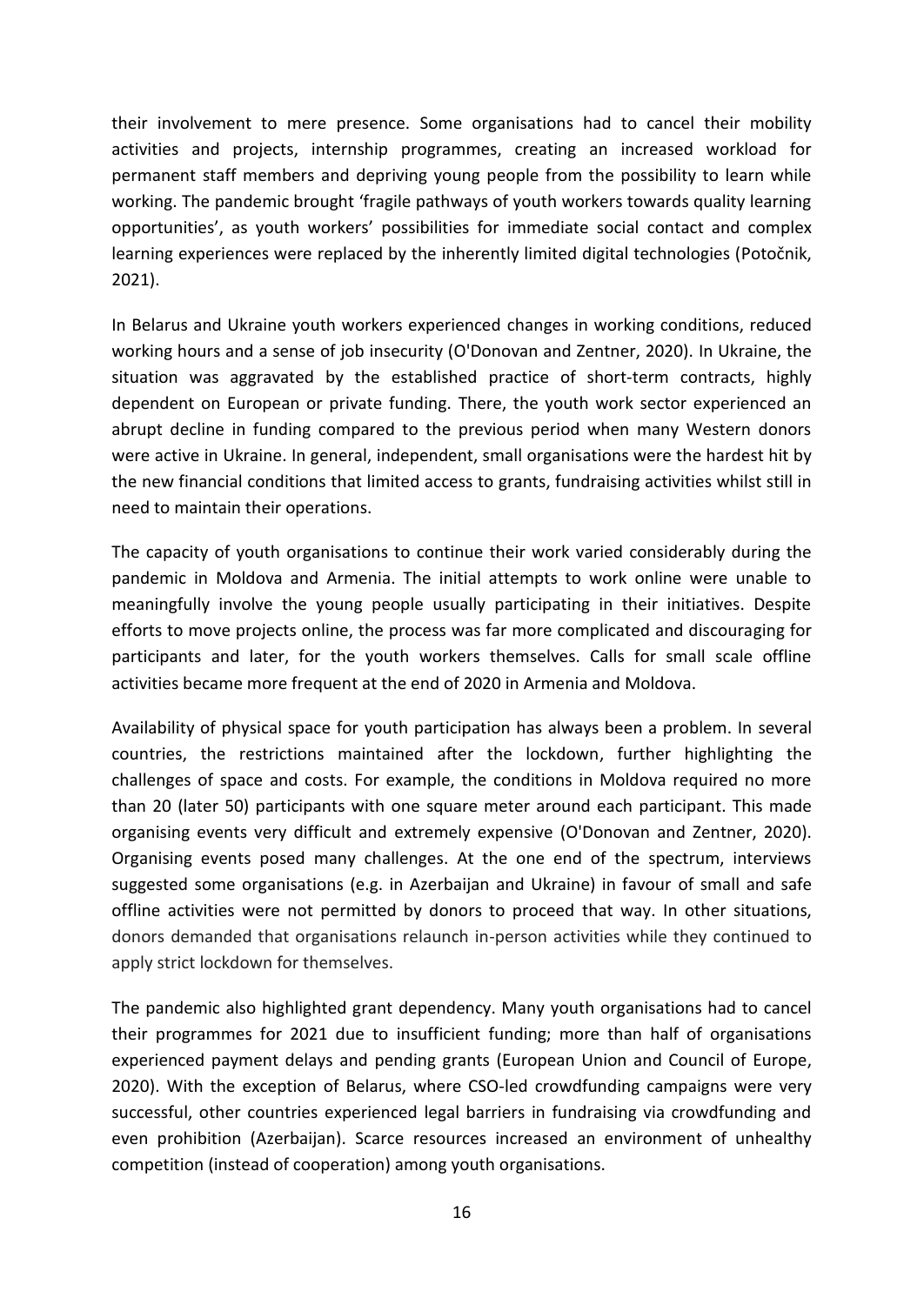Recent research in the region suggests that budgets of several already awarded multi-year projects has been cut down by almost 30% and that many new calls are reoriented towards COVID-19 mitigation, economic recovery and service provision, at the expense of addressing critical human rights concerns in the region, environmental issues and gender (EaP CSF, 2020d). In Azerbaijan and Belarus the inability to register grants from foreign donors persisted during the pandemic and was further aggravated by slow performance of the authorities (EaP CSF, 2020d). Closed borders prevented Belarussian CSOs from accessing their funding sources abroad. In Azerbaijan the closure of several banks led some CSOs to repurpose their domestic resources allocated for the human rights area towards the support of health workers or the most vulnerable populations (EaP CSF, 2020d). There, the political priorities of 2020 (notably, the war) strongly discouraged organisations from working on *soft*  issues such as gender equality, cultural diversity, social inclusion etc.

#### **Youth activism**

Protests during the pandemic are an ambivalent issue. In Ukraine, surveys on civil disobedience during the pandemic showed that people were still willing to attend physical, offline protests at high rates, even when this may have violated lockdown rules and despite fears of getting infected (Cherevko, 2020). As the pandemic unfolded, there were gatherings of young people as an expression of pandemic-fatigue, irritability and stress. Often, they reflected reactions to declining economic situations and to confinement measures. Governments from the region (and not only) searched to discourage them as violations of lockdown rules, or as part of the turn to authoritarianism.

There were illegal gatherings, including private parties in defiance of the lockdown measures. Many such actions were used for negative labelling and scapegoating young people as disobedient. Narratives around young people's disruptive behaviours were often disproportionate and they tended to de-politicise young people's voices in situations where the rule of law was under threat. In less democratic systems, the costs young people pay for speaking up against their governments is rarely recognised.

Between September 2020 and March 2021, according to the "Student Initiative Group", a Belarusian student union quoted by the media, as many as 415 students have been arrested at protests; some 135 others have been expelled from university for their civil position and charges have even been brought against 27 students (Danilovich, 2021). Many chose to live as exiles rather than face persecution during the pandemic. Several Belarusian Student Association activists were searched by police, detained in KGB prisons with no official charges, together with other 150 students (EaP CSF, 2020b). The young journalist Raman Pratasevich (age 26) and Sofia Sapega (age 23) were detained after the forced landing of a Ryanair flight in Minsk on 23 May 2021.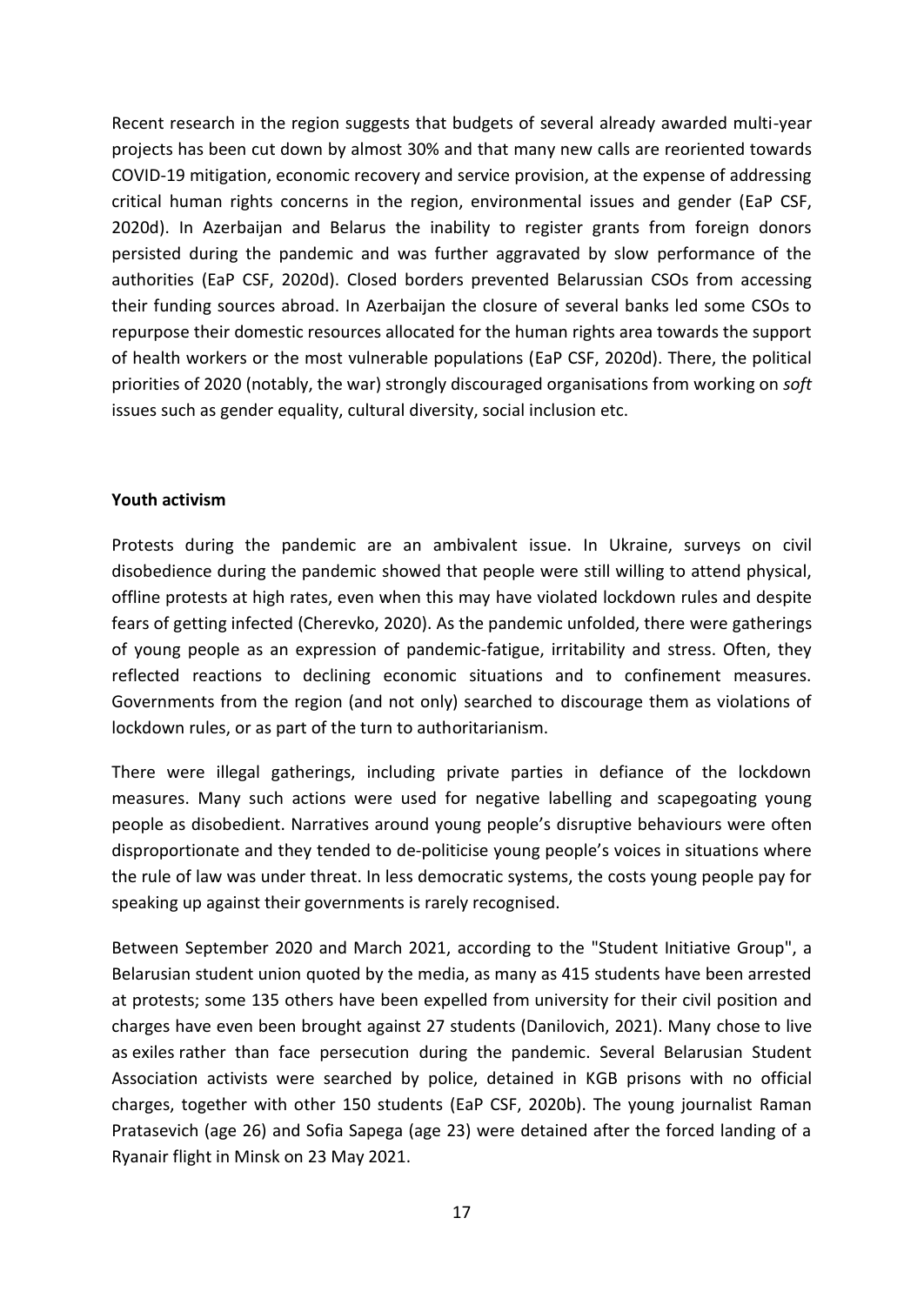Several actions of the government of Azerbaijan were considered unacceptable, in particular the arrest of eleven people and an alleged physical abuse of Karim Suleymani, a young person and the arrest of the 27-year-old activist, Qiyas Ibrahimov (EaP CSF, 2020e). A 33 year-old freelance reporter, Natig Isbatov, was detained in April 2020 after filming a protest action held in front of an employment office (RSF, 2020). The repression of women's protests against domestic violence in the context of a war and the COVID-19 lockdown in Azerbaijan is another example of limiting freedom of assembly. In Belarus major concerns over serious repression against civil society were expressed by international organisations, with over 120 people arbitrarily detained and sentenced to fines and arrests for participation in peaceful assemblies between 6-13 May 2020 (EaP CSF, 2020a). With these protests against the general pushback on freedom of assembly, neither the policy reports nor statements issued by CSOs, acknowledged the identity of protesters as 'young'.

#### <span id="page-17-0"></span>**3.2 COVID-19 and youth social inclusion**

The EU and Council of Europe put social inclusion at the heart of policies and see it as "the process of promoting the values, relations and institutions that enable all people to participate in social, economic and political life on the basis of equality of rights, equity and dignity" (EU-Council of Europe youth partnership, 2020). Social inclusion was one of the priorities for Cohesion Policy in 2014-2020 - 'Promoting social inclusion, combating poverty and any discrimination' (European Commission, 2014). The Resolution on the European Union Youth Strategy 2019-2027, underlines the crucial role of eradicating youth poverty and all forms of discrimination for promoting social inclusion (European Union, 2018). Youth social inclusion is the process of a person's self-realisation, acceptance, integration and recognition within societies (European Union and Council of Europe, 2020). It is a complex process that affects young people in many ways, such as their economic, social and psychological conditions. For this reason, while discussing the topic of social inclusion of young people the study will mainly focus on the impact that COVID-19 has had on their education, financial circumstances and employment, psychological and emotional state.

#### **COVID-19 and education**

The COVID-19 pandemic has greatly interrupted educational processes worldwide, affecting nearly 1.6 billion learners in more than 190 countries and all continents (UN, 2020).

Studies show that the most negative effect of COVID-19 on young people was perceived in the field of education (Gritsenko, V., et. Al., 2020, Makharashvili N. et. Al., 2020; Donovan, J. & Zentner, M., 2020). The closure of educational institutions, the change of teachinglearning habits, the obligation to move from physical to digital learning spaces and pressure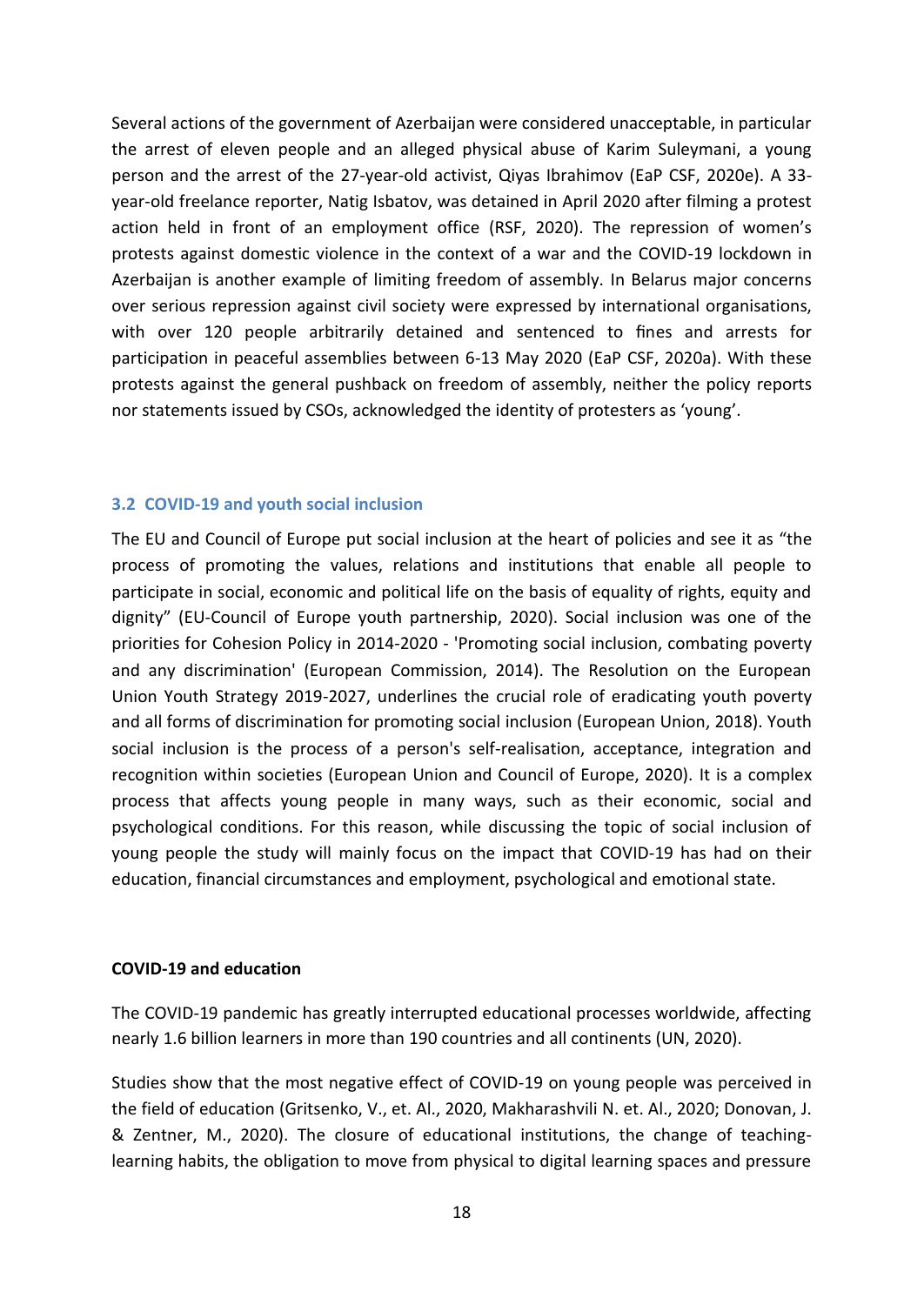to adapt quickly, the lack of personal interactions between students and educators, the lack of digital competencies, and other internal and external barriers led to educational crises. A sociological survey conducted in Ukraine highlights the acute problems identified by young people in the area of education: 61% of young people complain about decreased knowledge acquisition; more than a half of respondents found the tutors' assignments difficult to access and comprehend; they also struggled with time management - because of losing the usual daily routine young people had a problem with scheduling the day properly. The respondents highlight lack of educational planning and decrease of motivation to learn, as well as difficulties with learning materials due to the lack of interactive activities (UNDP, 2020).

According to the Social and Economic Impact Assessment of COVID-19 in the Republic of Moldova, COVID-19 has intensified the inequalities of educational performance between young people from socially advantaged and socially disadvantaged families. Reasons for this inequality included- disparity in availability of equipment (computers, tablets, notebooks) and poor Internet or no internet connection at all (UNDP, 2020). Due to COVID-19 and its effects, the educational conditions worsened for young people Not in Employment, Education or Training (NEET). Neglecting young people from vulnerable groups is also mentioned in the research conducted in Georgia (IDP Women Association "Consent", 2021). According to a survey conducted in the border regions of Georgia, COVID-19 has further aggravated the situation of vulnerable and marginalised young people. COVID-19 and lockdown also had a negative impact on the quality of education in schools of targeted regions. Before COVID-19 in Georgia, the quality of education was positively assessed by 55% of respondents, while after the lockdown this number dropped to 32%. Some respondents thought that because of the complicated economic situation, more young people will have to leave education and go to work and help families (IDP Women Association "Consent", 2021).

Insufficient digital competencies of teachers and educators, as well as young people were critical reasons why the teaching-learning process deteriorated at schools and in higher educational institutions. This concern is relevant across the whole region (IDP Women Association "Consent", 2021; UNDP, 2020; Poghosyan, 2021; UNFPA, 2021)**.** A more detailed account on the implications for digital competences is provided in the chapter "Implications of COVID-19 for digitalisation"

The devastating effects of the pandemic on the educational system in Armenia were highlighted in the Impact assessment of the COVID-19 outbreak on well-being of children and families in Armenia (World Vision Armenia, 2020). The report on COVID-19 response measures in the Republic of Azerbaijan stated that the spread of the virus and the lockdown had a negative effect on the education of children and young people, the livelihood of citizens and the economy of the country (OHCHR, 2020).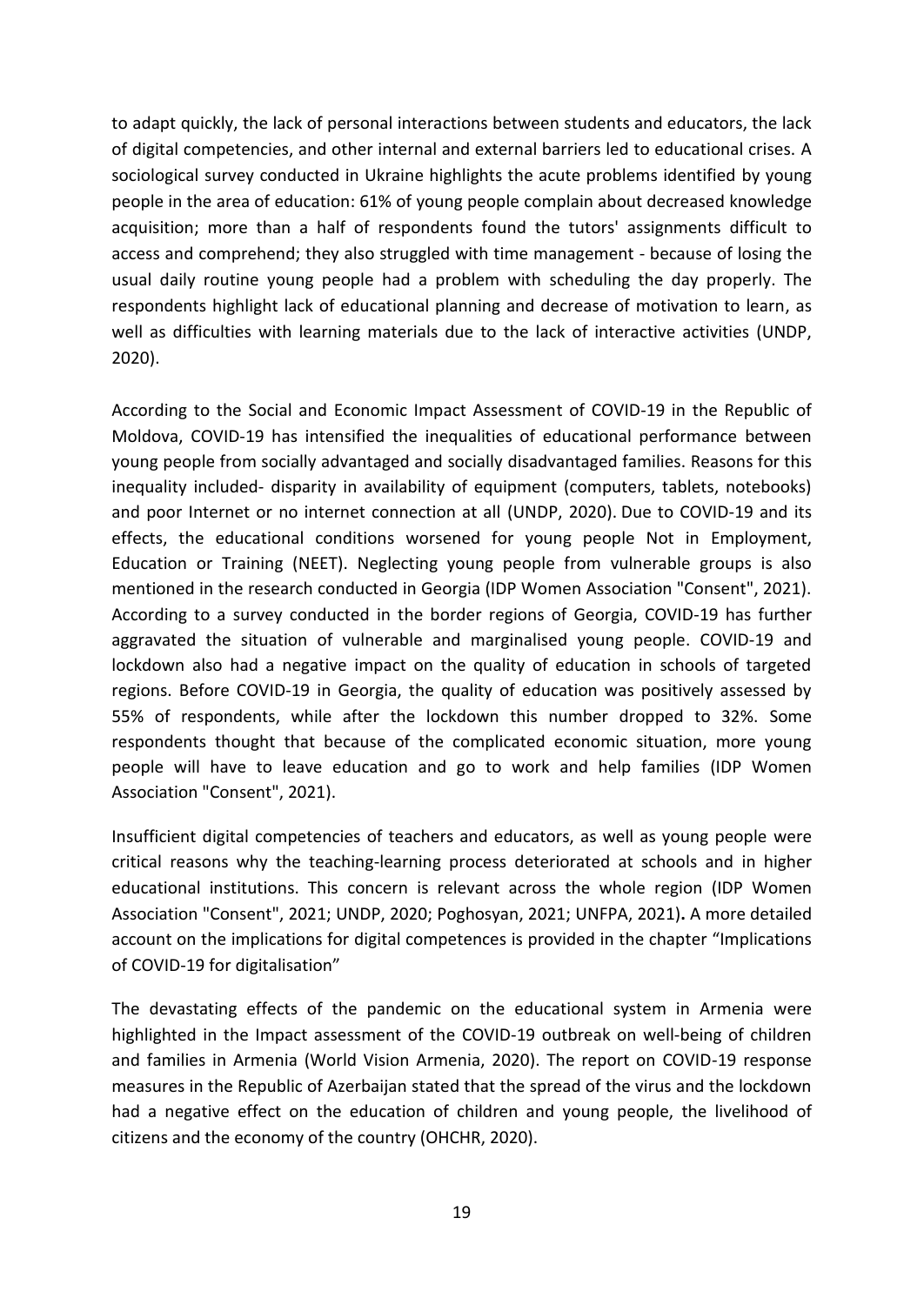The situation also deteriorated in terms of non-formal education and training. Due to COVID-19, non-formal education activities declined in 2020. Youth organisations and NGOs providing non-formal and informal education have been affected by the lockdown measures of COVID-19 and had to close their physical spaces as well as postpone ongoing projects (EU and CoE, 2020). More details on COVID-19 impact on youth NGOs are provided in the Chapters "Implications for young people and organisations" and "Implications of COVID-19 for digitalisation".

#### **COVID-19 and employment**

For young people's personal and professional development, it is crucial to have a stable, decent job. Employment also plays a significant role in their socio-economic integration and social inclusion within society. The youth labour market is characterised by higher levels of employment in spheres, such as - retail, hospitality, tourism and entertainment; and considerably higher rates of part-time, freelance jobs and casual work (Dhillon and Cassidy, 2018). During the COVID-19 crisis, because of these characteristics of the youth labour market, young people were more inclined to losing jobs, having their hours reduced and salaries cut. According to the World Economic Forum (2021), young people were left unemployed by the pandemic in far greater numbers than adults and the effects were worse in lower-income countries. This puts youth from South Caucasus countries (Armenia, Azerbaijan, Georgia) in a worse condition, as even before COVID-19 these countries have had weak socio-economic systems and a high rate of unemployment (Meister, 2020). In post-Soviet countries, youth unemployment has been recognised as a critical issue for the modern labour market of young people worldwide (Mizintseva, et al., 2017). Welfare Monitoring Survey shows that the youth unemployment rate in Georgia remains one of the serious problems for the country (UNICEF, 2017). Even though the economy of the Republic of Moldova has managed to recover after the banking and financial crisis of 2014, COVID-19 led to increased unemployment rate in the country, with many people, including young people, losing their jobs. Only 50% of young people living in rural areas own computers and have internet access in the Republic of Moldova. This means that they have limited (or no) access to information, which makes it even more difficult to find a job. It is predicted that COVID-19 will likely amplify such inequalities and barriers (UNDP, 2020).

Young people from Ukraine highlighted difficulties in obtaining employment during and after quarantine. Young entrepreneurs also notes that their businesses had been either closed or were about to close (UNDP, 2020a). In Georgia COVID-19 distinctly affected young people in the context of employment, especially those who were employed in fields that were severely affected by the pandemic (tourism, restaurant and hotel business, etc.) (UNFPA, 2020).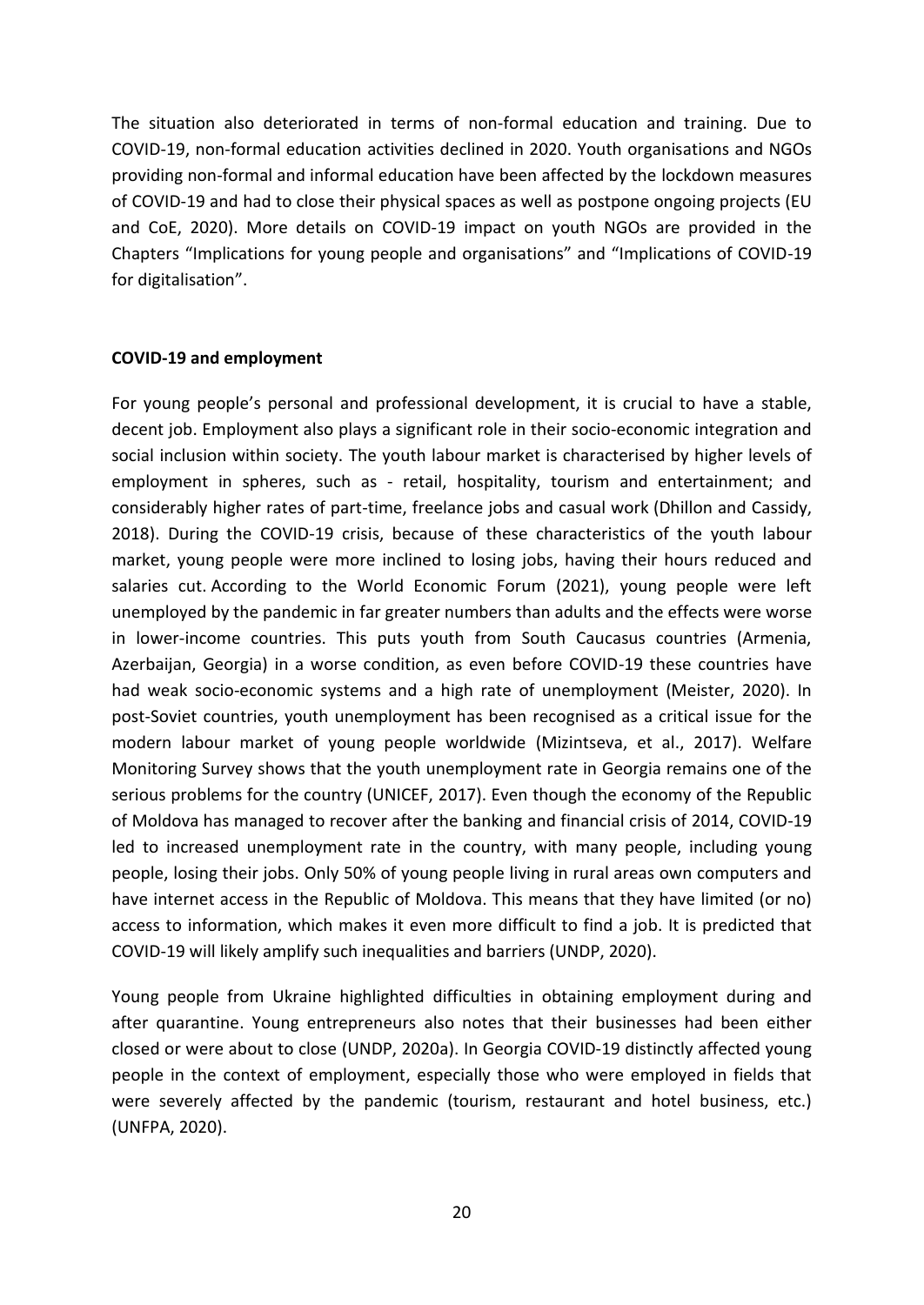Despite public and NGO sector initiatives, a large proportion of young people still face severe problems with education and employment. All this has a negative impact on their social inclusion and, if not addressed, may lead to social exclusion, further poorer health and decreased quality of life (Prattley et al, 2019).

#### <span id="page-20-0"></span>**3.3 COVID-19 and digitalisation**

Digitalisation has been defined as a transformative process accelerated by new technologies, with a high social and economic impact (EU-Council of Europe youth partnership, Glossary, 2017).

Due to the COVID-19 pandemic, the youth sector has changed dramatically across the region, with the distinctive rise of online services and activities, undertaken remotely and on digital platforms. The "new normal" has accelerated digitalisation of the youth sector. It has brought about new challenges, threats, barriers, and limits. It also opened up new opportunities. This study acknowledges that not all the challenges identified here were directly caused by COVID-19. However, the pandemic aggravated all of them.

Digitalisation of the youth sector brought additional outreach challenges. According to an OECD note, Internet penetration in the EECA region ranges from 63% of the population in Georgia and Ukraine to 80% in Azerbaijan; fixed broadband subscriptions are below the OECD average in all these countries except Belarus (OECD, 2020). Hence, disadvantaged young people often lack access to digital tools and the Internet. They also lack devices as well as quiet places to use them and connect with other young people (UNICEF, 2020). While online activities offer a great potential to those who can take advantage of them, COVID-19 particularly affects the already marginalised young people who end up more disconnected from youth services and support.

Other obstacles to efficient online youth activities include difficulties in keeping young people motivated and digital fatigue or reluctance to participate. The higher involvement of girls in care and domestic work during COVID-19 limited their capacity to engage in online activities. Youth organisations faced difficulties with reaching some of the most vulnerable young people they used to target – those from disadvantaged (poor, remote or rural) communities, those with disabilities, those speaking minority languages or those with other specific needs. It is evident that COVID-19 has widened the digital divide, since the most vulnerable young people do not have the technological resources or sufficient digital competences to use online platforms or other tools (Escamilla and Lonean, 2021). These limitations can be explained by underdeveloped ICT infrastructure, difficulties adapting to new technologies, and lack of access to such technologies across the region.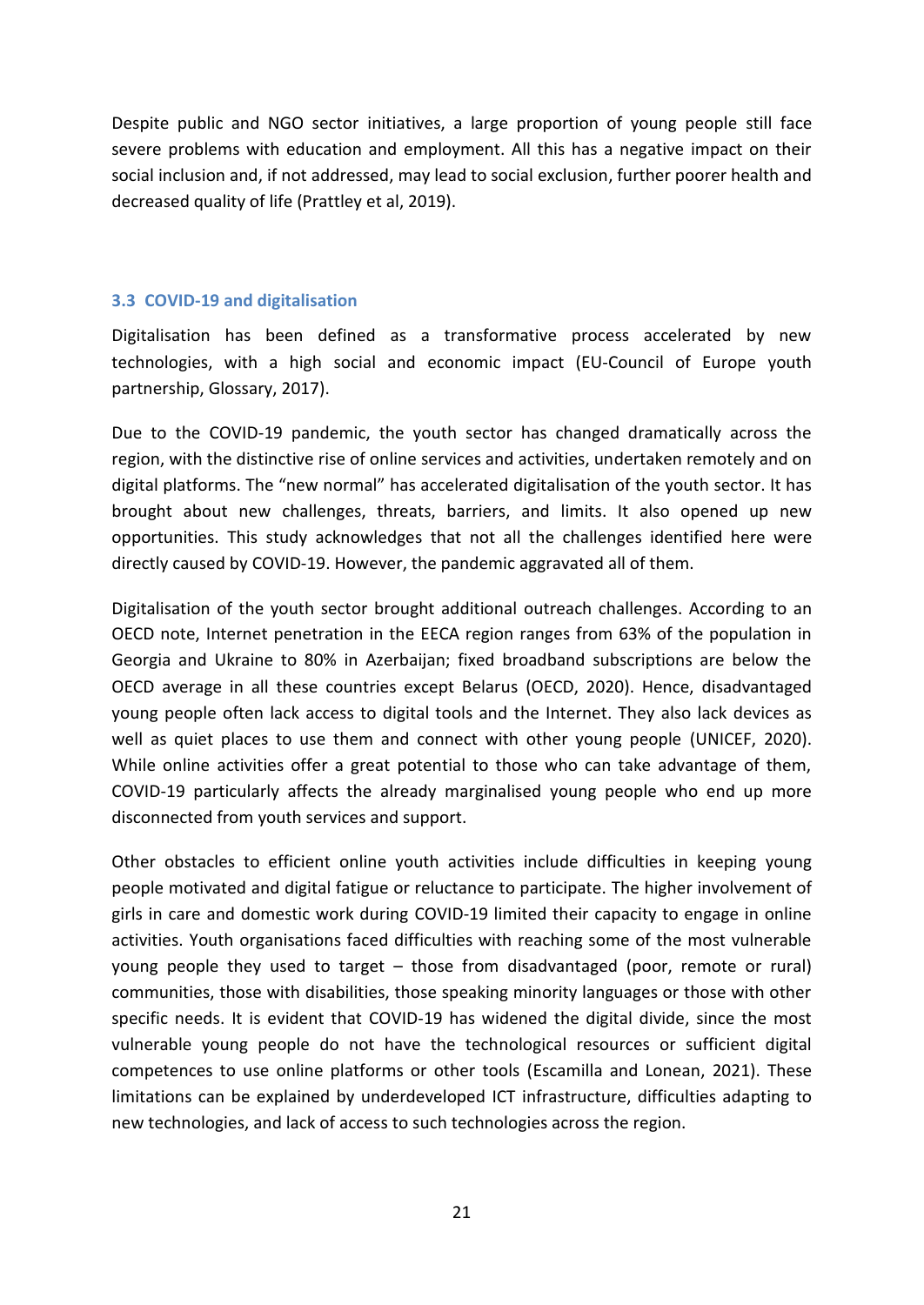According to a policy paper on digital literacy in times of COVID-19 in the Eastern Partnership Countries, 'digital literacy is not widespread across the countries and the majority of the population in the region lacks basic digital skills' (Akhvlediani and Khutkyy, 2020). There is a need for consistent efforts by public authorities and the NGO sector to tackle the digital divide and create access for young people and youth work practitioners to digital literacy programmes*.*

Youth workers and staff of youth NGOs also lack equipment or competences (Escamilla and Lonean, 2021). Many youth work practitioners have insufficient digital competences to hold online activities with young people and to fully benefit from online training themselves. The forced necessity to embrace online tools at a high speed has negative implications both for their emotional well-being and work productivity.

The quality of digital youth work has also suffered. The COVID-19 pandemic touched every aspect of the youth work field - its activities and event formats, tools and methods, spaces and places (Karsten, 2020). The accelerated digitalisation of youth work generated challenges for youth workers and youth organisations, as they needed to change and adapt their methodologies within a short timeframe and with limited resources and support, especially during the lockdown periods. To assist young people in meeting the main needs and tackling challenges during the pandemic, youth workers and youth organisations struggled to develop new methods and techniques for youth work and non-formal education in online spaces, to find a new distinct place for their services to engage with young people digitally. Youth NGOs tried hard to move their activities online, yet in many cases, there were neither enough digital resources, nor digital competences available to ensure quality and inclusive processes. While many young people having phones are familiar with social media, using online platforms was often a challenge. An interviewee working for a youth organisation recalled spending an entire day explaining potential participants how to use zoom and its facilities.

Funding the shift to online activities were not granted sufficient support, compared to physical activities. Even when activities took place online, the shift often resulted in additional costs for youth organisations, because not all of them had sufficient equipment to cover those activities and not all youth workers were trained to run online programmes. Equipment, safety measures and training costs affected the budgets of youth NGOs. Support (technical, methodological, organisational) to youth and youth work organisations deserves special attention and resources.

There is much concern about safety, privacy and ethics of increasing online activities for young people. State and non-state actors are facing challenges in responding to young people's needs in the online world. Youth workers face safeguarding concerns particularly in work with younger age groups who might access the internet in an unsupervised manner or use less secure online applications. Online youth work activities need to respect the safety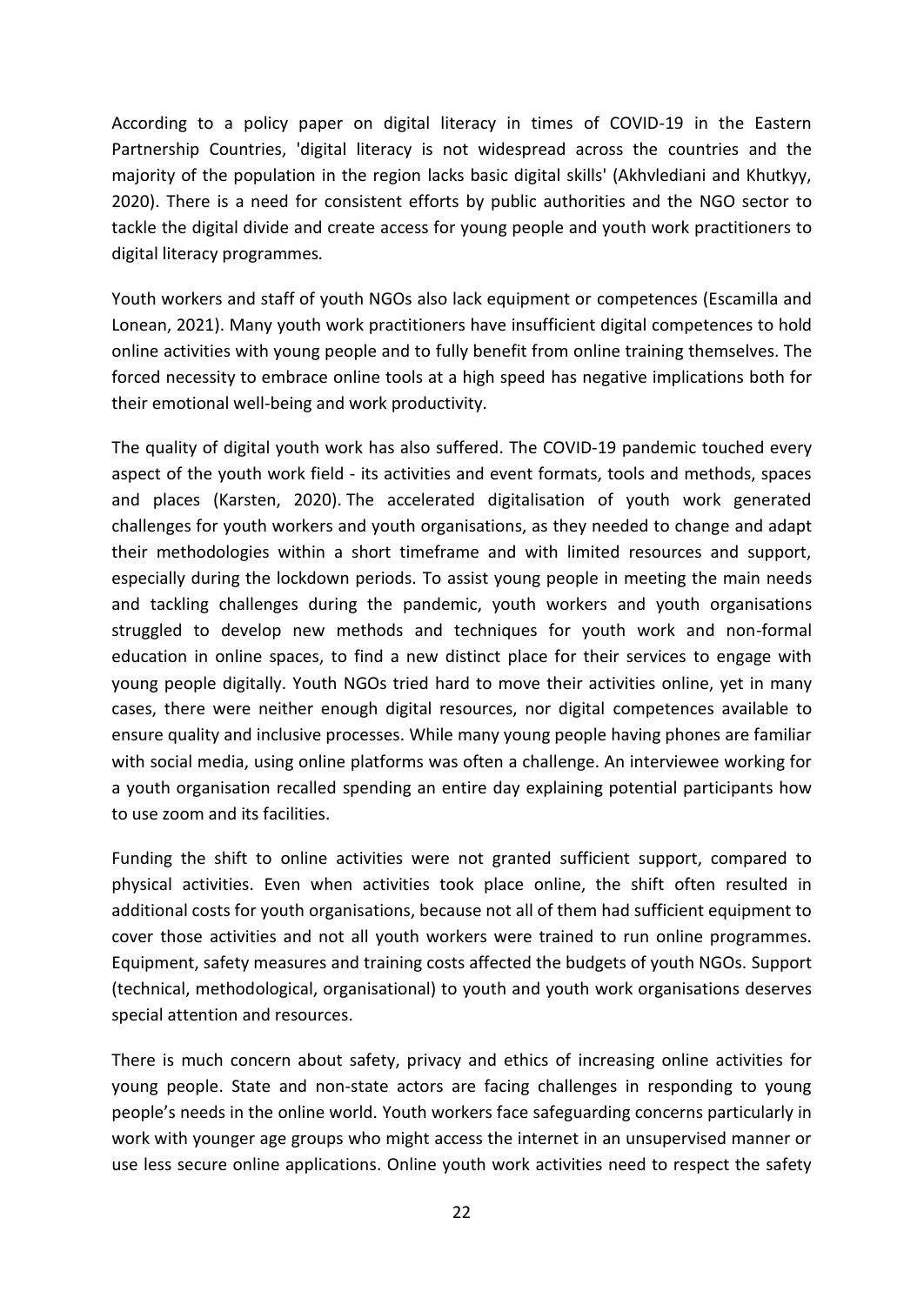and privacy of young people; both youth workers and young people require competences to manage risks (cyberattacks, cyberbullying, frauds, breach of private data, etc) and safeguard their rights online.

Privacy and ethics, an increase in fake news and disinformation on the COVID-19 pandemic are also challenges linked to the online world in EECA countries. Participation on social networks is high, while the digital competences are less developed; the combination of insufficient digital literacy and the high use of social media risk increasing people's exposure to cyber threats and disinformation (Akhvlediani and Khutkyy, 2020). Young people, more than older age groups, rely on online sources to stay informed. As the online environment is more exposed to disinformation, the risk of young people becoming victims of fake news might be higher. There is a need for activities aimed at helping young people develop their critical thinking and media literacy skills to make them more resilient to fake news and disinformation. Building young people's capacity to report online disinformation is also important.

Another aspect related to the use of digital tools for raising awareness of COVID-19 among young people and building capacity through community engagement and youth-led activism (UNICEF, 2020c). During the COVID-19 pandemic young people connected their communities with national and international institutions through electronic platforms. Social media channels, apps, platforms, and software were used by young people as new digital advocacy environments. There is a need for broader recognition of the innovative forms of online participation as well as for greater support for online activism and journalism.

The COVID-19 pandemic forced significant adjustments in the youth field and gave a strong impetus to developing digital youth work, boosting digital competences of youth workers and improving young people's media literacy. Digital youth work showed potential to engage young people in tackling personal sensitive issues in ways that would not have been possible in the offline format; to reach uninvolved youth groups in consultation processes leading to policy changes; to build online peer support communities, co-construct the online landscape and co-create information content. Online and blended youth work activities should be recognised as valid and beneficial forms of delivering services to young people.

Alongside new challenges and barriers, the pandemic brought about innovations in the youth sector. The move to online could be viewed as a catalyst in the process of creating and promoting innovative and more efficient tools for dealing with youth issues in the digital era and meeting new demands of a knowledge-based society.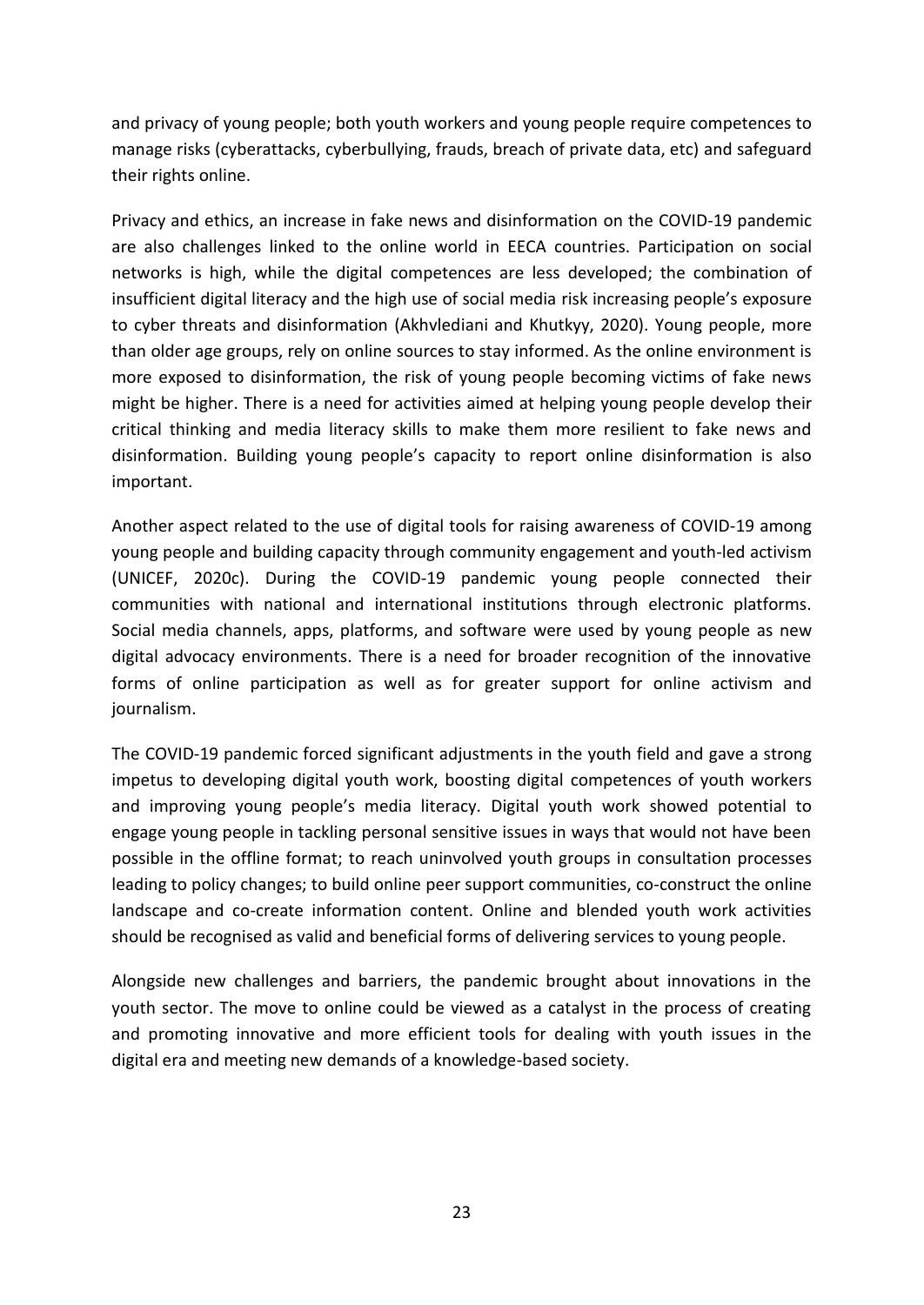### <span id="page-23-0"></span>**4. RESPONSES TOWARDS MITIGATING THE IMPACT OF COVID-19 ON THE YOUTH SECTOR ACROSS THE REGION**

#### <span id="page-23-1"></span>**4.1 International responses**

**European Commission** mobilised an important emergency relief package for the six countries, part of its global response to the COVID-19 pandemic. It programmed an ambitious support of over €980 million within the framework of its 'Team Europe' initiative (Bosse et al., 2021). The support places an emphasis on responding to immediate needs, including helping local schools with distance learning or assisting emergency medical services. Importantly, the EU included freedom of expression and media plurality as standalone priorities within its COVID-19 funding. This measure followed the calls of civil society to "reconsider the purpose and recipients" of the COVID-19 support and to orient funding to *bona fide* organisations, when states choices are compromised (Marocchi et al., 2020; Bell 2020). Ukraine received the highest amount of support in COVID-19 funds, including allocations for fighting disinformation ( $\epsilon$ 202 according to estimations of Bosse et al., 2021). Several increases of funding were applied during the pandemic for some countries, including for Belarus, as part of the general neighbourhood support. In addition, an EU budget line called Financial Support to Third Parties is allocated for small scale projects (less than €60,000) involving organisations from Eastern Partnership countries and from EU Member states, in cross-regional cooperation (Bosse et al., 2021). Erasmus+ special calls during COVID-19 19 pandemic enabled organisations from the region to participate in larger consortia. Also, support for vaccine was essential.

On April 8, 2020, the Council of Europe published 'Coronavirus: guidance to governments on respecting human rights, democracy and the rule of law', a toolkit for governments across Europe on respecting human rights, democracy and the rule of law during the COVID-19 crisis. The document focuses on four areas: derogation from the European Convention on Human Rights in times of emergency; respect for the rule of law and democratic principles in times of emergency, including limits on the scope and duration of emergency measures; fundamental human rights standards; protection from crime and the protection of victims of crime, in particular regarding gender-based violence (Council of Europe, 2020). The guidance document was sent to all 47 Council of Europe member states. The European Youth Foundation encouraged organisations to be responsive to the diversity of needs and concerns at the grass-roots level and to propose authentic interventions ('pilot activities') that that reflect local realities. The organisations receiving grants during 2020-2021 were advised to pay particular attention to the social inclusion issues that emerged under COVID-19 in the region.

EU-Council of Europe Youth Partnership has been exploring the effects of the pandemic on young people through its research networks and supporting the partner institutions and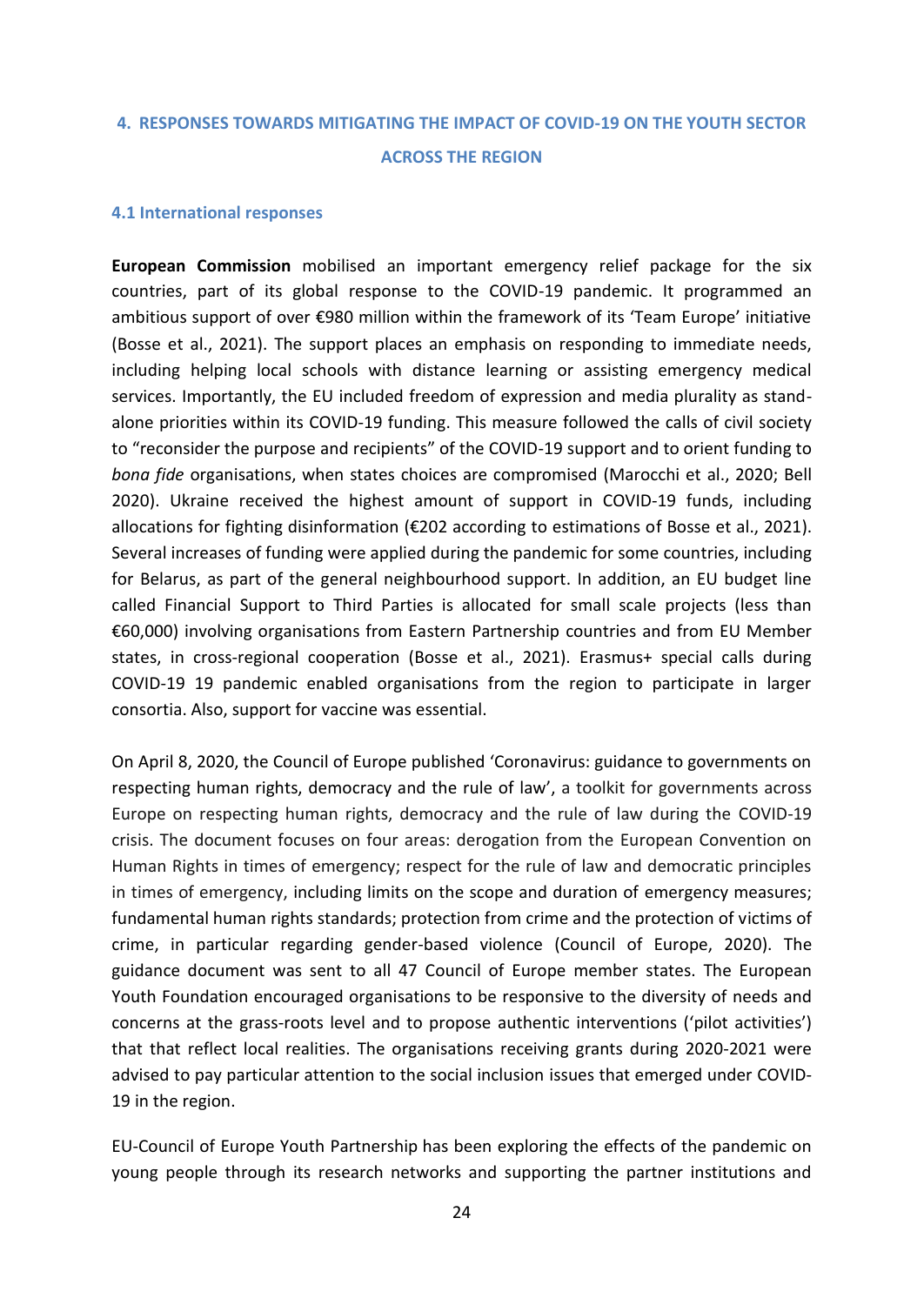other stakeholders in data collection and analysis of their findings COVID, all published on the COVID-19 Knowledge Hub. The Hub integrates research, briefings, studies, reports and initiatives related to the young people and the youth sector in the context of COVID-19. The analyses identify gaps and draw relevant conclusions for European and national initiatives on adapting youth policy and youth work practice to new conditions and needs triggered by the pandemic. Over 120 resources, five thematic briefings, three cross-country policy briefs, two meta-analysis studies, a series of thematic analytical papers and two cross-country analytical reports were produced to inform European youth policy sector initiatives.

International organisations provided responses towards mitigating the impact of COVID-19 in collaboration with national actors. For instance, UNFPA with its national youth sector partners across the region actively ran online campaigns (e.g. #YouthAgainstCOVID) and organised online trainings, webinars and marathons, engaging young people on various topics in the COVID-19 context, such as health, gender equality and stereotypes, personal development, migration and online activism and journalism. In Ukraine, an online flashmob #HealthyChallenge was launched for promoting healthy behaviours among young people during the pandemic.

In Armenia, to ensure sustainability and increase youth employability, a series of online skills development trainings (Skills Labs) were conducted by regional youth centres and civil society organisations with the support of United Nations. In Azerbaijan, UNFPA, in partnership with local youth houses organised a series of online trainings on gender, sexual and reproductive health and rights for adolescents and youth (UNFPA, 2020). UNFPA Moldova, together with the Ministry of Education, conducted an online Youth Talks programme. It also financed a series of trainings and capacity building seminars for youth workers active in youth centres. As an alternative platform of non-formal education, this innovative project focused on personal development and motivation for young people, social media and branding, civic journalism and online youth participation. In Belarus, the EDU-HUB Distance Learning Platform was launched by the Belarusian Association of UNESCO Clubs. The EDU-HUB provides information and technical support for specialists working with adolescents and young people, including those at risk. The Republican Volunteer Centre implemented with the support of UNICEF the project #AntiCOVID-19, fostering volunteer and coordinators' participation in mitigating the impact of COVID-19. The project included online trainings on preventive measures and hygiene, webinars and online camps for young volunteers.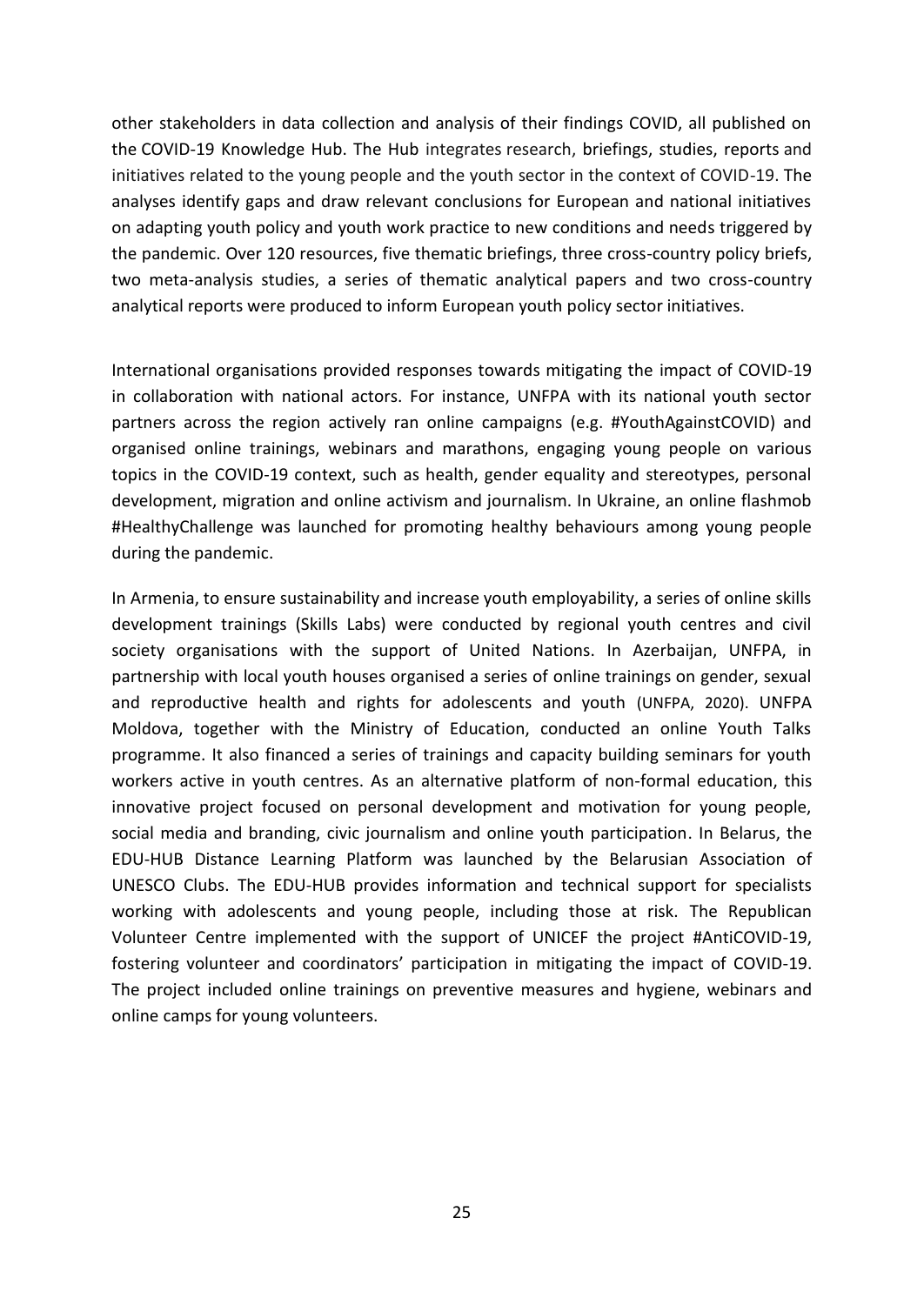### <span id="page-25-0"></span>**4.2. Government responses towards mitigating the impact of COVID-19 on the young people and the youth sector**

The public health system was a very high priority for the countries which recognised the existence of the pandemic. As other social groups required attention (elderly, repatriated migrants, frontline workers, the unemployed), young people and the youth sector were not a priority. It took time until the dimension and the implications of the pandemic were understood in the youth sector (and not only). An EU-Council of Europe Youth Partnership survey suggests that while there were some examples of state sector initiatives addressing the impact of the pandemic on the youth sector, they appear to be the exception rather than the norm (O'Donovan and Zentner, 2020). In particular, the government of Georgia regularly conducted consultations with minority organisations and activists. Within the scope of the Human Rights Council, a communication platform was set up to hold regular meetings with Disabled People's Organizations (DPOs), LGBTQI+ activists, community and international organisations (Government of Georgia, 2020).

Governments had to navigate complex priorities and to respond to pressing needs from highly vulnerable groups. A report of the Georgian government discussed the measures for highly vulnerable groups including, but not limited to women victims of domestic violence; persons with disabilities; children; ethnic, religious, sexual minorities; older people; persons in detention; refugees and asylum seekers. Young people are in all but one of these groups. But young people were not seen as a group in need of early dedicated protection measures, largely because of them not being at a high epidemiological risk.

Maintaining communication with young people and raising their awareness of the COVID-19 situation in their respective countries was essential. Although building trust between the state institutions and young people is crucial, communication during the lockdown was mainly oriented toward the general population rather than targeted at young people (O'Donovan and Zentner, 2020). Prevention campaigns (through hotlines, educational material and videos) were mainly used to inform the general population about the threats of the COVID-19 pandemic and the protection measures. Some countries used unprecedented ways of sending information and updates to the population. For instance, the Georgian government sent personal messages with the latest updates to all residents having mobile numbers registered in Georgia. In Ukraine, the same type of messages and emails are sent via the mobile app 'Diia'.

Although the state sector used some means to communicate with people, communication was mainly one directional (Boskovic and O'Donovan). There is ample evidence that state communication was often contradictory: mixed messaging created confusion, alarm and uncertainty among young people in the region and not only (ETF and UNICEF, 2020). The interviews with representatives of youth organisations suggest that young people were not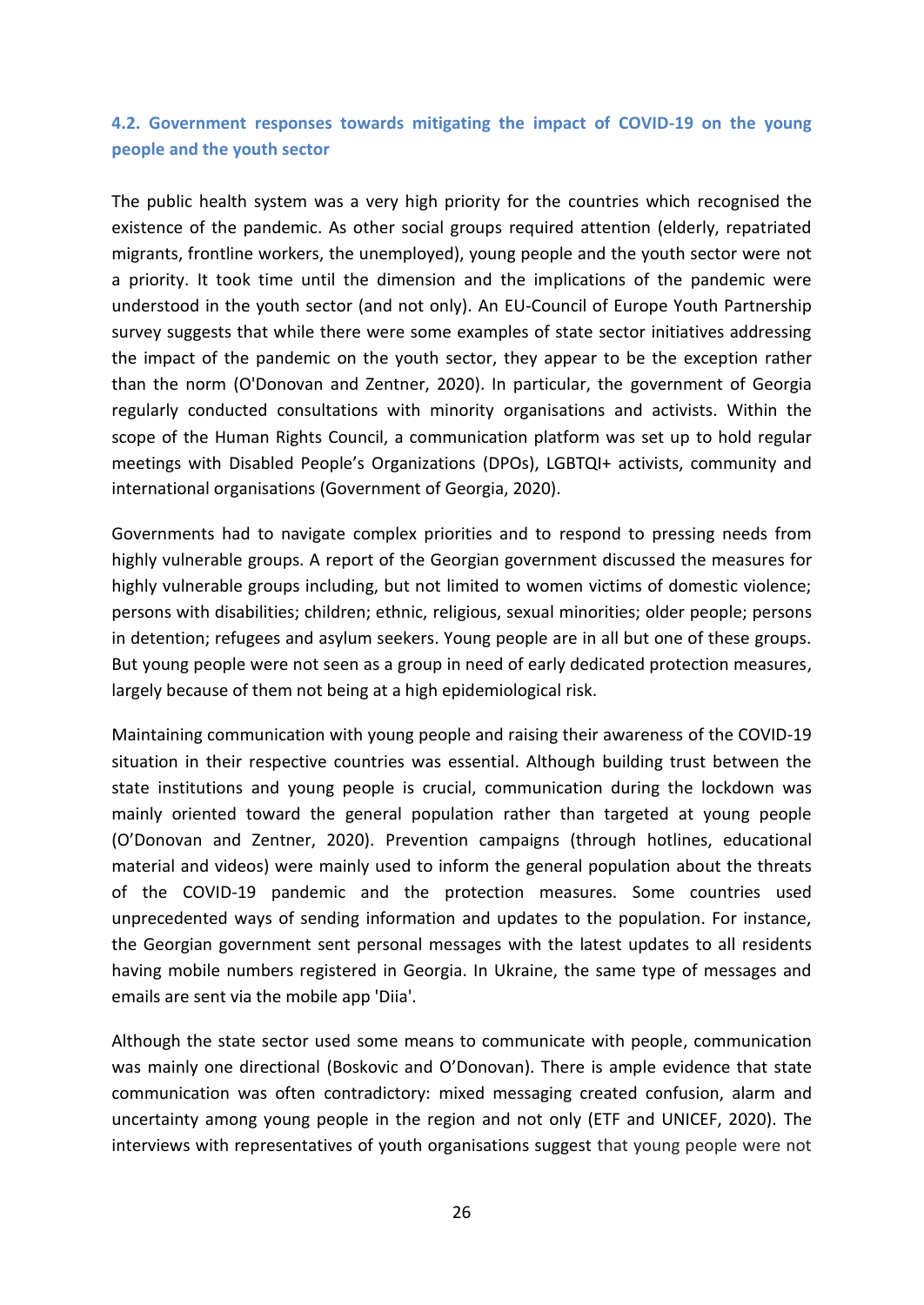invited/ not involved in public discussions about the mitigation and solutions to the pandemic.

Misinformation was one of the biggest obstacles to people's active participation in the COVID-19 response. According to young people surveyed in an ETF and UNICEF study, disinformation, fake news and conspiracy theories had a major emotional impact on young people who felt the contradictions 'created a situation in which fear and hate were easily spread' (ETF and UNICEF, 2020: 39). Youth organisations tried to communicate to young people on COVID-19 and to generate further information campaigns. Their communication was interactive, with increased possibilities for young people to participate. Ultimately, the actions of CSOs raised the expectations towards public authorities, which were asked to communicate more, to do it accurately and tailored to different groups.

The mental health implications on young people were a relatively late discovery, with increasing awareness as the pandemic ran its course. As of mid-2021, this study did not identify any robust state responses to young people's mental health and well-being issues that emerged during the pandemic (e.g. vouchers for psychological counselling, provision of free psychological services on a large scale). Some initiatives although not structural on psycho-emotional well-being were launched. Young people could access national platforms or mobile applications developed through public-private partnerships. They provided information and guidance in the areas of mental health (emotional crisis, depression, and suicidal behaviours), substance and alcohol abuse, protection from sexually transmitted diseases. Most platforms include chat-rooms, hotlines and are available 24/7. For example, in Ukraine*,* the apps Free2ask, BeWarned were developed for young people's mental well-being.

Several states intervened to enable the large-scale management of volunteer actions. The Ukrainian Volunteer Service and the Ministry of Youth and Sport of Ukraine launched a National Volunteer Platform (UNICEF, 2021) to support the emerging volunteer movements and develop civil society. In Azerbaijan, 2020 was declared the 'Year of Volunteers'. The Coordination Centre of Azerbaijani volunteers was established to promote volunteering among general population and to harmonise the management of volunteering-based service provisions. Online groups and web pages were created to provide information, including a UNICEF website on 'How teenagers can protect their mental health during coronavirus' (OHCHR, 2020). The Youth Agency in Georgia and UNICEF trained over 150 young people to implement activities in their communities (UNICEF, 2020; Boskovic and O'Donovan, 2021). The online youth platform (www. youthvolunteering.ge) was launched, where young people can gather trustful information on topics related to volunteering (UNFPA, 2020).

To mitigate persisting inequalities in access to technologies and digital competences development, governments allocated additional funding for digital competences development and digital platforms and supported the shift to remote learning programmes, especially for formal education. However, sometimes the response came very late. For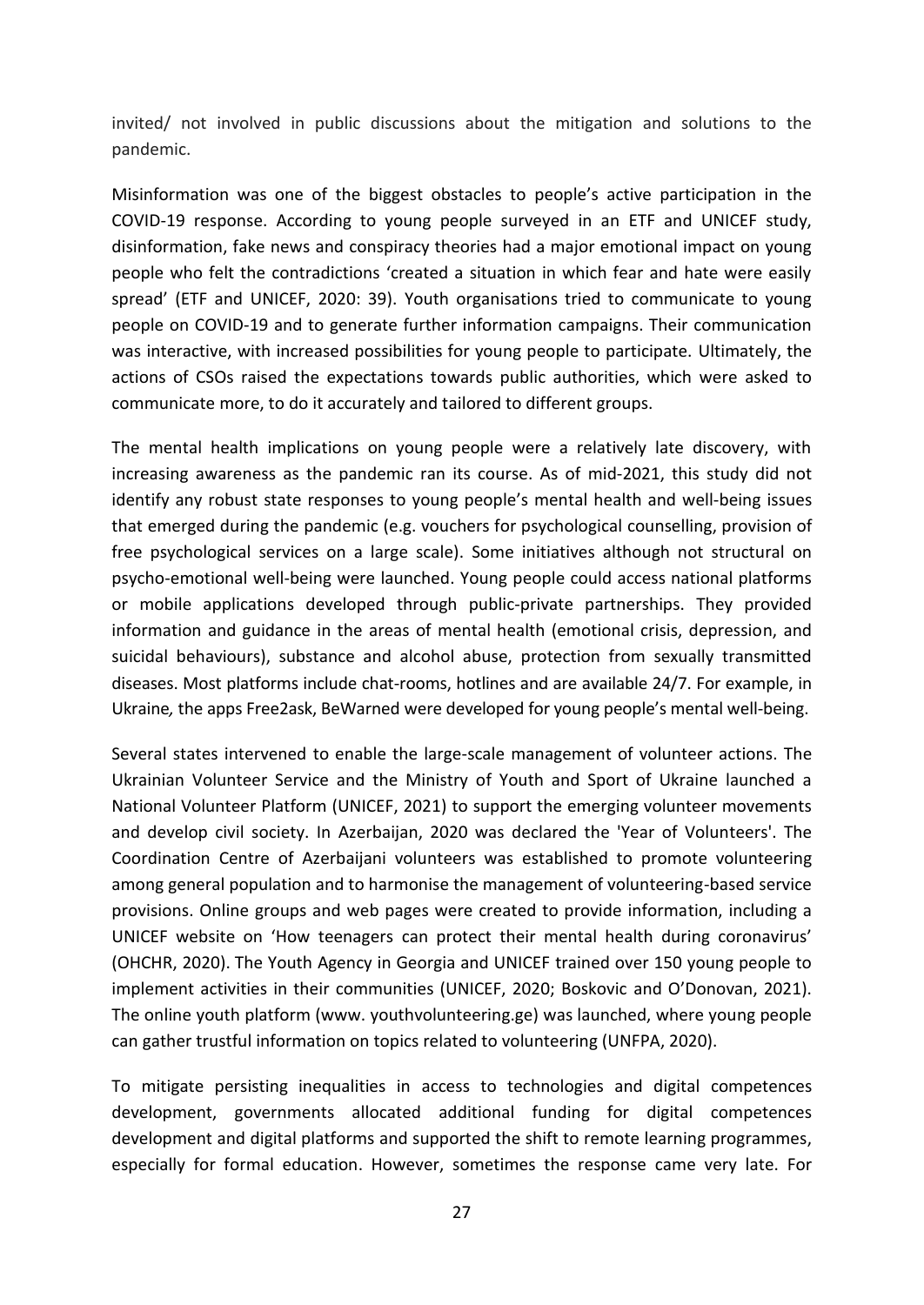instance, in Azerbaijan, there was no formal education from March until September 2020. Even universities had struggled to adapt to the online mode.

Local and national governments, civil and international organisations tried various ways to address education related challenges caused by the COVID-19 pandemic. According to a UNICEF report, ministries played a key role in coordinating donors and mobilising television stations, Telecom and ICT companies to accelerate the provision of digital distance learning (DDL) and reduce the digital divide for disadvantaged groups in most countries of the region (UNICEF, 2020a). In Armenia and Azerbaijan governments quickly authorised additional spending on formal education (UNICEF, 2020a). In Moldova, the Ministry of Education, Culture and Research organised delivering online courses for teachers and youth workers on online tools and methods. To support online teaching and learning, Ukraine started broadcasting video lessons via television and using online distance learning platforms. Organisations such as 'EdCamp Ukraine' organised digital professional development and provided peer-to-peer learning opportunities for educators to meet virtually and to share experiences of online education during COVID-19 [\(www.edcamp.org.ua\)](http://www.edcamp.org.ua/).

Ukraine organised with the support of UNICEF an information campaign 'Schools, We Are Ready'. The campaign aimed at informing educators, students and their parents about the guidelines for safe learning in the 2020–21 academic year. The Ministry of Education and Science of Ukraine and the Ministry of Digital Transformation launched an Online School platform for distance and blended learning that assists teachers and students in staying connected, gaining access to educational materials, and continuing teaching and learning processes even when educational institutions stayed closed [\(https://lms.e-school.net.ua/\)](https://lms.e-school.net.ua/). Armenia provided training modules for teachers of the technical colleges, in cooperation with the National Centre for Educational Technology Development and local NGOs (EuNeighbours, 2020). In Georgia, within 'The New School Model', 600 000 Microsoft Office 365 user accounts were created for Georgian school students, teachers and school administration. The Government and the Public Broadcaster of Georgia launched the "TV School" project to ensure wide access to education (GoG, 2020). However, for those from rural areas and those without internet access or digital technologies, such opportunities were difficult to avail of (DIF, 2020; UNFPA, 2020). It was not possible to introduce different platforms and approaches on a regional level, which could have prevented the closure of youth centres (that could not work during Covid lock-down) and would have raised the qualification of practising youth workers

The government of Georgia offered one time-limited tuition coverage to young people facing economic difficulties, mostly from vulnerable families and with high academic scores. Yet, it is not clear how this group of young people will be able to fund their education in the future. The situation in Armenia is similar. Even though the Government reimbursed tuition fees for graduate students and offered a full or partial subsidy of student loans, it is still unclear what will happen in the long run (KPMG, 2020). The government of Azerbaijan also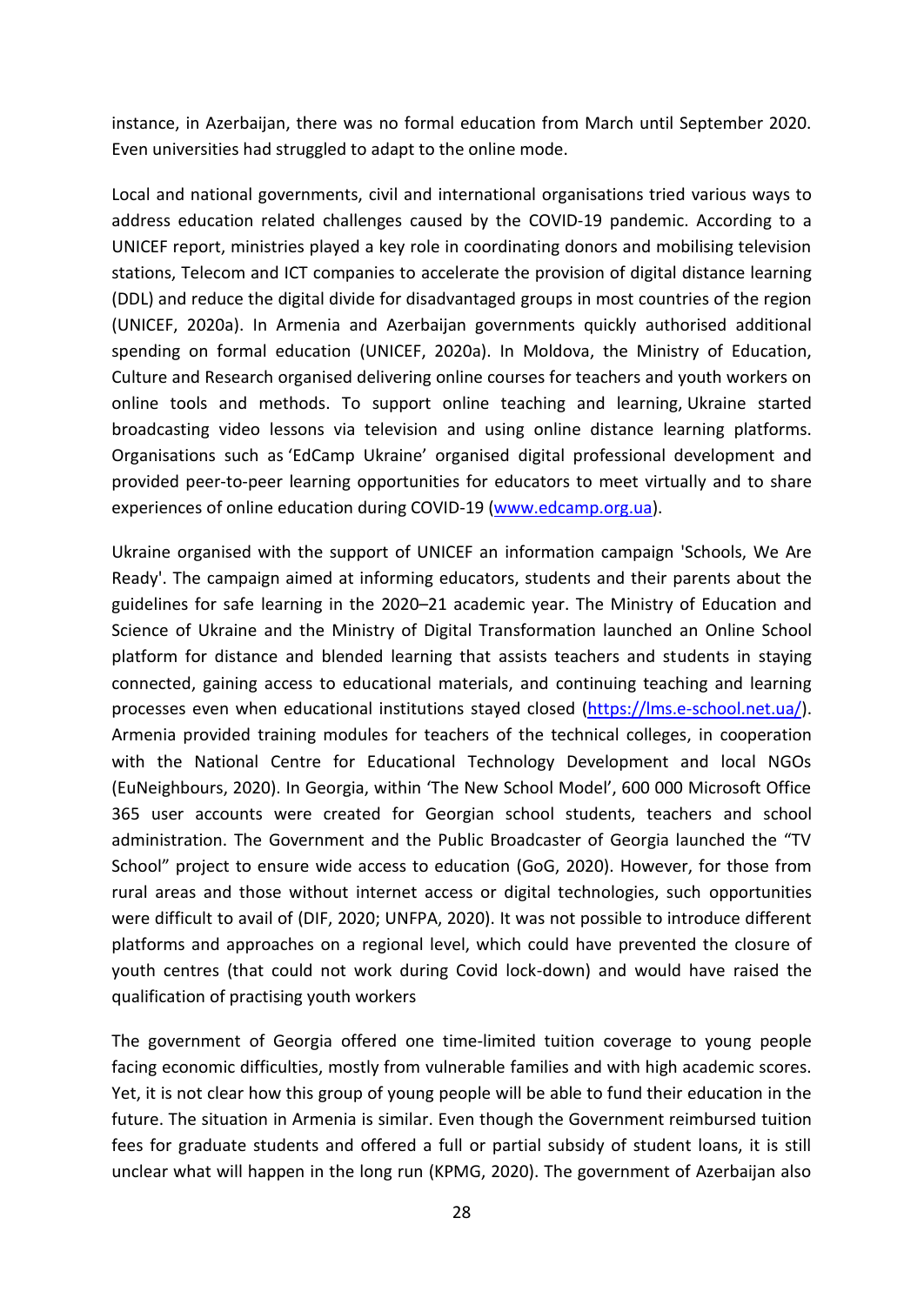provided scholarships for students from socially disadvantaged families and beneficiaries of social allowances funded by the state.

Although governments took various steps to support the economy and business (such as direct subsidies to companies, grants for entrepreneurs), they paid less attention and did not take into account more specific factors related to youth employment, such as the lack of adoption of technologies on a local level, that leads to the alienation and deprivation of young people from rural areas (ILO, 2020). Governments across the region have not yet developed programmes for remote jobs opportunities, supporting young people in entering labour market and acquiring competences for digital transition. Nevertheless, some national platforms offered career counselling to young people in learning more about the labour market, about ways to use remote jobs opportunities or even to find jobs and internships, such as "I do it myself" (Belarus) or "Kolba Lab" (Armenia). In Armenia a project called Future Skills and Jobs for Armenia's Rural Youth was launched. It aims to enhance employability and promote self-employment and entrepreneurship for the most vulnerable groups of young people living in rural areas of Armenia, with an offer of agile skill building especially in the IT sector and opening remote jobs opportunities.

### <span id="page-28-0"></span>**4.3. Youth organisation responses towards mitigating the impact of COVID-19 on young people and the youth sector**

Youth organisations started by responding to the short-term needs and by filling states' gaps in providing hands-on assistance. At the outbreak of the pandemic, they focused on providing necessary services, while struggling to maintain their operations in a safe mode. confinement Many youth organisations catered to the needs of vulnerable groups, supplied missing personal protection equipment, supported health professionals, substituted public services (EaP CSF, 2020d). They raised awareness about the virus and countered misinformation. Although many volunteers were not able to support NGOs, COVID-19 allowed for new forms of youth participation and organising. Various volunteering initiatives were developed by young people in the region. In Belarus organisations were influential in setting up youth information campaigns and bringing the profile of youth participation higher in the public eyes. In Belarus and Ukraine, many young people showed their readiness to support the elderly in everyday actions or in accessing digital content (O'Donovan and Zentner, 2020).

Although the pandemic outbreak had its negative impact on the delivery of many activities, youth organisations showed flexibility in the new reality and adjusted their activities. They did so by searching to apply the COVID-related hygiene rules when offline and by organising interactive virtual events.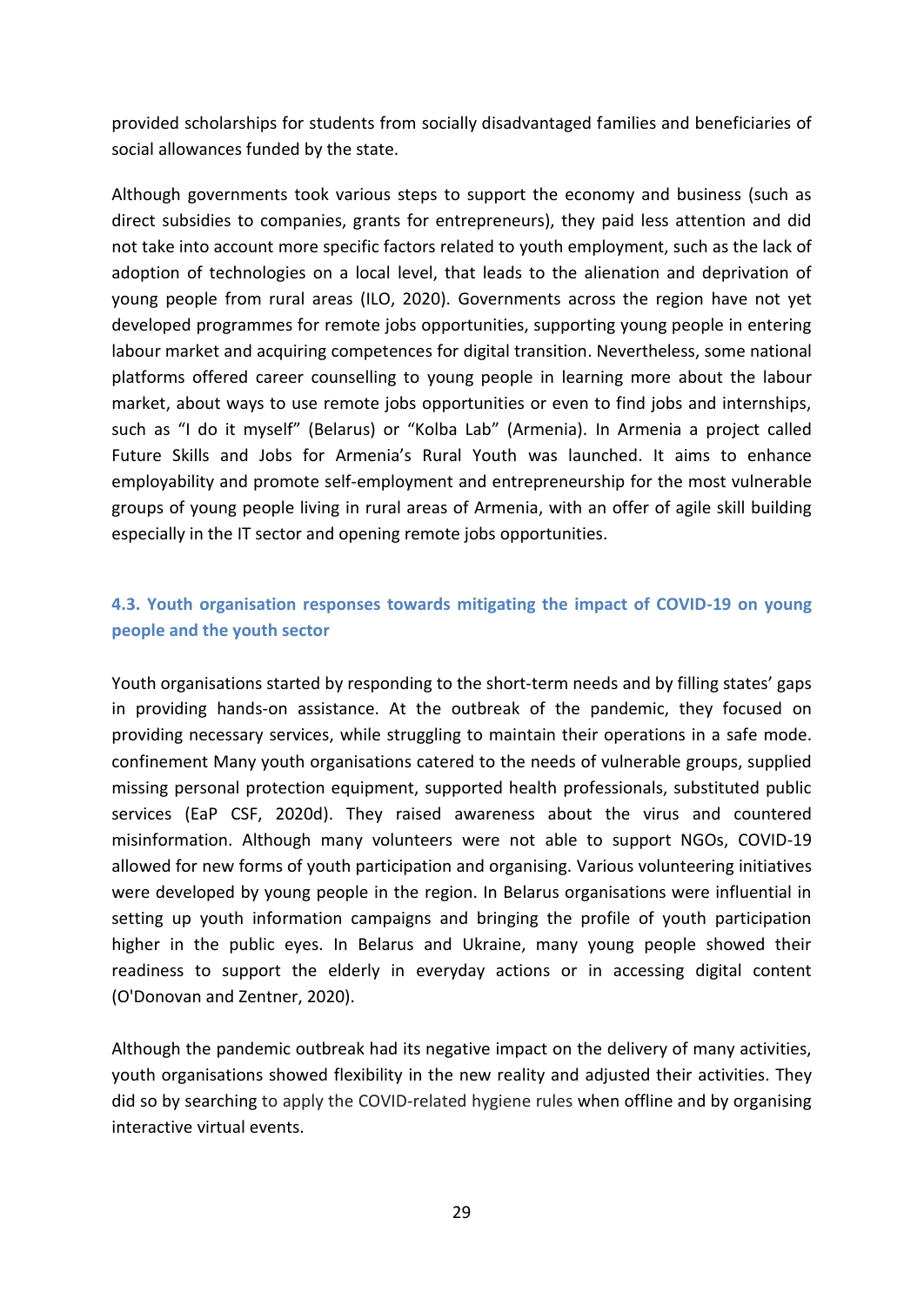Examples of responses to the COVID-19 by the NGO sector in the field of digitalisation, include:

- producing videos to support young people and their communities;
- collecting information on COVID-19 and support services, and making it available online;
- collecting toolkits to support online youth work;
- providing online platforms for youth work practitioners;
- organising online activities to foster youth engagement and activism;
- organising webinars and online trainings to familiarise young people and youth work practitioners with different online and digital tools.

Youth representative bodies, youth NGOs and youth activists were involved in running online awareness raising campaigns. They offered information on the COVID-19 situation in their countries, disseminating World Health Organisation guidelines, focusing on the importance of physical distancing and proper measures to stop the spread of the virus, combating misinformation and fake news related to the pandemic. The NGO sector, in comparison with the state, sought a more interactive and innovative approach in supporting young people, sharing information and feedback as well as opening-up a dialogue using digital media (Boskovic and O'Donovan, 2021).

Youth organisations and youth activists tracked down fake news and tackled disinformation on the COVID-19 pandemic and vaccination. They ensured that young people had access to valid, verified, and meaningful information by disseminating narratives on COVID-19 protection measures and guidelines. Youth organisations and youth activists supported their communities by raising awareness and keeping a positive spirit through social media platforms. The NGO sector widely engaged young people as communicators and influencers through online campaigns. The Belarusian Association of UNESCO Clubs shared stories from young people around the world to draw attention to the problems of young people and highlight their key role in fighting and responding to the COVID-19 pandemic.

According to UNFPA Moldova, active young people continued to participate in the life of their respective communities taking part in actions to raise community awareness by signing petitions, participating in face-to-face (when possible) and online public consultations, and volunteering to help the elderly (UNFPA Moldova, 2020a). The 'Restart' student initiative (Armenia) mobilised university students across the country to raise awareness about COVID-19 and to inform people about how to stay safe. As part of this campaign, a team of volunteers made videos, distributed posters and flyers with information about preventing the spread of the virus. UNICEF, in partnership with the Ministry of Youth and Sports of Ukraine, initiated the Children and Youth Award - 2020 Best Community Initiative. Its winners were chosen from more than 70 youth projects and practices, implemented by local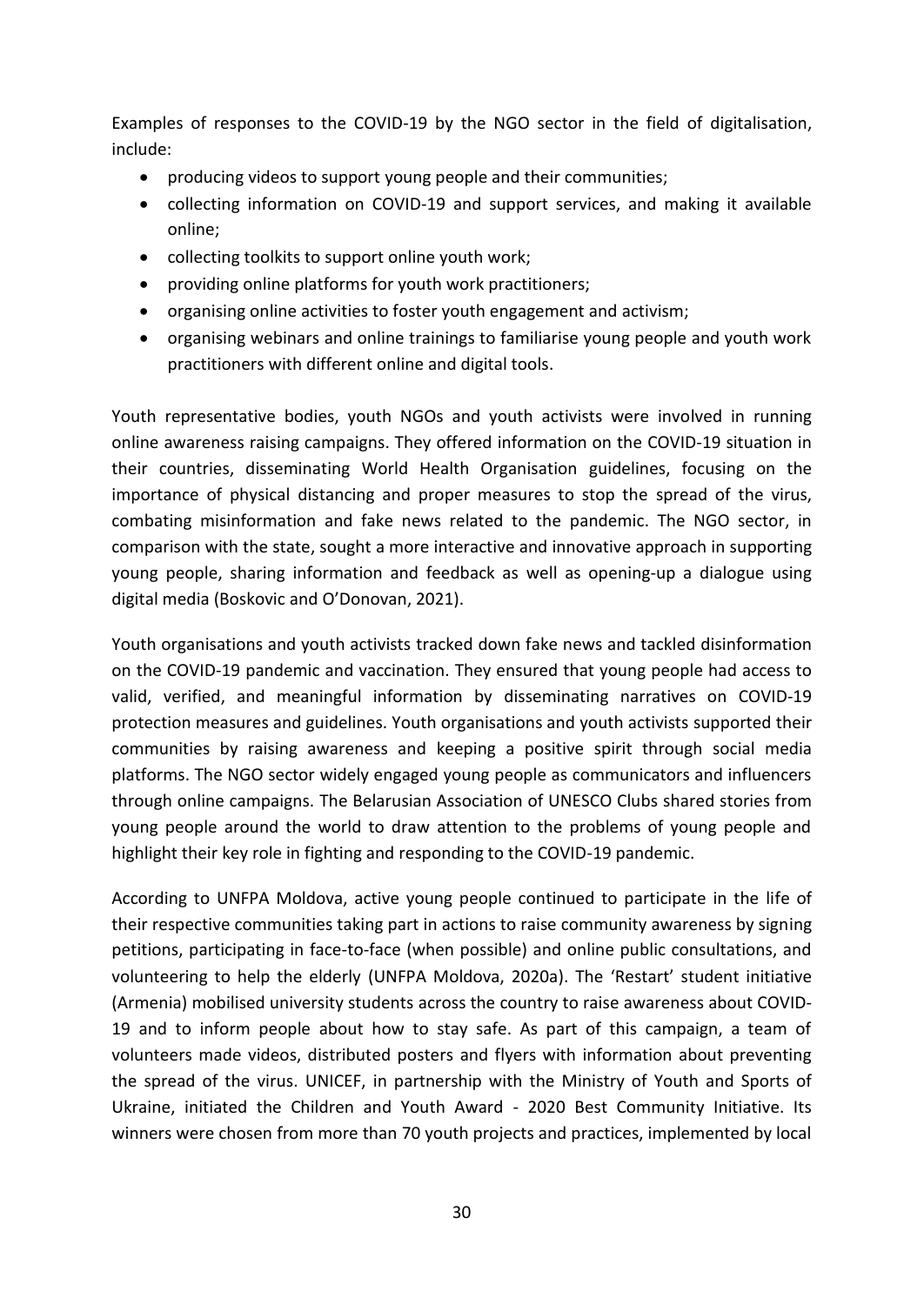communities to find solutions to youth problems, such as social restrictions and access to rights and services (Boskovic and O'Donovan, 2021).

Youth NGOs offered young people online support and counselling, including counselling on legal regulations and consequences of violating the imposed measures. They adapted to the challenges of the COVID-19 crisis by reorganising their engagement online and providing tools for mental health support. UNFPA Belarus organised online marathons for adolescents and young people, focusing on young people from small towns and remote areas, to explore and discuss how to cope with emotional stress related to COVID-19 and with existing gender stereotypes, which negatively affect young people.

Youth NGOs offered online educational and entertaining content, including chats, online youth camps, virtual hiking tours, pub quizzes, online gaming, virtual discussion groups, online competitions, hackathons. NGOs provided online alternatives for physical activities (stay-at-home-activities) and sport during confinement. Young volunteers assisted teachers and educators by transferring and translating educational material for broader online use, or by providing tools for physical activity (e.g., online physical activity games, fitness bingo, virtual workouts, breathing and yoga webinars) during confinement. Last but not least, youth NGOs organised online trainings to support digital competences development of the specialists in the youth sector. In Ukraine an educational and mentoring program called "Prokachay" was launched to increase the youth work quality in the youth centres. Because of the COVID-19 pandemic, the format of the project was changed and focused on training the youth centres staff how to work with young people online.

While these actions receive a high level of visibility and public acknowledgement, the implications for the organisations embracing new functions are less explicit. According to EaP CSF (2020d), the new circumstances led to a 'sharp increase' in demand for NGO services and demanded adaptations in their *modus operandi*. This included remote ways of managing volunteers, increased financial pressures, loss of personnel and offices. As a consequence of the emerging public health concerns and of the new funding priorities, some organisations ceased their previous advocacy work and embarked on providing practical assistance while searching to respect the hygiene and distancing rules. Despite the tendency to celebrate instances of resilience, it became obvious in time that meaningful youth participation could not be achieved through online activities and that offline work, even in small groups, is preferable when the context allows. In many ways, young people from the region found it hard to manage school demands, family obligations, and conflicting political pressures of the time and to engage in youth activities. The challenges of involving 'hard to reach' groups (notably girls, young people in rural areas, ethnic minorities and young people with disabilities) were often, insurmountable.

The pandemic further limited the already fragile dialogue between governments and CSOs in the region: many previous initiatives being put on hold and the monitoring activities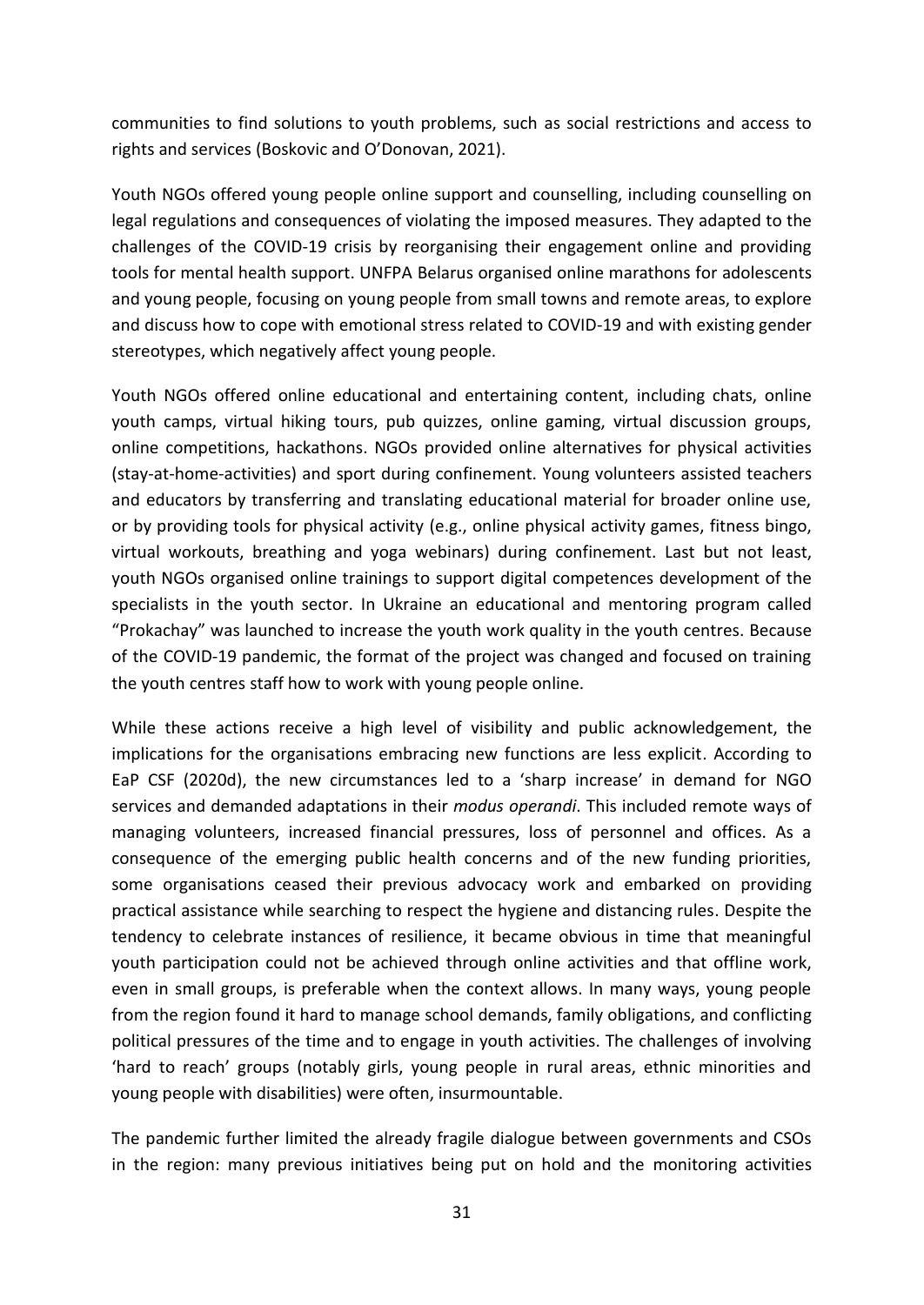obstructed (EaP CSF, 2020d). Despite the new priorities and the precarious financial situations, some CSOs continued advocacy on a range of issues, including respect for the rule of law, transparency, countering propaganda, and public spending monitoring. Civil society organisations in all six Eastern Partnership countries signalled concerns on the rule of law and the respect for fundamental rights during the COVID-19 pandemic, in particular in relation to the freedom of expression, access to information, personal privacy (EaP CSF, 2020c). In Moldova, for instance, a law allowing state censorship was stopped early through advocacy from civil society. Many organisations were active in holding governments to account.

A positive implication is the higher visibility of the civil sector in general and the youth sector in particular. Belarus civil society experienced an unprecedented vibrant growth, especially in the context of poor government ability to tackle the COVID-19 crisis, and its greater recourse to repression before presidential elections (EaP CSF, 2020d). Several youth information campaigns and actions for elderly support made volunteering among young people more visible (Boskovic and O'Donovan, 2021; O'Donovan and Zentner, 2020). Organisations in Armenia, Georgia, Moldova and Ukraine successfully took a public stance against insufficient government measures and even in countering un-democratic process, further demonstrating the capacity of the sector to influence democratic change.

However, youth initiatives during the pandemic did not come in a vacuum. They built on previous participatory experiences and were highly dependent on pre-existent levels of organising. Geo-politics and location matter and this showed in the large discrepancies between capital/ major cities and towns/ rural areas, characteristic of the region. Often, there are severe disproportions in state funding for youth structures of participation, depending on the region (e.g. Moldova). Situations where several organisations (including Gongos) and people had a privileged relationship with the state and received disproportionate funding were often reported in interviews.

The volunteering infrastructure in the capital cities is disproportionately advanced in comparison with small towns and rural areas. The culture of participation and volunteering is strongly influenced by the degree of urbanisation. Despite all efforts, the COVID-19 crisis revealed that the youth sector in the region had been unprepared for the shift to digitalisation, and the pandemic aggravated inequities among different groups of young people. Challenges of preparedness, quality, and access emerged everywhere. This was an abrupt change to a new reality requiring young people, youth work practitioners, and decision makers to adjust rapidly.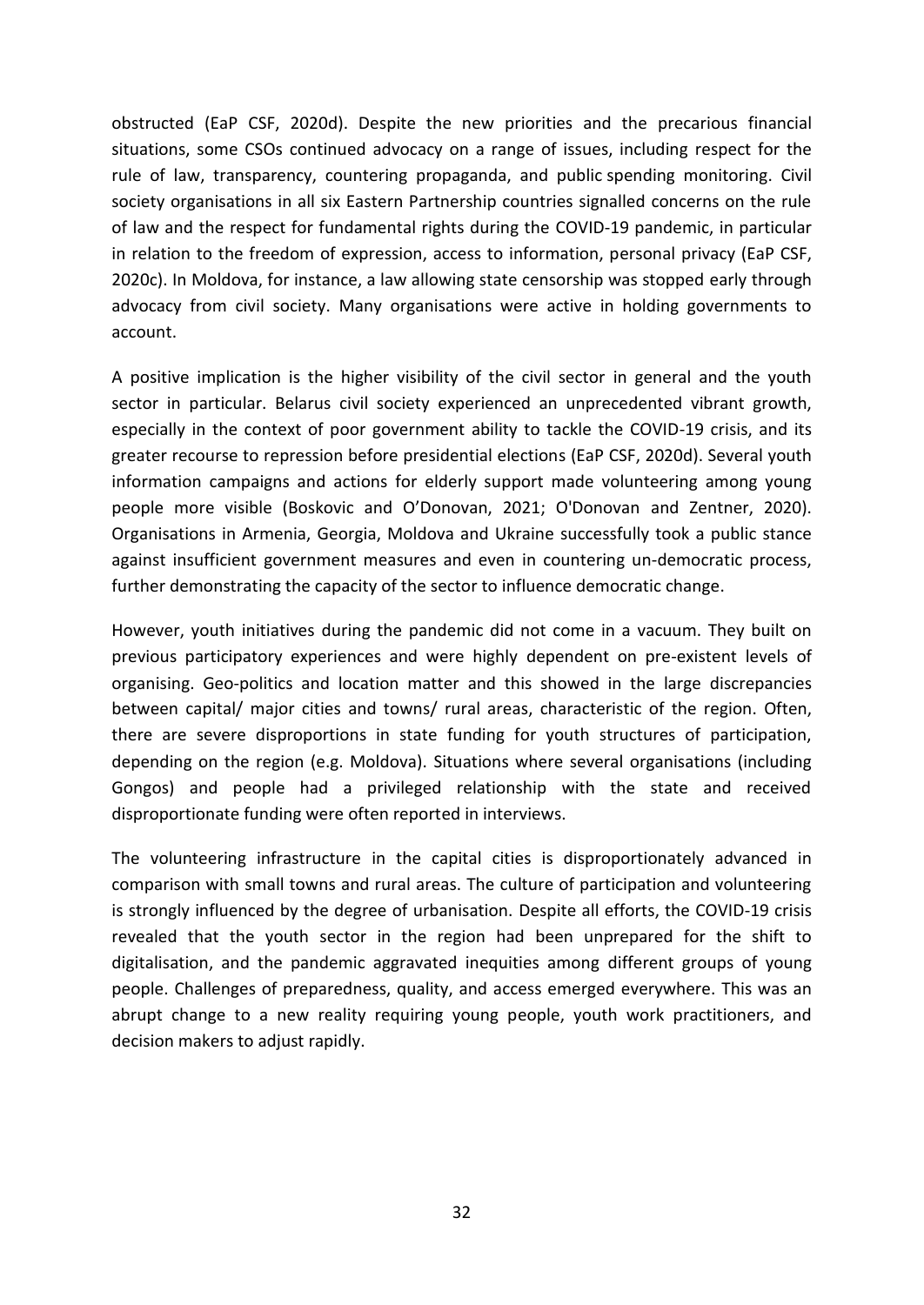### <span id="page-32-0"></span>**5. CONCLUSIONS AND RECOMMENDATIONS FOR THE YOUTH SECTOR RECOVERY FROM COVID-19**

The COVID-19 pandemic has had a significant impact on all youth policy dimensions. Mitigating the harms caused by COVID-19 requires co-ordinated cross-sectional efforts as well as tailored measures by the international community, national, local authorities and non-governmental organisations. Building on the assessment of the impact of COVID-19 on the youth sector and young people, this study advances a number of policy recommendations to support institutional responses to the crisis. The proposed ways forward are built around the main themes the study explored: mental health and wellbeing, youth participation and volunteering, social inclusion, digitalisation. The rationale is that the policy stakeholders across the region have a unique opportunity not only to tackle the immediate implications of the crisis, but also to adopt policies aimed at achieving longterm structural changes.

#### **Mental health and well-being**

Young people's mental health and well-being has to be at the core of recovery agendas. Governments must take into account the effects of the COVID-19 pandemic on young people's mental health and well-being and integrate mental health issues into the policy response. To provide remediation measures and mitigate the negative psychological impact of social isolation and physical distancing while new restriction measures are likely, digital solutions may be a first response available. Digital interventions, such as online counselling, chats and other initiatives may help to promote better e-health services, and cover specific needs of young people. Supporting young people in keeping their jobs, keeping them in schools and educational institutions greatly contributes to the improvement of their mental health and well-being. It is also important to develop more accessible mental health support. Mental health services can be provided based on school infrastructure and via mental health hotlines. Mental health trainings and consultations should be offered to parents and school practitioners to garner more support for young people. It is important to strengthen young people's resilience and get them more prepared for future turbulences. To respond to the damaging effect of the COVID-19 crisis on young people's mental health, the youth sector has to start talking about the mental health issues with them, encouraging young people to seek to specialist support when they show symptoms. It is important to have education programmes for youth workers focusing on mental health issues and how to effectively use referral services for mental health.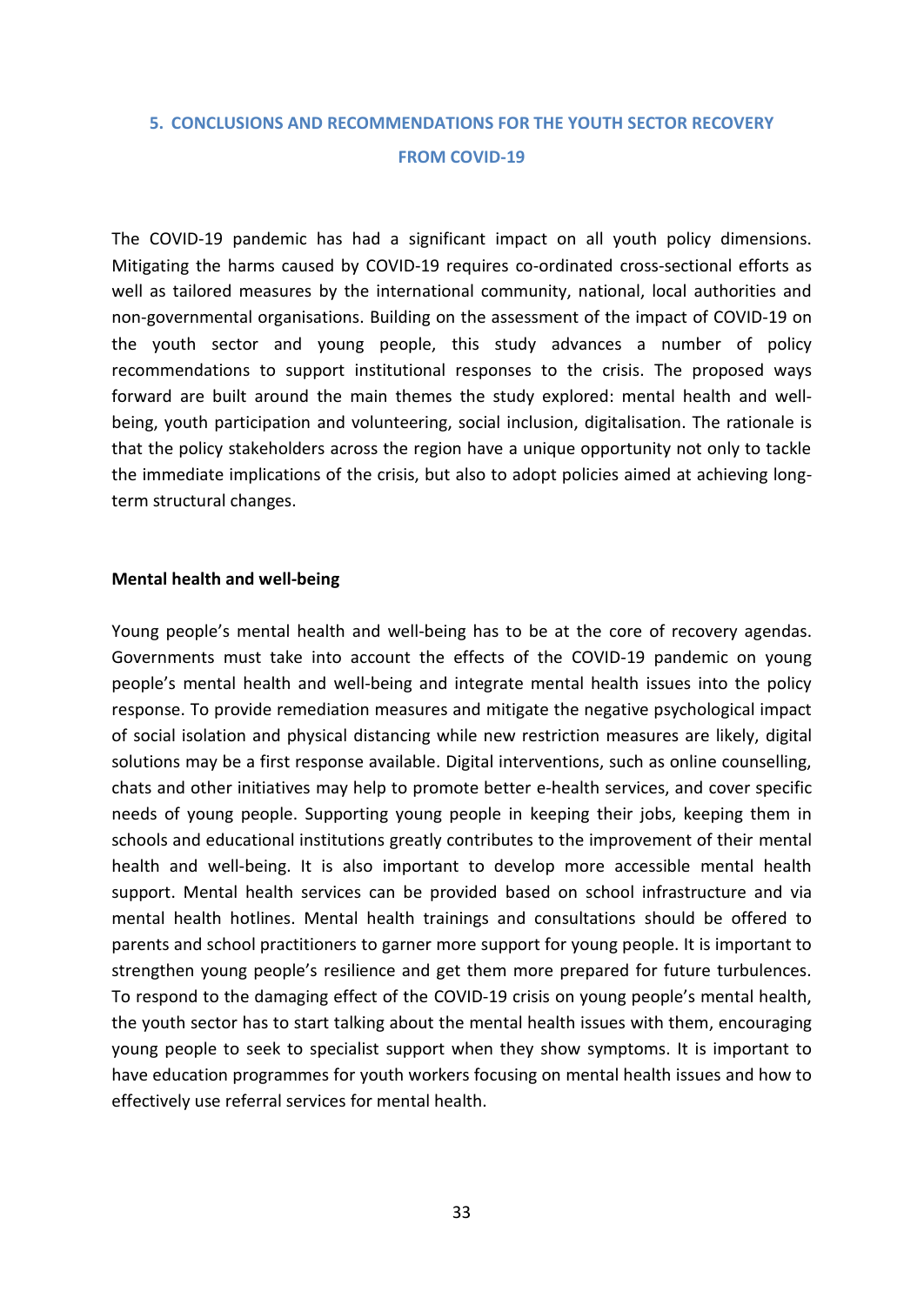#### **Youth participation**

Youth participation requires stronger public visibility. For this study, it was difficult to infer statements on *youth* organisations based on reports on the broader civil sector. Mapping the contributions of youth organisations and young people requires data that speaks about youth organisations and young people *as such*. Organisations working with young people or on their behalf should promote more their identity as *youth* organisations. A next step would be to discern the internal diversity of the youth sector, as different youth organisations are active in different areas, have different managerial structures, size, history and may face different challenges.

Since a lot of youth organising is informal, there is a need for a better understanding of youth participation (including activism) outside officially and formally registered organisations. The generational lenses for reading political participation are few and normative (youth turnout to vote, for instance). Yet, in Azerbaijan and Belarus, young people pay a high price for standing up against undemocratic choices of their governments. Protesters and victims are rarely acknowledged as 'young people' even in CSO reports. For this study, for instance, researchers looked for the age of the activists mentioned in media and reports. One recommendation is for youth organisations to advocate for acknowledging the identity of activists and victims as *young*. It is often that innocent civilians, protesters, activists, freelance journalists or bloggers, victims of political repression referred to in the media or public accounts are young people. This advocacy on the age of those affected would also address the crisis of legitimacy regarding young people's actions. This would also counterbalance the narrative that de-politicises their behaviours (see the negative labelling of young people as turbulent, disobedient).

The COVID-19 crisis demonstrated that local problems may have global implications. It showed the potential of local youth organisations and put local actions for global change into the spotlight. This is an opportunity to reconsider the current governance models and modes of collaboration between citizens' needs, CSOs and authorities (Kascian and Zhechkov, 2021). There is a need for youth organisations to focus on bottom-up, participatory research and activities involving young people and to act based on their demands. Partnering with young people during and after the COVID-19 crisis in the design of the recovery plans ranks high in many studies reviewed (UN, 2020; UNFPA Moldova, 2020). Young people expect from youth sector policymakers to react to issues that have not been traditionally seen within its remit. This calls for rethinking the notion of youth issues and the mission of the youth sector in ways that go beyond conventional views. COVID-19 increased young people's awareness of the interconnectedness among people, the problem of environmental degradation, the need for global solidarity, as well as a greater understanding of issues related to power, geographic and gender divisions in society (ETF and UNICEF, 2020). Young people became increasingly aware of their role in shaping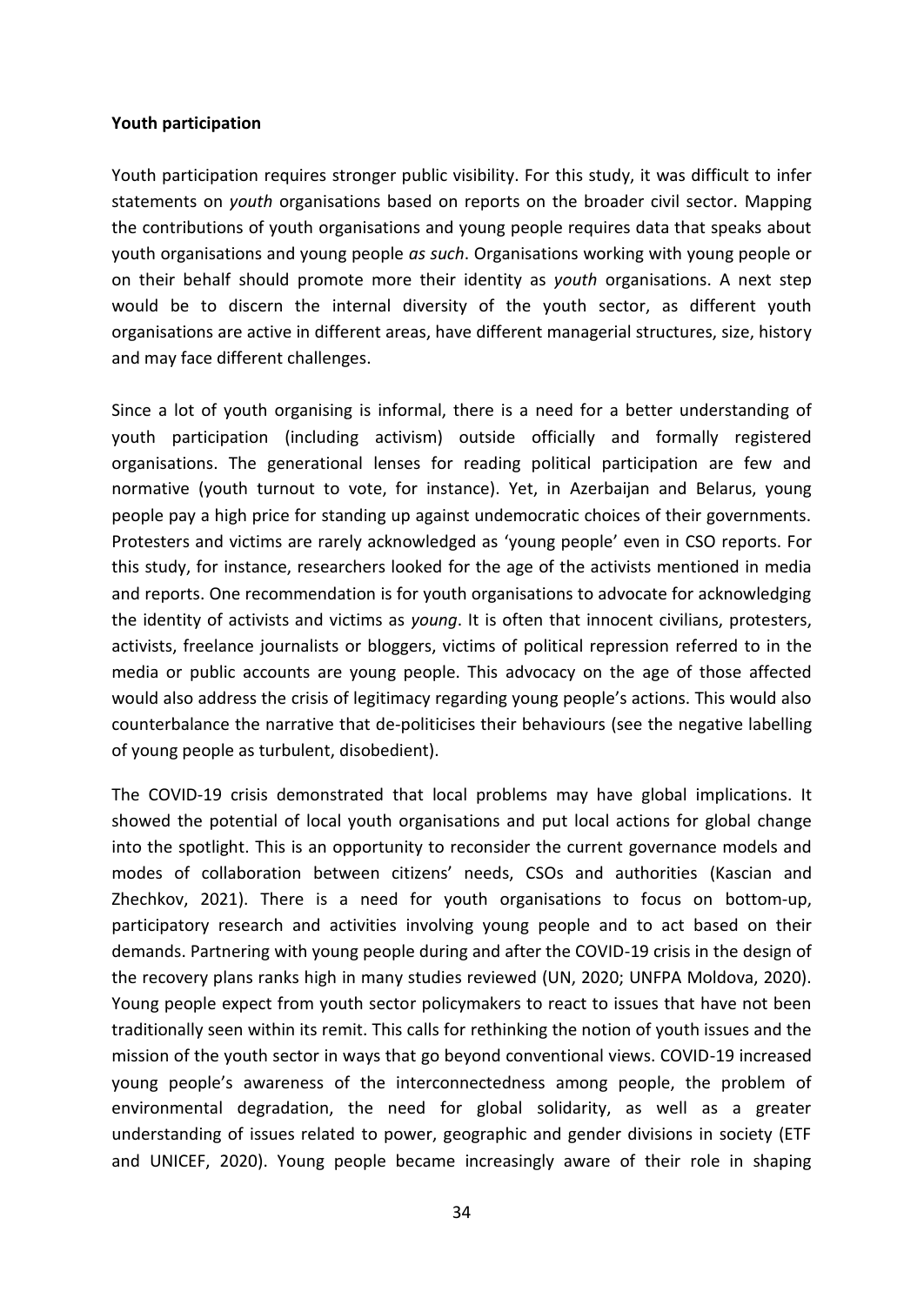environmental policies and in advocating for human rights and the rule of law. The youth sector from the region should keep these enduring issues on agenda.

Youth organisations beyond the capital and big cities should be supported and further developed. Although this may not bring about the scale of youth participation that is customary to urban projects, the number of participants should not be an end in itself (Volkogonova and Savinich, 2019). For instance, a pre-COVID survey in Belarus concluded that 'people aged 15-24 in rural areas are those most interested and ready to participate in civic activities', yet they have not been approached to get involved (Volkogonova and Savinich, 2019). In Armenia organisations' attempts to involve young people from rural areas had to overcome a severe lack of digital devices and competences. In Moldova investment in programmes involving young people from rural areas was deemed necessary in a 2020 structured consultation of the Eastern Partnership (EaP CSF, 2020f). Such outreach processes would contribute to engaging 'unorganised young people' and go beyond the usual suspects in promoting young people's participation in the Erasmus+ programme, for instance (EaP CSF, 2020f).

There are trade-offs associated with the CSOs' move towards service provision at the expense of human rights advocacy and watchdog actions. Other *soft* issues, including gender and environmental justice, cultural diversity, social inclusion, went backstage. There is, obviously a large heterogeneity *within* the youth sector, as not all youth organisations face the same problems. Some are better able to navigate restrictive environments. Further mapping of the field is needed, in order to add nuance to a narrative that sees youth organisations as either victims or resilient survivors against adversity. Although the impact of COVID-19 is important, inferring causality is not always easy, as many challanges were pre-existent.

COVID-19 raised the profile of young volunteers. Given the expected economic hardship in the COVID-recovery period, it is uncertain whether and to what extent young people will continue to get involved in volunteering. Changes in the understanding of volunteering are likely; organisations face staff shortages which risks replacements of paid personnel with volunteers. The likelihood of instrumentalising volunteering for employment purposes may increase, in a process that strips volunteering of its civic added value.

New barriers and exclusions from European and international youth events are likely. As of the end of 2021, the vaccine sharing mechanism and COVAX did not lead to robust results and other waves of infection with emerging variants of the virus pose concerns. Ukraine and Georgia for instance, have the lowest average availability of vaccines in the Black Sea region (PMCG, 2021). New forms of exclusions are likely to follow, based on the pandemic risk of the home country. In addition, the vaccination status, including the significant use of vaccines not approved in the EU may define the possibilities of learning mobility. These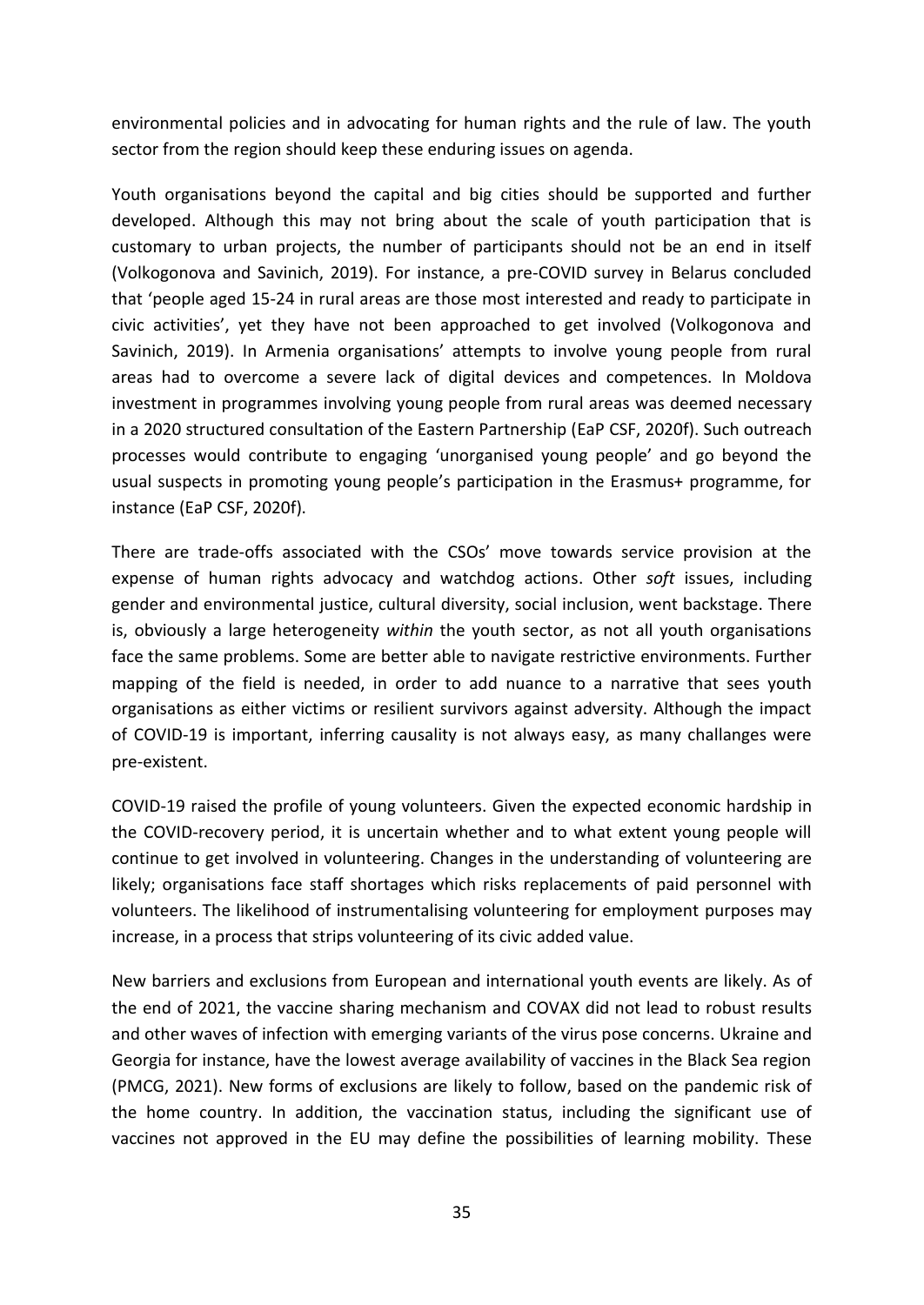changes need to be considered in the design of European and international youth events, to avoid further barriers or exclusion of the young people and youth workers from the region.

The COVID-19 pandemic has increased the risk factors generally associated with poor mental health; financial insecurity, unemployment, and anxiety. These are common to almost all countries during the pandemic. Mental health of the whole population, including of young people, has worsened significantly. Many young people lost their jobs and experienced financial difficulties that harmed their mental well-being. In this sense, protecting their jobs and income can be considered as an indirect measure tackling people's mental well-being. The mental distress of unemployed young people and their financial insecurity can be addressed by the Youth sector can play a role in strengthening the transversal and life skills for young people, supporting them to better adapt to the changing labour market. Youth organisations can work together with policymakers to improve mental health support for young people not in employment, education or training.

#### **Social Inclusion**

New programmes for supporting employment and entrepreneurship of young people, providing them with reliable sources of income, keeping them economically active and helping them develop new vocational skills and competencies should be rolled out. Quality jobs programmes and youth guarantees are needed for young people in sectors particularly affected by the lockdown measures. The new initiatives must keep young people economically active, getting them into work in the fields less harmed by the pandemic, supporting them in development of new vocational skills and competencies.

The funding of youth organisations must support cooperation and networking between them and not encourage competition. Development of youth infrastructure and spaces (e.g. youth centres, social centres) where young people can meet and socialise should be encouraged. Equipping these spaces with computers and internet connection can help those young people who have no or limited access to these resources at home.

#### **Digitalisation**

Governments should invest financial resources in youth sector digitalisation as well as in the development of digital literacy for young people and youth work practitioners. Considering the increased long-term needs caused by the pandemic, including risks and new forms of exclusion, financial resources should be allocated for all young people to have access to ICT tools and participate equally in online activities. In this context, investments in developing digital literacy both for young people and of youth workers are needed. Long-term policies and resources should be invested in expanding youth work programmes and training youth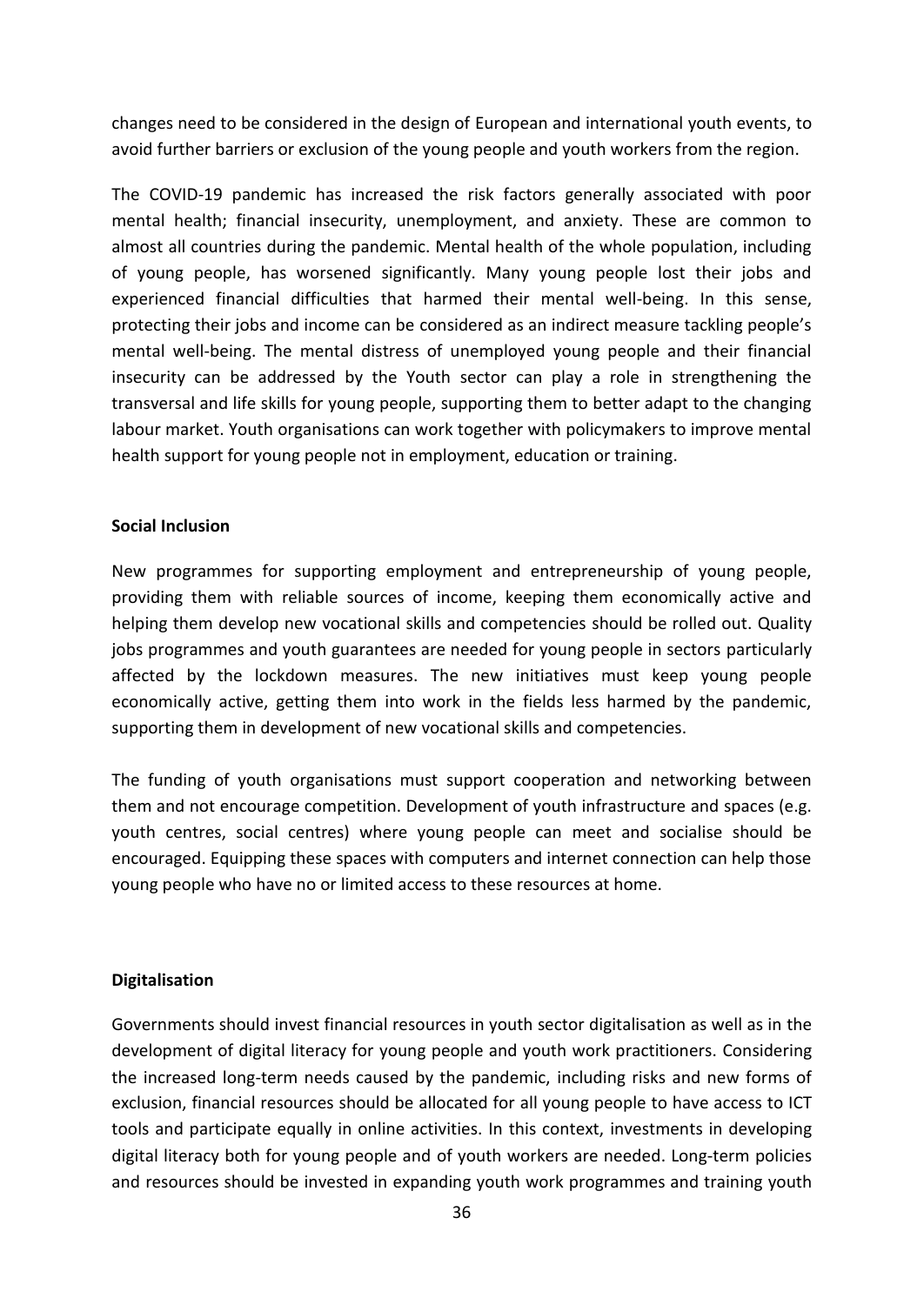workers in using digital tools to achieve a broader outreach and support the most vulnerable young people. Additionally, authorities could develop digital accessibility standards at national level. These should ensure that all digital tools and platforms used are operable, safe and accessible. Broader policy processes holding companies accountable for their online services is part of this process.

Investment in high quality digital youth work and youth services should be supported after the pandemic. Interviewees expressed a need for assistance in developing standards for online youth work. The EU-Council of Europe partnership could play a role in proposing quality standards for online youth work and for blended youth work activities. Guides and handbooks may help practitioners to build on the added value of the digital youth work also when considering their activities in blended or in off-line formats. Interviewees strongly demand that internationally funded activities allow for small physical events, where possible and within COVID-related restrictions. The importance of small offline events should not be underestimated.

Involvement of young people as partners in consultations on recovery planning is a must. In the scope of the recovery strategy aimed at overcoming the consequences of the COVID-19 pandemic, there is a need to establish closer cross-sectoral co-operation and coordination between national, local authorities, CSOs, ICT companies, the private sector and young people themselves. National support measures and programmes will have a greater impact and coverage if young people and youth organisations are invited as partners in planning for the recovery. To better plan policy-driven initiatives and interventions, it is important to collect information about the needs of different target groups of young people, about the ways how they have been coping with the pandemic challenges*.* This applies to those who have withdrawn from education and the labour market.

Interviews suggested that the online participation depreciated the quality of the processes. Often policy decisions were taken without sufficient consultations, as the administrative structures were insufficiently prepared for taking place online. As argued by an interviewee, 'the COVID accentuated decision-makers' ignorance of young people'. There is a need to (re)capacitate decision makers on how to involve young people in ways that are meaningful and not tokenistic.

Finally, research, data gathering and analysis should continue to build the picture of the impact of COVID-19 on young people and the youth sector in these countries and inform youth sector policies, programmes and initiatives to ensure young people actively support and benefit from post-pandemic recovery.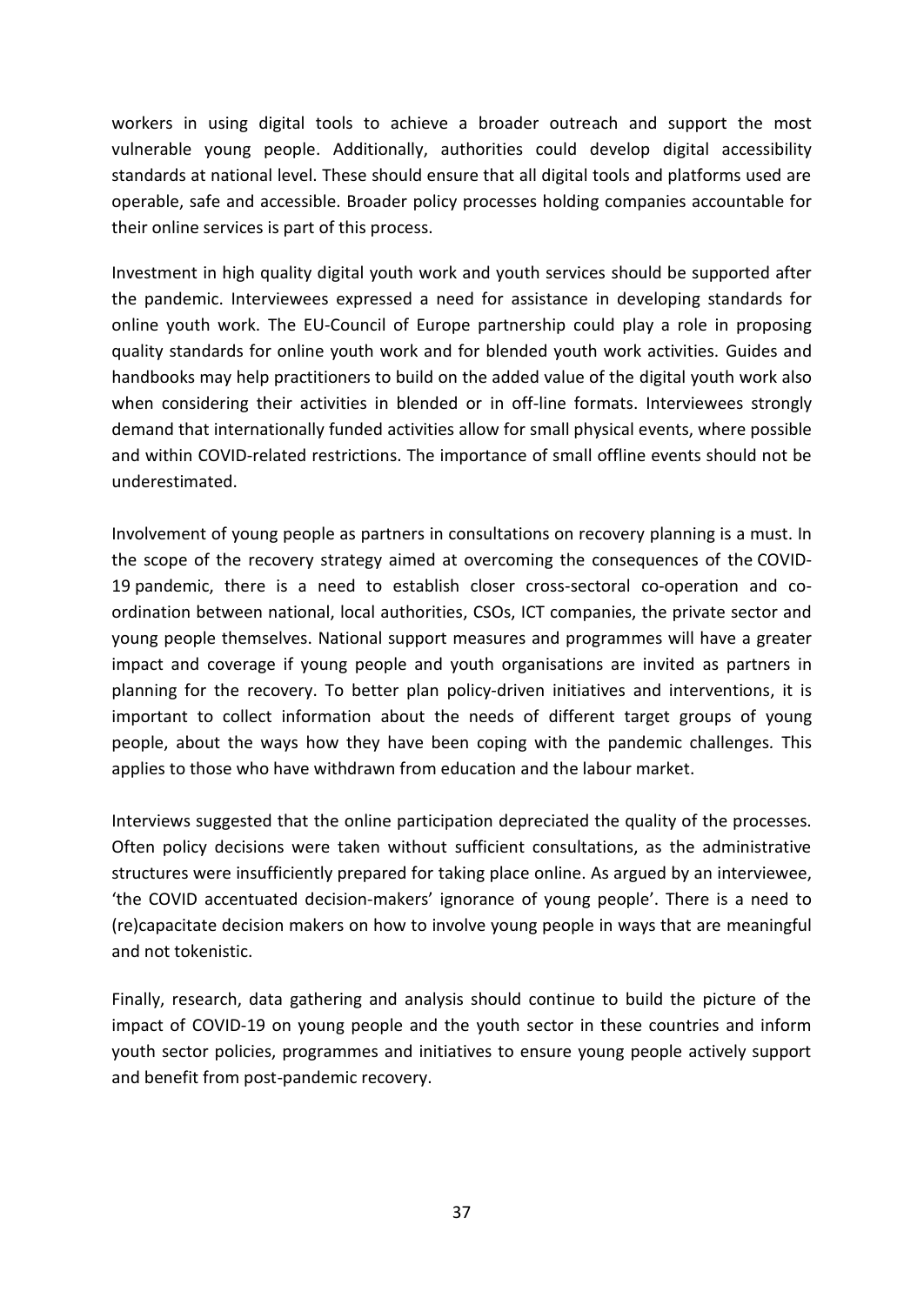#### **REFERENCES**

<span id="page-37-0"></span>Akhvlediani, T., & Khutkyy, D. 2020. Digital Literacy in times of the COVID-19 in the Eastern Partnership Countries EaP: CSF COVID-19 POLICY PAPER. [Online]. [Accessed 17 August]. Available from: [https://eap-csf.eu/wp-content/uploads/Digital-Literacy-in-times-of](https://eap-csf.eu/wp-content/uploads/Digital-Literacy-in-times-of-the-Covid-19-in-the-Eastern-Partnership-Countries.pdf)[the-COVID-19-in-the-Eastern-Partnership-Countries.pdf](https://eap-csf.eu/wp-content/uploads/Digital-Literacy-in-times-of-the-Covid-19-in-the-Eastern-Partnership-Countries.pdf)

Bell, B. 2020. Fundamental rights and freedoms during the COVID-19 crisis. Eastern Partnership Civil Society Forum.[Online]. [Accessed 20 August]. Available from: https://eapcsf.eu/wpcontent/uploads/COVID19-Briefing-Paper-Fundamental-rights-and-freedomsduringcovid19-crisis.pdf.

Belarusian Association of Journalists (BAJ) (2021). "How Belarusian officials withhold information about COVID-19 from the public. Editors of Belarusian media tell their stories." May 28, 2020. Accessed February 04, 2021. <https://perma.cc/T3B6-A947>

Boskovic, I. and O'Donovan, J. 2021. Impact of COVID-19 on young people and the youth sector – crosscountry analysis based on a survey carried out in spring 2021. Policy Brief. *EU-Council of Europe youth partnership.*[Online]. [Accessed 2 September]. Available from [https://pjp-](https://pjp-eu.coe.int/documents/42128013/72351197/Policy+brief+July+2021.pdf/65bb4e0d-3487-a535-f4bd-1c69211c8029)

[eu.coe.int/documents/42128013/72351197/Policy+brief+July+2021.pdf/65bb4e0d-3487](https://pjp-eu.coe.int/documents/42128013/72351197/Policy+brief+July+2021.pdf/65bb4e0d-3487-a535-f4bd-1c69211c8029) [a535-f4bd-1c69211c8029](https://pjp-eu.coe.int/documents/42128013/72351197/Policy+brief+July+2021.pdf/65bb4e0d-3487-a535-f4bd-1c69211c8029)

Bosse, G.Höpner and Vieira, A. (2021). Freedom of Speech and Media Plurality in the Context of the COVID-19 Pandemic. *Eastern Partnership Civil Society Forum.* [Online]. [Accessed 2 September]. Available from https://eap-csf.eu/wp-content/uploads/Freedomof-Speech-and-Media-Plurality-Paper-2021.pdf

Cherevko, A. 2020. COVID-19 and the impact on freedom of expression, access to information and freedom of the media*. IMS Briefing Paper*. [Online]. [Accessed 2 September]. Available from: [https://www.mediasupport.org/wp](https://www.mediasupport.org/wp-content/uploads/2020/06/Covid-19-and-FoE-analysis-AC-layout.pdf)[content/uploads/2020/06/COVID-19-and-FoE-analysis-AC-layout.pdf](https://www.mediasupport.org/wp-content/uploads/2020/06/Covid-19-and-FoE-analysis-AC-layout.pdf)

COVID-19 Health System Response Monitor. [Online]. [Accessed 26 September]. Available from: the state of the state of the state of the state of the state of the state of the state of the state of the state of the state of the state of the state of the state of the state of the state of the state o https://www.covid19healthsystem.org/countries/belarus/livinghit.aspx?Section=1.3%20Isol

ation%20and%20quarantine&Type=Section

Council of Europe & European Union. Social Inclusion. [Online]. [Accessed 17 August]. Available from: [https://pjp-eu.coe.int/en/web/youth-partnership/social](https://pjp-eu.coe.int/en/web/youth-partnership/social-inclusion1/-/asset_publisher/JeiFqX5LeWlz/content/social-inclusion-of-young-people?inheritRedirect=false)[inclusion1/-/asset\\_publisher/JeiFqX5LeWlz/content/social-inclusion-of-young](https://pjp-eu.coe.int/en/web/youth-partnership/social-inclusion1/-/asset_publisher/JeiFqX5LeWlz/content/social-inclusion-of-young-people?inheritRedirect=false)[people?inheritRedirect=false](https://pjp-eu.coe.int/en/web/youth-partnership/social-inclusion1/-/asset_publisher/JeiFqX5LeWlz/content/social-inclusion-of-young-people?inheritRedirect=false)

Council of Europe, 2020. Respecting democracy, rule of law and human rights in the framework of the COVID-19 sanitary crisis A toolkit for member states. Information Document SG/Inf(2020)11 7 April 2020. [Online]. [Accessed 20 August]. Available from [https://rm.coe.int/sg-inf-2020-11-respecting-democracy-rule-of-law-and-human-rights-in](https://rm.coe.int/sg-inf-2020-11-respecting-democracy-rule-of-law-and-human-rights-in-th/16809e1f40)[th/16809e1f40](https://rm.coe.int/sg-inf-2020-11-respecting-democracy-rule-of-law-and-human-rights-in-th/16809e1f40)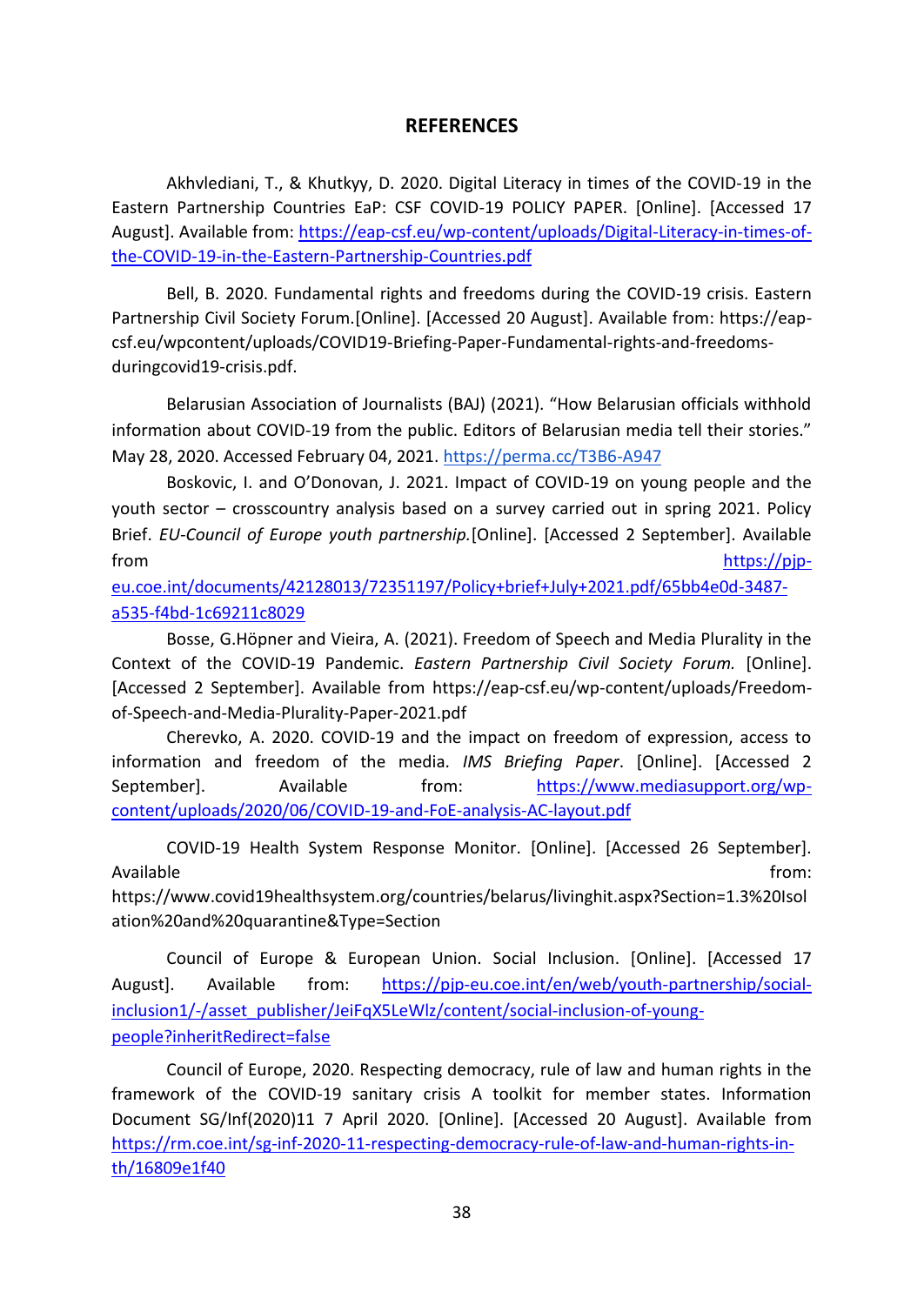CSO METER. 2020. Evaluareamediului de activitate al organizațiilorsocietății civile din stateleParteneriatuluiEsticRepublica Moldova Actualizare. Chisinau. [Online]. [Accessed 2 September]. Available from [https://csometer.info/sites/default/files/2021-](https://csometer.info/sites/default/files/2021-01/Moldova%20Report%20CSO%20Meter%202020%20RO%20final.pdf) [01/Moldova%20Report%20CSO%20Meter%202020%20RO%20final.pdf](https://csometer.info/sites/default/files/2021-01/Moldova%20Report%20CSO%20Meter%202020%20RO%20final.pdf)

Danilovich, E. 2021. Why some young people are fleeing Belarus, *DW* 24.03.2021. [Online]. [Accessed 2 September]. Available fro[mhttps://www.dw.com/en/why-some](https://www.dw.com/en/why-some-young-people-are-fleeing-belarus/a-56968748)[young-people-are-fleeing-belarus/a-56968748](https://www.dw.com/en/why-some-young-people-are-fleeing-belarus/a-56968748)

Deželan, T. et al. (2020). Safeguarding civic space for young people in Europe. *European Youth Forum*. [Online]. [Accessed 2 September]. Available from [https://tools.youthforum.org/policy-library/wp-content/uploads/2021/04/SAFEGUARDING-](https://tools.youthforum.org/policy-library/wp-content/uploads/2021/04/SAFEGUARDING-CIVIC-SPACE-FOR-YOUNG-PEOPLE-IN-EUROPE-2020_v4.0-1.pdf)[CIVIC-SPACE-FOR-YOUNG-PEOPLE-IN-EUROPE-2020\\_v4.0-1.pdf](https://tools.youthforum.org/policy-library/wp-content/uploads/2021/04/SAFEGUARDING-CIVIC-SPACE-FOR-YOUNG-PEOPLE-IN-EUROPE-2020_v4.0-1.pdf)

Dhillon, Z., & Cassidy, N., 2018. Labour Market Outcomes for Younger People. [Online]. [Accessed 17 August]. Available from: [https://www.rba.gov.au/publications/bulletin/2018/jun/pdf/labour-market-outcomes-for](https://www.rba.gov.au/publications/bulletin/2018/jun/pdf/labour-market-outcomes-for-younger-people.pdf)[younger-people.pdf](https://www.rba.gov.au/publications/bulletin/2018/jun/pdf/labour-market-outcomes-for-younger-people.pdf)

Donovan, J. &Zentner, M., 2020.*Towards a better understanding of the impact of COVID-19 on the youth sector.* [Online]. [Accessed 17 August]. Available from: [https://pjp](https://pjp-eu.coe.int/documents/42128013/72351197/Covid-19_+Final+report.pdf/ea70ba51-c6cc-f63a-e0cc-3526057e0b2d)[eu.coe.int/documents/42128013/72351197/COVID-19\\_+Final+report.pdf/ea70ba51-c6cc](https://pjp-eu.coe.int/documents/42128013/72351197/Covid-19_+Final+report.pdf/ea70ba51-c6cc-f63a-e0cc-3526057e0b2d)[f63a-e0cc-3526057e0b2d](https://pjp-eu.coe.int/documents/42128013/72351197/Covid-19_+Final+report.pdf/ea70ba51-c6cc-f63a-e0cc-3526057e0b2d)

Eastern Partnership Civil Society Forum (EaP). 2020a. On the socio-political situation in Belarus against the backdrop of the COVID-19 pandemic. [Online]. [Accessed 2 September]. Available from [https://eap-csf.eu/wp-content/uploads/Socio-political](https://eap-csf.eu/wp-content/uploads/Socio-political-situation-in-Belarus-COVID-19.pdf)[situation-in-Belarus-COVID-19.pdf](https://eap-csf.eu/wp-content/uploads/Socio-political-situation-in-Belarus-COVID-19.pdf)

Eastern Partnership Civil Society Forum (EaP). 2020b. Joint statement of the Belarusian National Platform and Steering Committee of the EaP CSF on the latest concerning developments in Belarus. [Online]. [Accessed 2 September]. Available from [https://eap-csf.eu/project/joint-statement-sc-bnp-on-the-latest-concerning-developments](https://eap-csf.eu/project/joint-statement-sc-bnp-on-the-latest-concerning-developments-in-belarus/)[in-belarus/](https://eap-csf.eu/project/joint-statement-sc-bnp-on-the-latest-concerning-developments-in-belarus/)

Eastern Partnership Civil Society Forum (EaP). 2020c. Fundamental rights and freedoms during the COVID-19 crisis. *Briefing paper #PrepareEaP4Health.* [Online]. [Accessed 2 2 September]. Available from [https://www.euneighbours.eu/sites/default/files/publications/2020-07/COVID19-Briefing-](https://www.euneighbours.eu/sites/default/files/publications/2020-07/COVID19-Briefing-Paper-Fundamental-rights-and-freedoms-during-covid19-crisis.pdf)[Paper-Fundamental-rights-and-freedoms-during-covid19-crisis.pdf](https://www.euneighbours.eu/sites/default/files/publications/2020-07/COVID19-Briefing-Paper-Fundamental-rights-and-freedoms-during-covid19-crisis.pdf)

Eastern Partnership Civil Society Forum (EaP). 2020d. Supporting the viability and sustainability of EaP civil society during the COVID-19 crisis. *Briefing paper*  #PrepareEaP4Health.[Online]. [Accessed 2 September]. Available from [https://eap](https://eap-csf.eu/wp-content/uploads/COVID19-Briefing-Paper-Viability-and-sustainability-of-EaP-civil-society.pdf)[csf.eu/wp-content/uploads/COVID19-Briefing-Paper-Viability-and-sustainability-of-EaP-civil](https://eap-csf.eu/wp-content/uploads/COVID19-Briefing-Paper-Viability-and-sustainability-of-EaP-civil-society.pdf)[society.pdf](https://eap-csf.eu/wp-content/uploads/COVID19-Briefing-Paper-Viability-and-sustainability-of-EaP-civil-society.pdf)

Eastern Partnership Civil Society Forum (EaP). 2020e. Statement of the Steering Committee of the Eastern Partnership Civil Society Forum on excessive measures adopted in the context of the COVID-19 pandemic in Azerbaijan. [Online]. [Accessed 2 September].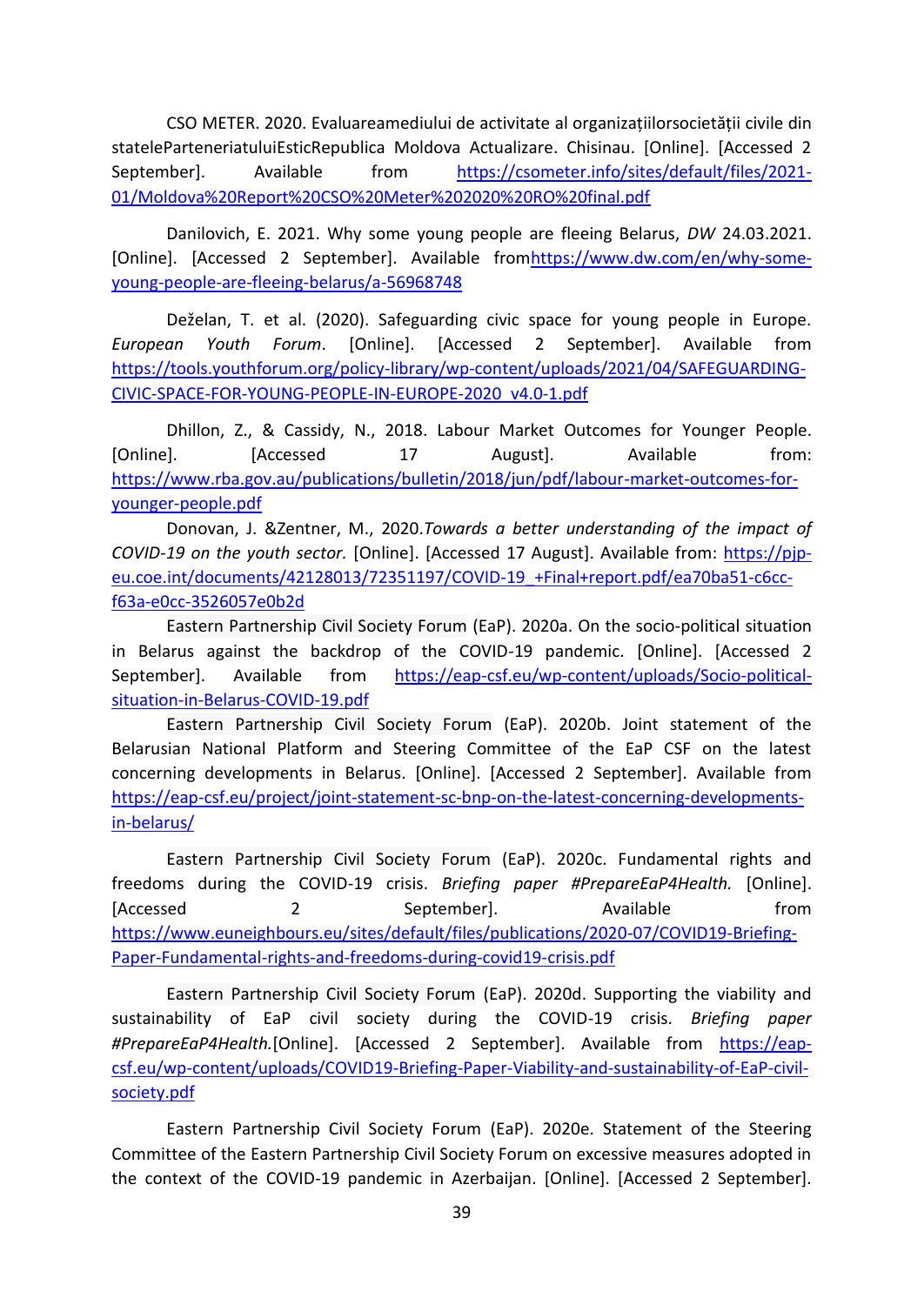Available **from** from [https://eap-csf.eu/wp](https://eap-csf.eu/wp-content/uploads/SC_statement_excessive_measures_during_covid-Azerbaijan.pdf)[content/uploads/SC\\_statement\\_excessive\\_measures\\_during\\_covid-Azerbaijan.pdf](https://eap-csf.eu/wp-content/uploads/SC_statement_excessive_measures_during_covid-Azerbaijan.pdf)

Eastern Partnership Civil Society Forum (EaP). 2020f. Structured consultation on the Eastern Partnership beyond 2020. Civil society perspective. Country Report: Moldova. [Online]. [Accessed 2 September]. Available from [https://eap-csf.eu/project/country-report](https://eap-csf.eu/project/country-report-moldova-structured-consultation-on-the-eastern-partnership-beyond-2020/)[moldova-structured-consultation-on-the-eastern-partnership-beyond-2020/](https://eap-csf.eu/project/country-report-moldova-structured-consultation-on-the-eastern-partnership-beyond-2020/)

Eastern Partnership Civil Society Forum (EaP). 2021a. Steering Committee statement on the state-sponsored purge of civil society in Belarus. [Online]. [Accessed 2 September]. Available from [https://eap-csf.eu/project/statement-on-the-state-sponsored-purge-of-civil](https://eap-csf.eu/project/statement-on-the-state-sponsored-purge-of-civil-society-in-belarus/)[society-in-belarus/](https://eap-csf.eu/project/statement-on-the-state-sponsored-purge-of-civil-society-in-belarus/)

Escamilla, A. and Lonean, I. 2021. Briefing 4: Review of research on the impact of COVID-19 on the youth work, youth organisations and the digitalisation of services and activities for young people. *EU-Council of Europe youth partnership*. [Online]. [Accessed 2 September]. Available from: [https://pjp](https://pjp-eu.coe.int/documents/42128013/72351197/Briefing+4+on+the+Impact+of+Covid-19+on+youth+sector+and+digitalisation.pdf/ec486356-585e-9380-eb7f-c31f6a600b68)[eu.coe.int/documents/42128013/72351197/Briefing+4+on+the+Impact+of+COVID-](https://pjp-eu.coe.int/documents/42128013/72351197/Briefing+4+on+the+Impact+of+Covid-19+on+youth+sector+and+digitalisation.pdf/ec486356-585e-9380-eb7f-c31f6a600b68)[19+on+youth+sector+and+digitalisation.pdf/ec486356-585e-9380-eb7f](https://pjp-eu.coe.int/documents/42128013/72351197/Briefing+4+on+the+Impact+of+Covid-19+on+youth+sector+and+digitalisation.pdf/ec486356-585e-9380-eb7f-c31f6a600b68)[c31f6a600b68](https://pjp-eu.coe.int/documents/42128013/72351197/Briefing+4+on+the+Impact+of+Covid-19+on+youth+sector+and+digitalisation.pdf/ec486356-585e-9380-eb7f-c31f6a600b68)[https://www.unicef.org/eca/media/14671/file/UNICEF\\_ETF\\_report.pdf](https://www.unicef.org/eca/media/14671/file/UNICEF_ETF_report.pdf)

EU Neigbours, 2020. As schools close, teachers and pupils turn to online learning platform set up by EU4Youth in Armenia. [Online]. [Accessed 17 August]. Available from: [https://www.euneighbours.eu/en/east/stay-informed/news/schools-close-teachers-and](https://www.euneighbours.eu/en/east/stay-informed/news/schools-close-teachers-and-pupils-turn-online-learning-platform-set)[pupils-turn-online-learning-platform-set](https://www.euneighbours.eu/en/east/stay-informed/news/schools-close-teachers-and-pupils-turn-online-learning-platform-set)

European Training Foundation and UNICEF. 2020. Preventing a 'lockdown generation' in Europe and Central Asia. Building resilient societies with young people in the era of COVID-19. [Online]. [Accessed 2 September]. Available from [https://www.unicef.org/eca/media/14671/file/UNICEF\\_ETF\\_report.pdf](https://www.unicef.org/eca/media/14671/file/UNICEF_ETF_report.pdf)

European Union & Council of Europe, 2020. Effects of COVID-19 across youth work and youth activities. [Online]. [Accessed 17 August]. Available from: [https://pjp](https://pjp-eu.coe.int/documents/42128013/72351197/CMJ+survey+PEYR+final.pdf/3bae8038-2744-c280-6cae-08d670b8489e)[eu.coe.int/documents/42128013/72351197/CMJ+survey+PEYR+final.pdf/3bae8038-2744](https://pjp-eu.coe.int/documents/42128013/72351197/CMJ+survey+PEYR+final.pdf/3bae8038-2744-c280-6cae-08d670b8489e) [c280-6cae-08d670b8489e](https://pjp-eu.coe.int/documents/42128013/72351197/CMJ+survey+PEYR+final.pdf/3bae8038-2744-c280-6cae-08d670b8489e)

EU-Council of Europe youth partnership (2020)Glossary on youth [Online]. [Accessed 17 August]. Available from: https://pjp-eu.coe.int/en/web/youth-partnership/glossary

European Union, 2014*.* An introduction to EU Cohesion Policy 2014-2020*.* [Online]. [Accessed 17 August]. Available from: [https://ec.europa.eu/regional\\_policy/sources/docgener/informat/basic/basic\\_2014\\_en.pdf](https://ec.europa.eu/regional_policy/sources/docgener/informat/basic/basic_2014_en.pdf) European Union, 2018. Resolution on the European Union Youth Strategy 2019- 2027-Adoption. [Online]. 14080/18 [Accessed 17 August]. Available from: <https://data.consilium.europa.eu/doc/document/ST-14080-2018-INIT/en/pdf>

Georgia Embassy USA, 2020. Russia's Occupation of Georgia's Territories Intensifies. [Online]. [Accessed 17 August]. Available from: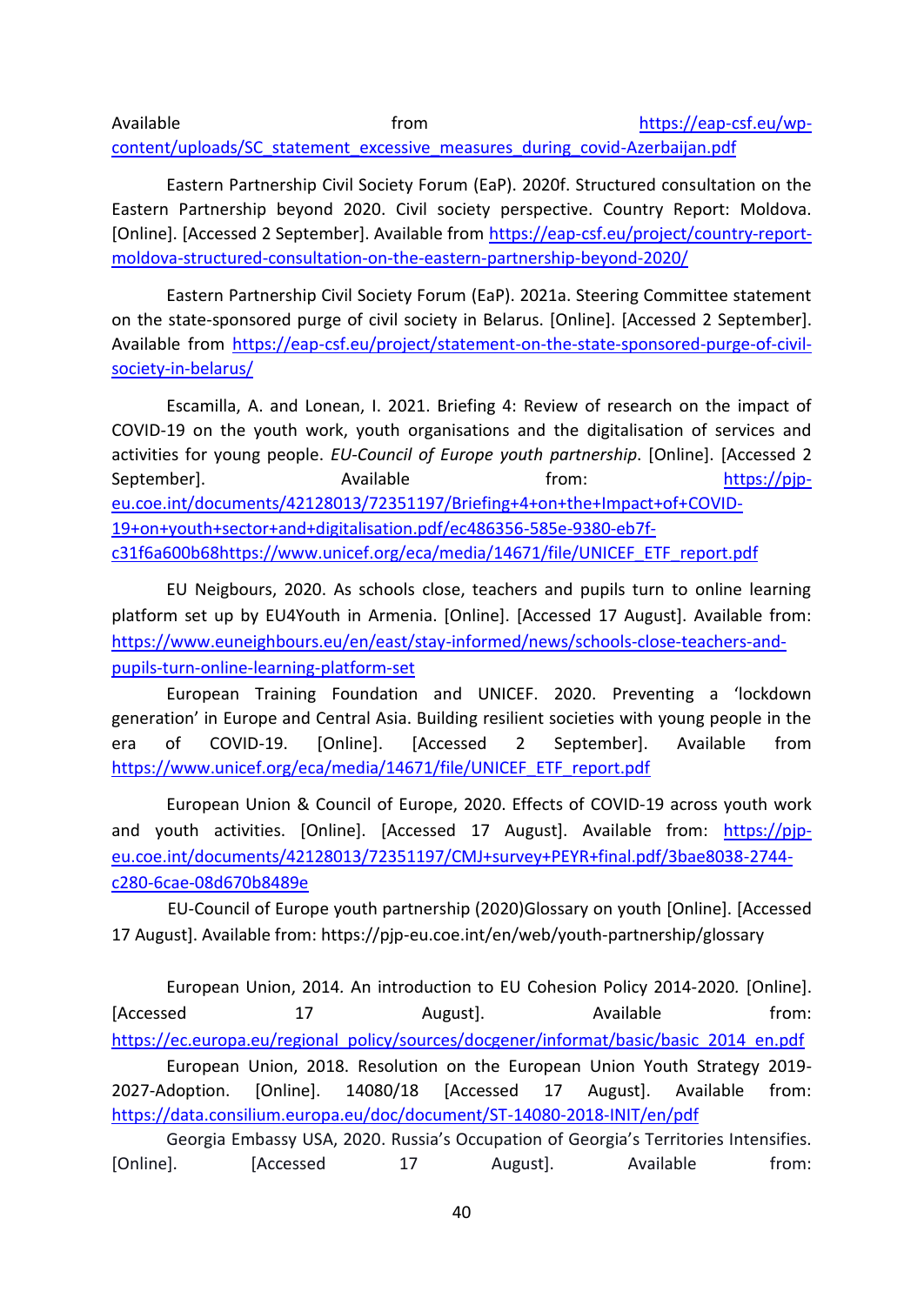[https://georgiaembassyusa.org/2020/04/20/russias-occupation-of-georgias-territories](https://georgiaembassyusa.org/2020/04/20/russias-occupation-of-georgias-territories-intensifies/)[intensifies/](https://georgiaembassyusa.org/2020/04/20/russias-occupation-of-georgias-territories-intensifies/)

Gogolashvili, K. et al. 2019. Hybrid Threats in EaP Countries: Building a Common Response. Eastern Partnership Civil Society Forum. [Online]. [Accessed 2 September]. Available from <https://eap-csf.eu/project/rg2019-hybrid-threats-in-eap/>

Gordon, S., Davey., Waa, A., Tiatia, R., &Waaka, T. 2017. Social Inclusion and Exclusion. Stigma and discrimination, and the experience of Mental distress. [Online]. [Accessed 14 August]. Available from: [https://d347awuzx0kdse.cloudfront.net/mentalhealthnz/product](https://d347awuzx0kdse.cloudfront.net/mentalhealthnz/product-download/001778.pdf?v=b4f89394a5bb775e5b57b409499fb4a65c439a78)[download/001778.pdf?v=b4f89394a5bb775e5b57b409499fb4a65c439a78](https://d347awuzx0kdse.cloudfront.net/mentalhealthnz/product-download/001778.pdf?v=b4f89394a5bb775e5b57b409499fb4a65c439a78)

Government of Georgia, 2020. Measures implemented by the Government of Georgia against covid-19: report. [Online]. [Accessed 17 August]. Available from: [https://stopcov.ge/Content/files/COVID\\_RESPONSE\\_REPORT\\_\\_ENG.pdf](https://stopcov.ge/Content/files/COVID_RESPONSE_REPORT__ENG.pdf)

Government of Georgia. 2020. Human rights protection during the COVID-19 crisis Georgia. Measures taken by the Government of Georgia*.* [Online]. [Accessed 2 September]. Available from http://myrights.gov.ge/uploads/files/docs/9341ENG Human-Rights-during-[COVID-19.pdf](http://myrights.gov.ge/uploads/files/docs/9341ENG_Human-Rights-during-COVID-19.pdf)

Government of Georgia (2021) Prevention of coronavirus spread in Georgia – StopCov.Ge [Online]. [Accessed 25 September]. Available from <https://stopcov.ge/en/shezgudvebi>

Gritsenko, V., Skugarevsky, O., Konstantinov, V., Khamenka, N., Marinova, T., Reznik, A., & Isralowitz, 2020. COVID 19 Fear, Stress, Anxiety, and Substance Use Among Russian and Belarusian University Students. *International Journal of Mental Health and Addiction.*  Pp.1-7.

Hall, T., Kakuma, R., Palmer, L., Minas, H., Martins, J., &Kermode, M., 2019. Social inclusion and exclusion of people with mental illness in Timor-Leste: a qualitative investigation with multiple stakeholders. *BMC Public Health.* (19) 702. Pp. 1-13.

Harjes, C., 2021. Addressing Mental Health in Armenia after Conflict. [Online]. [Accessed 10 August]. Available from:<https://borgenproject.org/mental-health-in-armenia/>

ICNL. 2018.Effective responses to the Challenge of Closing Civic Space. *Human Rights Funders Network.* [Online]. [Accessed 2 September]. Available from [https://www.hrfn.org/resources/effective-donor-responses-to-the-challenge-of-closing](https://www.hrfn.org/resources/effective-donor-responses-to-the-challenge-of-closing-civic-space/)[civic-space/](https://www.hrfn.org/resources/effective-donor-responses-to-the-challenge-of-closing-civic-space/)

IDP Women Association "Consent", 2021, 'Kovid-19-is gavlenaSamegrelos, ShidaKartlisa da Mtskheta-Mtianetisregionebshi'.

Ilko Kucheriv Democratic Initiatives Foundation (DIF), 2020. Education and the Pandemic: the attitudes of Ukrainians towards distance learning and External independent testing. [Online]. [Accessed 17 August]. Available from: [https://dif.org.ua/en/article/education-and-the-pandemic-the-attitudes-of-ukrainians](https://dif.org.ua/en/article/education-and-the-pandemic-the-attitudes-of-ukrainians-towards-distance-learning-and-external-independent-testing)[towards-distance-learning-and-external-independent-testing](https://dif.org.ua/en/article/education-and-the-pandemic-the-attitudes-of-ukrainians-towards-distance-learning-and-external-independent-testing)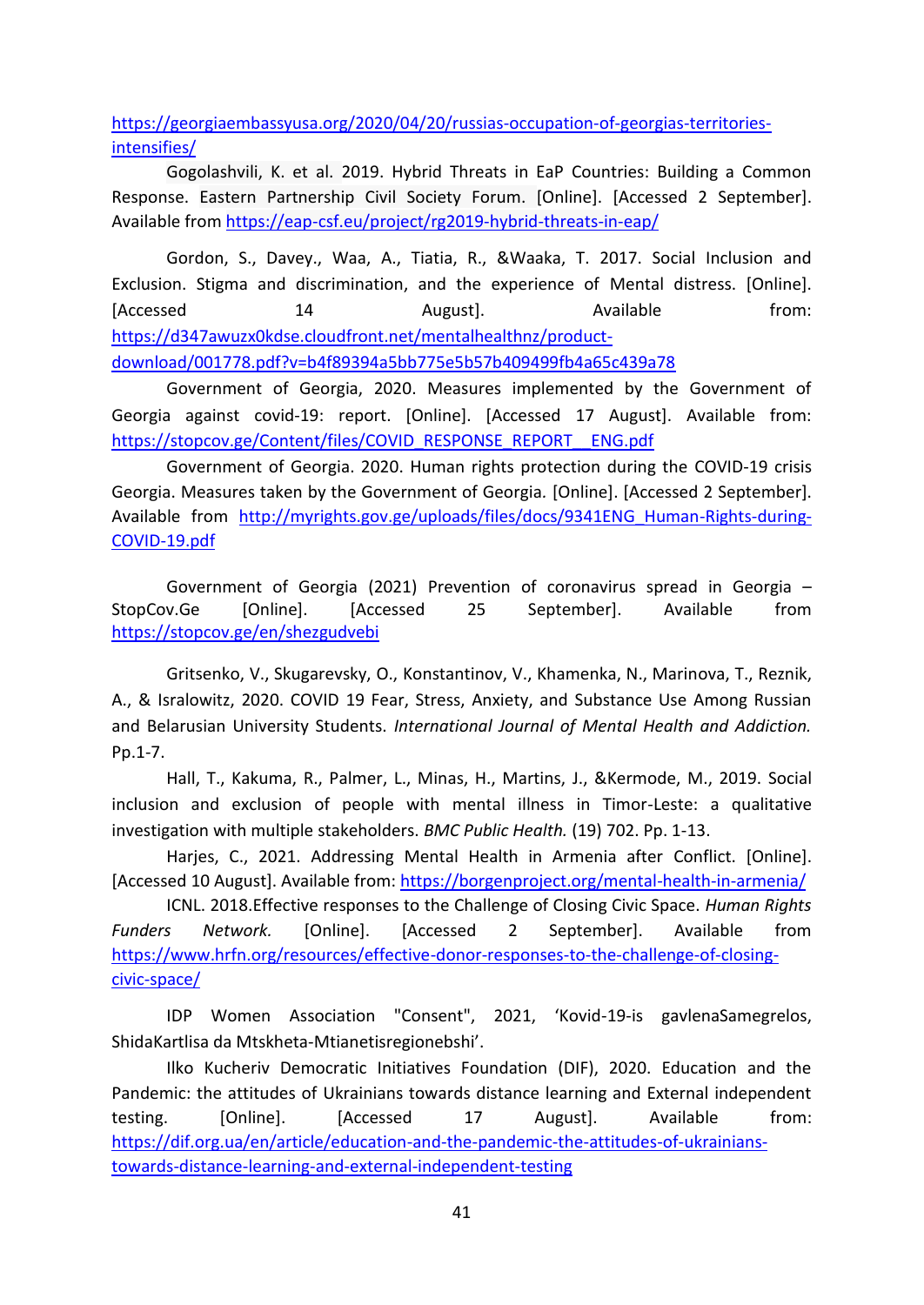ILO, 2020. Youth and covid-19 impacts on jobs, education, rights and mental wellbeing Survey Report 2020. [Online]. [Accessed 20 August]. Available from [https://www.ilo.org/wcmsp5/groups/public/--](https://www.ilo.org/wcmsp5/groups/public/---ed_emp/documents/publication/wcms_753026.pdf) [ed\\_emp/documents/publication/wcms\\_753026.pdf](https://www.ilo.org/wcmsp5/groups/public/---ed_emp/documents/publication/wcms_753026.pdf)

Belarusian National Platform , Eastern Partnership Civil Society Forum. On the sociopolitical situation in Belarus against the backdrop of the COVID-19 pandemic. [Online]. [Accessed 2 September]. Available from [https://eap-csf.eu/wp-content/uploads/Socio](https://eap-csf.eu/wp-content/uploads/Socio-political-situation-in-Belarus-COVID-19.pdf)[political-situation-in-Belarus-COVID-19.pdf](https://eap-csf.eu/wp-content/uploads/Socio-political-situation-in-Belarus-COVID-19.pdf)

International Labour Office (ILO), 2020. Global Employment Trends for Youth 2020. [Online]. [Accessed 15 August]. Available from: [https://www.ilo.org/wcmsp5/groups/public/---dgreports/---dcomm/--](https://www.ilo.org/wcmsp5/groups/public/---dgreports/---dcomm/---publ/documents/publication/wcms_737648.pdf) [publ/documents/publication/wcms\\_737648.pdf](https://www.ilo.org/wcmsp5/groups/public/---dgreports/---dcomm/---publ/documents/publication/wcms_737648.pdf)

Ivascu, R. et al., 2021. Acces șicalitatepentrutineriAnalizapercepțiilorbeneficiarilor Centrelor de tineret cu privire la accesul, relevanța șicalitatea serviciilorprestate. *UNFPA Moldova.* [Online]. [Accessed 2 September]. Available from <https://moldova.unfpa.org/ro/publications/studiu->"analiza-percepțiilor-beneficiarilor[centrelor-de-tineret-cu-privire-la-accesul](https://moldova.unfpa.org/ro/publications/studiu-)

Karsten, A., 2020. Learning from the impact of the coronavirus pandemic on youth work in Europe. [Online]. [Accessed 14 August]. Available from: [https://www.eywc2020.eu/downloads/doctrine/WebforumVeranstaltungenWebsiteBundle:](https://www.eywc2020.eu/downloads/doctrine/WebforumVeranstaltungenWebsiteBundle:Media-file-49/EYWC_RAY%20Resource%20Paper_Final%20Version_20201122.pdf) [Media-file-49/EYWC\\_RAY%20Resource%20Paper\\_Final%20Version\\_20201122.pdf](https://www.eywc2020.eu/downloads/doctrine/WebforumVeranstaltungenWebsiteBundle:Media-file-49/EYWC_RAY%20Resource%20Paper_Final%20Version_20201122.pdf)

Kascian, K. and Zhechkov, R., 2021c. COVID-19's potential for change in the Eastern Partnership countries. *Eastern Partnership Civil Society Forum*. [Online]. [Accessed 2 September]. Available fromhttps://eap-csf.eu/project/covid-19s-potential-for-change/

KPMG, 2020. Government and institution measures in response to COVID-19. [Online]. [Accessed 17 August]. Available from: [https://home.kpmg/xx/en/home/insights/2020/04/armenia-government-and-institution](https://home.kpmg/xx/en/home/insights/2020/04/armenia-government-and-institution-measures-in-response-to-covid.html)[measures-in-response-to-covid.html](https://home.kpmg/xx/en/home/insights/2020/04/armenia-government-and-institution-measures-in-response-to-covid.html)

Mahmudov, K., 2019. "Azerbaijan's paralysed civil society." OC Media, July 10, 2019*.*  [Online]. [Accessed 2 September]. Available fro[mhttps://oc-media.org/features/azerbaijan](https://oc-media.org/features/azerbaijan-s-paralysed-civilsociety)[s-paralysed-civilsociety](https://oc-media.org/features/azerbaijan-s-paralysed-civilsociety)

Makhashvili., N. Javakhishvili., D.J., Sturua., L., Pilauri., K., Fuhr., D., Roberts, B., 2020. The influence of concern about COVID-19 on mental health in the Republic of Georgia: a cross-sectional study. *Globalisation and Health.* (16)111. Pp. 1-11.

MENAFN (2021) 'Military Prosecutor''s Office says search for 24 missing servicemen underway' [Online] URL: [https://menafn.com/1101954294/Military-Prosecutors-Office](https://menafn.com/1101954294/Military-Prosecutors-Office-says-search-for-24-missing-servicemen-underway)[says-search-for-24-missing-servicemen-underway.](https://menafn.com/1101954294/Military-Prosecutors-Office-says-search-for-24-missing-servicemen-underway) Accessed on September 20, 2020.

Marocchi, T. et al., 2020. Supporting the viability and sustainability of Eastern Partnership civil society during the COVID-19 crisis. *Eastern Partnership Civil Society Forum.* [Online]. [Accessed 2 September]. Available from [https://eap-](https://eap-csf.eu/wpcontent/uploads/COVID19-Briefing-Paper-Viability-and-sustainability-of-EaP-civilsociety.pdf)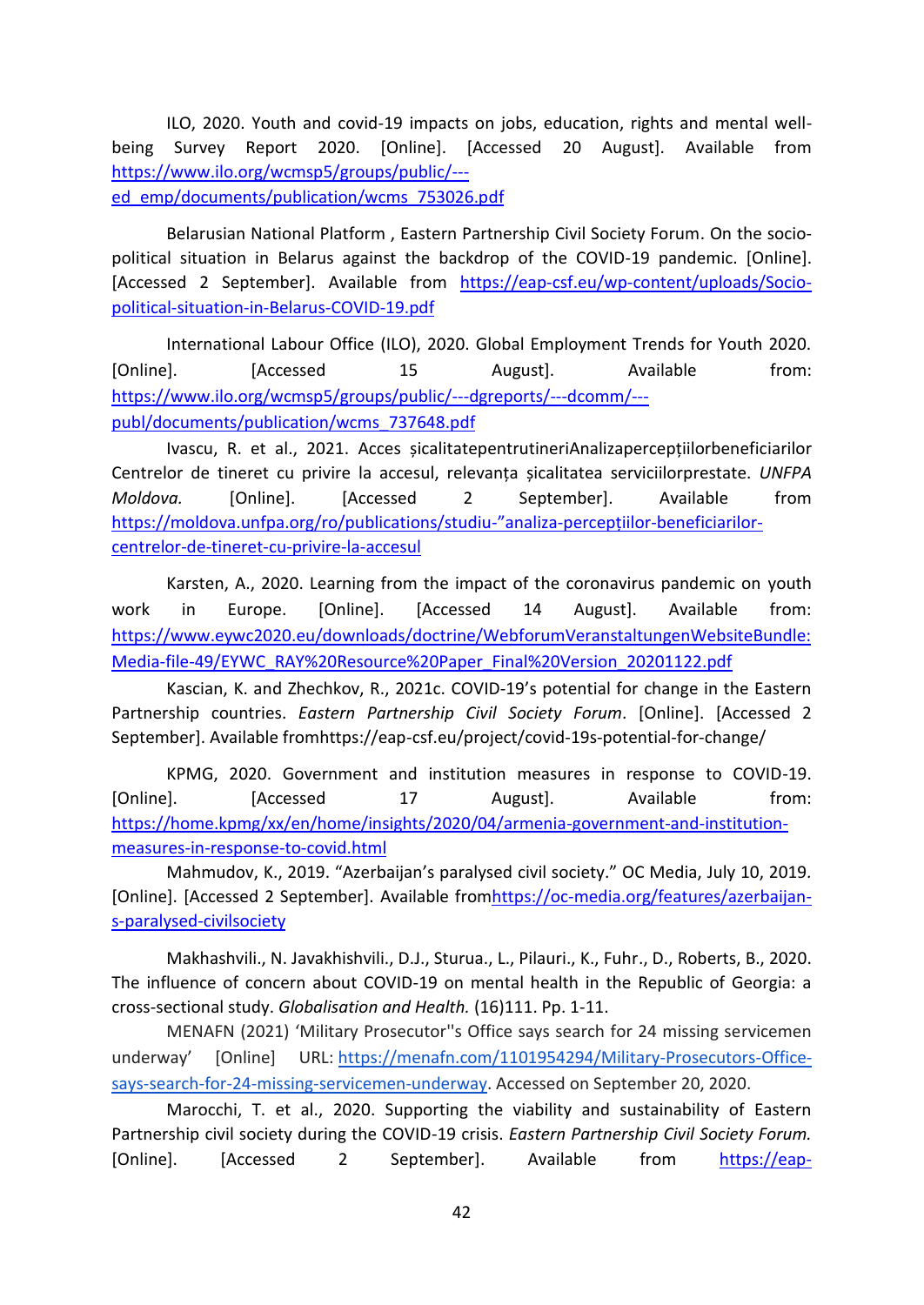[csf.eu/wpcontent/uploads/COVID19-Briefing-Paper-Viability-and-sustainability-of-EaP](https://eap-csf.eu/wpcontent/uploads/COVID19-Briefing-Paper-Viability-and-sustainability-of-EaP-civilsociety.pdf)[civilsociety.pdf.](https://eap-csf.eu/wpcontent/uploads/COVID19-Briefing-Paper-Viability-and-sustainability-of-EaP-civilsociety.pdf)

Mastrotheodoros, S., 2020.The effects of COVID-19 on young people's mental health and psychological well-being. *EU-CoE youth partnership*. [Online]. [Accessed 18 September]. Available from https: // [Effects-COVID-Youth-Mental-Health-Psychological-Well-Being.pdf](https://pjp-eu.coe.int/documents/42128013/72351197/Effects-COVID-Youth-Mental-Health-Psychological-Well-Being.pdf)  [\(coe.int\)](https://pjp-eu.coe.int/documents/42128013/72351197/Effects-COVID-Youth-Mental-Health-Psychological-Well-Being.pdf)

Meister, S., 2020. COVID-19 in the South Caucasus – fast reactions and authoritarian reflexes. [Online]. [Accessed 17 August]. Available from: [https://ge.boell.org/en/2020/04/07/covid-19-south-caucasus-fast-reactions-and](https://ge.boell.org/en/2020/04/07/covid-19-south-caucasus-fast-reactions-and-authoritarian-reflexes)[authoritarian-reflexes](https://ge.boell.org/en/2020/04/07/covid-19-south-caucasus-fast-reactions-and-authoritarian-reflexes)

Mizintseva, F.M., Sardarian, R.A., Petrochenko, A.A., &Chavykina, A.M., 2017. Problems and Trends of the Youth Labor Market and Youth Labor Mobility in the World. *Reserve Bank of Australia.* (38)54. Pp: 1-16.

O'Donovan, J. and Zentner, M., 2020. Towards a better understanding of the impact of COVID-19 on the youth sector. EU-Council of Europe youth partnership. [Online]. [Accessed 2 September]. Available from https://pip[eu.coe.int/documents/42128013/72351197/COVID-19\\_+Final+report.pdf/ea70ba51-c6cc](https://pjp-eu.coe.int/documents/42128013/72351197/Covid-19_+Final+report.pdf/ea70ba51-c6cc-f63a-e0cc-3526057e0b2d)[f63a-e0cc-3526057e0b2d](https://pjp-eu.coe.int/documents/42128013/72351197/Covid-19_+Final+report.pdf/ea70ba51-c6cc-f63a-e0cc-3526057e0b2d)

OECD, 2020. COVID-19 crisis response in Eastern Partner countries. [Online]. [Accessed 2 September]. Available from: [https://read.oecd](https://read.oecd-ilibrary.org/view/?ref=129_129637-ttbr2lwvsh&title=COVID-19-Crisis-Response-in-EU-Eastern-Partner-Countries&_ga=2.91296538.1813176886.1629538692-167422163.1624869898)[ilibrary.org/view/?ref=129\\_129637-ttbr2lwvsh&title=COVID-19-Crisis-Response-in-EU-](https://read.oecd-ilibrary.org/view/?ref=129_129637-ttbr2lwvsh&title=COVID-19-Crisis-Response-in-EU-Eastern-Partner-Countries&_ga=2.91296538.1813176886.1629538692-167422163.1624869898)[Eastern-Partner-Countries&\\_ga=2.91296538.1813176886.1629538692-](https://read.oecd-ilibrary.org/view/?ref=129_129637-ttbr2lwvsh&title=COVID-19-Crisis-Response-in-EU-Eastern-Partner-Countries&_ga=2.91296538.1813176886.1629538692-167422163.1624869898) [167422163.1624869898](https://read.oecd-ilibrary.org/view/?ref=129_129637-ttbr2lwvsh&title=COVID-19-Crisis-Response-in-EU-Eastern-Partner-Countries&_ga=2.91296538.1813176886.1629538692-167422163.1624869898)

OCED (2021) Supporting young people's mental health through the COVID-19, [Accessed 25 August, 2020]. Available from: [https://read.oecd](https://read.oecd-ilibrary.org/view/?ref=1094_1094452-vvnq8dqm9u&title=Supporting-young-people-s-mental-health-through-the-COVID-19-crisis&_ga=2.123375619.925547443.1632585427-1081730115.1626339465)[ilibrary.org/view/?ref=1094\\_1094452-vvnq8dqm9u&title=Supporting-young-people-s](https://read.oecd-ilibrary.org/view/?ref=1094_1094452-vvnq8dqm9u&title=Supporting-young-people-s-mental-health-through-the-COVID-19-crisis&_ga=2.123375619.925547443.1632585427-1081730115.1626339465)[mental-health-through-the-COVID-19-crisis&\\_ga=2.123375619.925547443.1632585427-](https://read.oecd-ilibrary.org/view/?ref=1094_1094452-vvnq8dqm9u&title=Supporting-young-people-s-mental-health-through-the-COVID-19-crisis&_ga=2.123375619.925547443.1632585427-1081730115.1626339465) [1081730115.1626339465](https://read.oecd-ilibrary.org/view/?ref=1094_1094452-vvnq8dqm9u&title=Supporting-young-people-s-mental-health-through-the-COVID-19-crisis&_ga=2.123375619.925547443.1632585427-1081730115.1626339465)

Office of the United Nations High Commissioner for Human Rights (OHCHR), 2020. COVID-19 response measures in the Republic of Azerbaijan. [Online]. [Accessed 17 August, 2020]. The contraction of the contraction of the contraction of the contraction of the contraction of the contraction of the contraction of the contraction of the contraction of the contraction of the contraction of the co [https://www.ohchr.org/Documents/Events/GoodPracticesCoronavirus/azerbaijan](https://www.ohchr.org/Documents/Events/GoodPracticesCoronavirus/azerbaijan-submission-covid19.pdf)[submission-covid19.pdf](https://www.ohchr.org/Documents/Events/GoodPracticesCoronavirus/azerbaijan-submission-covid19.pdf)

Office of the United Nations High Commissioner for Human Rights (OHCHR), 2020. Mandate of the Special Rapporteur on the rights to freedom of peaceful assembly and of association. Ref. OL UKR 2/2020. [Online]. [Accessed 2 September]. Available fro[mhttps://www.ohchr.org/en/issues/assemblyassociation/pages/srfreedomassemblyasso](https://www.ohchr.org/en/issues/assemblyassociation/pages/srfreedomassemblyassociationindex.aspx) [ciationindex.aspx](https://www.ohchr.org/en/issues/assemblyassociation/pages/srfreedomassemblyassociationindex.aspx)

*Onuch, O.et al., 2020.* Will the protesters return? Civil disobedience in the time of COVID-19. *Politicalviolence at a glance.* May. [Online]. [Accessed 2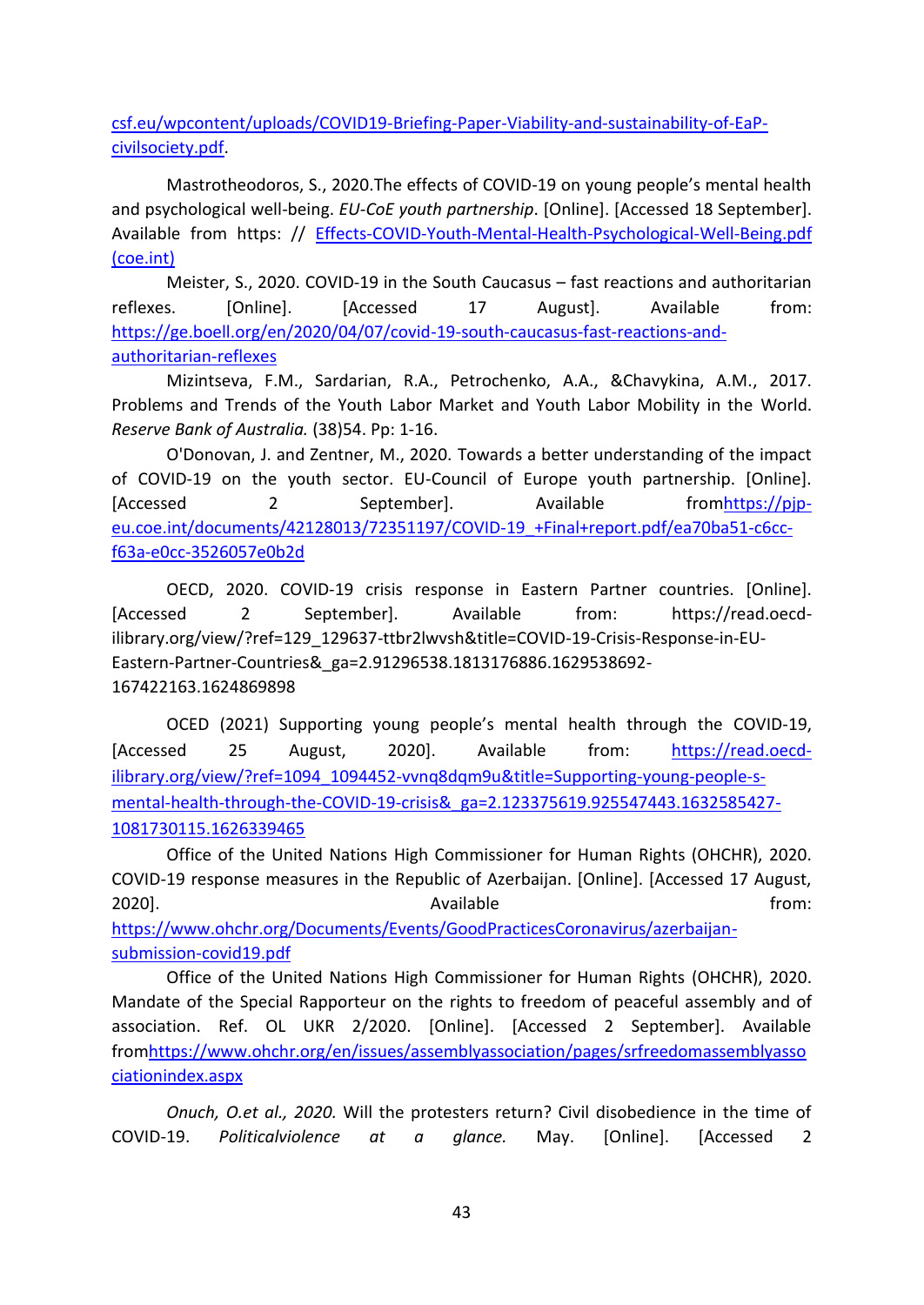September][.https://politicalviolenceataglance.org/2020/05/26/will-the-protesters-return](https://politicalviolenceataglance.org/2020/05/26/will-the-protesters-return-civil-disobedience-in-the-time-of-covid-19/)[civil-disobedience-in-the-time-of-covid-19/](https://politicalviolenceataglance.org/2020/05/26/will-the-protesters-return-civil-disobedience-in-the-time-of-covid-19/)

Ostrikova, A. et al. 2020. How does Ukrainian youth live in the times of COVID-19? *UNDP Ukraine.* [Online]. [Accessed 2 September]. Available from: [https://www.ua.undp.org/content/ukraine/en/home/library/democratic\\_governance/COVI](https://www.ua.undp.org/content/ukraine/en/home/library/democratic_governance/COVID-19-impact-on-youth-in-Ukraine.html) [D-19-impact-on-youth-in-Ukraine.html](https://www.ua.undp.org/content/ukraine/en/home/library/democratic_governance/COVID-19-impact-on-youth-in-Ukraine.html)

Pantea, M.C. 2021. Young people's right to assemble peacefully. A mapping study, in preparation of the first review of the recommendation CM/Rec (2016)7. *EU-CoE youth partnership*. [Online]. [Accessed 2 September]. Available from [https://pjp](https://pjp-eu.coe.int/documents/42128013/47261815/Review+of+literature_Art+I.2_Pantea_final.pages/12a1929c-b031-22f2-bfc8-2b344154cdb0)[eu.coe.int/documents/42128013/47261815/Review+of+literature\\_Art+I.2\\_Pantea\\_final.pag](https://pjp-eu.coe.int/documents/42128013/47261815/Review+of+literature_Art+I.2_Pantea_final.pages/12a1929c-b031-22f2-bfc8-2b344154cdb0) [es/12a1929c-b031-22f2-bfc8-2b344154cdb0](https://pjp-eu.coe.int/documents/42128013/47261815/Review+of+literature_Art+I.2_Pantea_final.pages/12a1929c-b031-22f2-bfc8-2b344154cdb0)

PMCG. 2021. Black Sea Bulletin. Post-Pandemic Recovery in the Black Sea Region. Ukraine. Issue #6 09.08.2021. [Online]. [Accessed 2 September]. Available from <https://www.pmcg-i.com/publications/6>

Poghosyan, G., 2021. The Self-perceived Impact of COVID-19 Human Mobility Restrictions on Armenian Students Aged 14-18. *Journal of Education in Black Sea Region.*  (6)2, pp:85-94.

Potočnik, D. 2021. Review of the Access to Rights Recommendation. Art.I.1. Council of Europe.

Prattley, J., Buffel., T., Marshall, A., &Nazroo, J., 2019. Area effects on the level and development of social exclusion in later life. *Social Science & Medicine.* (246)4.Pp. 1-11

Rankin, J., 2005. Mental health and social inclusion. [Online]. [Accessed 15 August]. Available from: the state of the state of the state of the state of the state of the state of the state of the state of the state of the state of the state of the state of the state of the state of the state of the state o

[https://www.ippr.org/files/images/media/files/publication/2011/05/mental\\_health\\_paper2](https://www.ippr.org/files/images/media/files/publication/2011/05/mental_health_paper2_1342.pdf) [\\_1342.pdf](https://www.ippr.org/files/images/media/files/publication/2011/05/mental_health_paper2_1342.pdf)

Reporters without Borders (RSF). 2020. Azerbaijani reporter jailed for 30 days over coronavirus reporting. [Online]. [Accessed 2 September]. Available from <https://rsf.org/en/news/azerbaijani-reporter-jailed-30-days-over-coronavirus-reporting>

Reuters (2020) 'Washington to host talks on Nagorno-Karabakh, warring sides say' [Online]URL: [https://www.reuters.com/article/us-armenia-azerbaijan/nagorno-karabakh](https://www.reuters.com/article/us-armenia-azerbaijan/nagorno-karabakh-ceasefire-under-severe-strain-after-new-fighting-idUSKBN27510X)[ceasefire-under-severe-strain-after-new-fighting-idUSKBN27510X.](https://www.reuters.com/article/us-armenia-azerbaijan/nagorno-karabakh-ceasefire-under-severe-strain-after-new-fighting-idUSKBN27510X) Accessed on September 20, 2020.

Royal College of Psychiatrists (RCP), 2009. Mental Health and Social Inclusion: Making Psychiatry and Mental Health Services Fit for the 21st Century. [Online]. [Accessed 15 August]. Available from: [https://www.rcpsych.ac.uk/docs/default-source/mental](https://www.rcpsych.ac.uk/docs/default-source/mental-health/work-and-mental-health-library/position-statement-2009.pdf?sfvrsn=97bca29e_2)[health/work-and-mental-health-library/position-statement-2009.pdf?sfvrsn=97bca29e\\_2](https://www.rcpsych.ac.uk/docs/default-source/mental-health/work-and-mental-health-library/position-statement-2009.pdf?sfvrsn=97bca29e_2)

Sayce,L.&Measey, L., 1999. Strategies to reduce social exclusion for people with mental health problems. *Psychiatric Bulletin.* 23.Pp. 65-67.

Sayce, L. (2001). Social inclusion and mental health. Psychiatric Bulletin, 25(4), 121- 123. doi:10.1192/pb.25.4.121.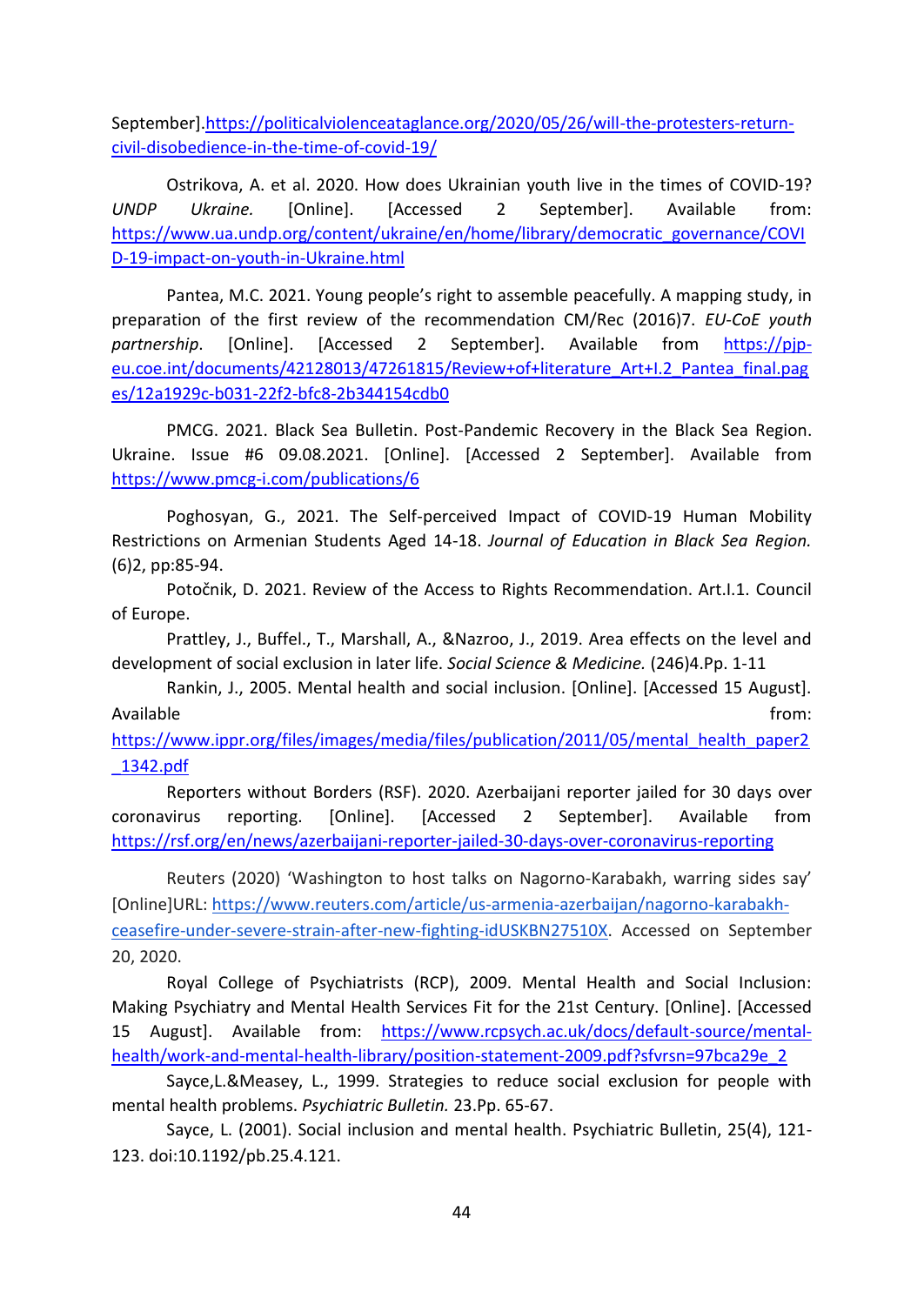Senyuva,O.2021. Presentation at 'Youth work in times of the COVID-19 pandemic'.*EU-Council of Europe youth partnership*. [Online]. [Accessed 2 September]. Available **Available [https://z-m](https://z-m-www.facebook.com/eudelegationtoarmenia/videos/5436641769709357)**[www.facebook.com/eudelegationtoarmenia/videos/5436641769709357](https://z-m-www.facebook.com/eudelegationtoarmenia/videos/5436641769709357)

The World Bank, 2017. *Social Inclusion*. [Online]. [Accessed 17 August]. Available from[: https://www.worldbank.org/en/topic/social-inclusion](https://www.worldbank.org/en/topic/social-inclusion)

Thomas, N. 2007. Towards a theory of children's participation. *International Journal of Children's* Rights 15 (2007): 199–218.

UNDP, 2020a. How does Ukrainian youth live in the times of COVID-19? [Online]. [Accessed 17 August]. Available from: [https://www.ua.undp.org/content/ukraine/en/home/library/democratic\\_governance/COVI](https://www.ua.undp.org/content/ukraine/en/home/library/democratic_governance/COVID-19-impact-on-youth-in-Ukraine.html) [D-19-impact-on-youth-in-Ukraine.html](https://www.ua.undp.org/content/ukraine/en/home/library/democratic_governance/COVID-19-impact-on-youth-in-Ukraine.html)

UNDP, 2020b. Social and Economic Impact Assessment of the COVID-19 Pandemic on Vulnerable Groups and Economic Sector in the Republic of Moldova: Impact Assessment Report.[Online]. [Accessed 17 August]. Available from: [https://www1.undp.org/content/dam/moldova/docs/SEIA/Report\\_SEIA-UNDP%20eng.pdf](https://www1.undp.org/content/dam/moldova/docs/SEIA/Report_SEIA-UNDP%20eng.pdf)

UNFPA Moldova, 2020. COVID-19 and Young People: The Effects of the Pandemic on Psycho-emotional Well-being [Press Release]. [Online] [Accessed 15 August]. Availablefrom: [https://moldova.unfpa.org/en/news/covid-19-and-young-people-effects-pandemic-psycho](https://moldova.unfpa.org/en/news/covid-19-and-young-people-effects-pandemic-psycho-emotional-well-being)[emotional-well-being.](https://moldova.unfpa.org/en/news/covid-19-and-young-people-effects-pandemic-psycho-emotional-well-being)

UNFPA, 2020. Assessing the Socio-Economic Impact of COVID-19 on Young People in Georgia. [Online]. [Accessed 17 August]. Available from: [https://georgia.un.org/sites/default/files/2021-](https://georgia.un.org/sites/default/files/2021-04/final_report_assesing_se_impact_covid19_eng.pdf)

[04/final\\_report\\_assesing\\_se\\_impact\\_covid19\\_eng.pdf](https://georgia.un.org/sites/default/files/2021-04/final_report_assesing_se_impact_covid19_eng.pdf)

UNICEF, 2017. The Welfare Monitoring Survey, 2017. [Online]. [Accessed 17 August]. Available from:<https://www.unicef.org/georgia/media/1051/file>

UNICEF, 2020a. Preventing a "lockdown generation" in Europe and Central Asia. Building resilient societies with young people in the era of COVID-19. [Online]. [Accessed 1 September].Available from: the separation of the separation of the separation of the separation of the separation of the separation of the separation of the separation of the separation of the separation of the separation

[https://www.unicef.org/eca/media/14671/file/UNICEF\\_ETF\\_report.pdf](https://www.unicef.org/eca/media/14671/file/UNICEF_ETF_report.pdf)

UNICEF, 2020b. UNICEF launches large-scale youth volunteering programme for adolescents amid COVID-19 pandemic in Georgia. [Online]. [Accessed 2 September]. Available from: [https://www.unicef.org/georgia/press-releases/unicef-launches-large-scale](https://www.unicef.org/georgia/press-releases/unicef-launches-large-scale-youth-volunteering-programme-adolescents-amid-covid-19)[youth-volunteering-programme-adolescents-amid-covid-19](https://www.unicef.org/georgia/press-releases/unicef-launches-large-scale-youth-volunteering-programme-adolescents-amid-covid-19)

UNICEF, 2020c. Pandemic participation: youth activism online in the COVID-19 crisis. [Online]. [Accessed 12 September]. Available from: [Pandemic participation: youth activism](https://www.unicef.org/globalinsight/stories/pandemic-participation-youth-activism-online-covid-19-crisis)  [online in the COVID-19 crisis | UNICEF Office of Global Insight & Policy](https://www.unicef.org/globalinsight/stories/pandemic-participation-youth-activism-online-covid-19-crisis)

UNICEF, 2021. Armenian Organisations with Mental Health and Psychosocial Support Services. [Online]. [Accessed 15 August]. Available from: [https://www.unicef.org/armenia/en/stories/armenian-organizations-mental-health-and](https://www.unicef.org/armenia/en/stories/armenian-organizations-mental-health-and-psychosocial-support-services)[psychosocial-support-services](https://www.unicef.org/armenia/en/stories/armenian-organizations-mental-health-and-psychosocial-support-services)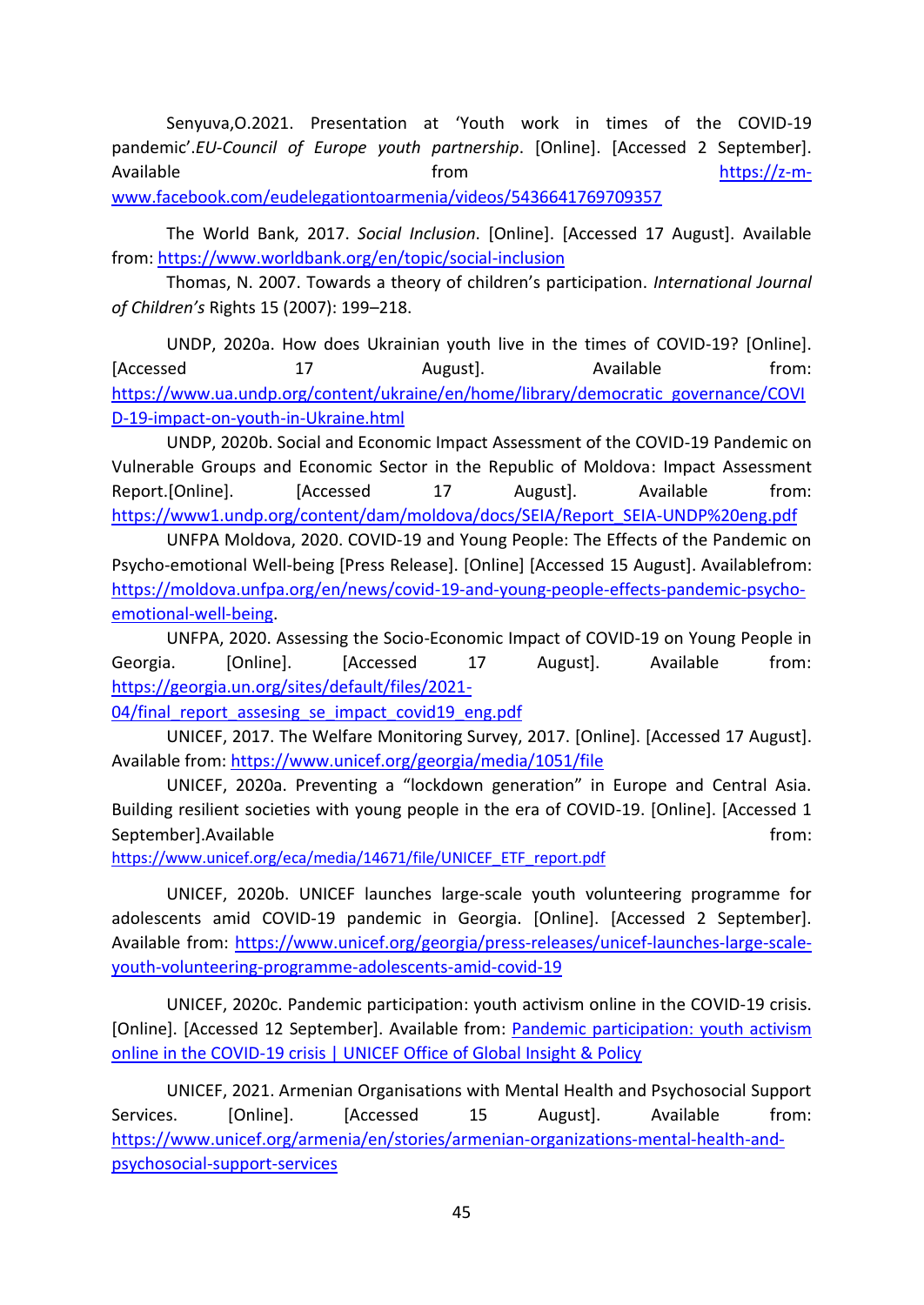UNICEF, 2021. Helping is now easier than ever: a National Volunteer Platform is to be launched in Ukraine. [Online]. [Accessed 18 August]. Available from: [https://www.unicef.org/ukraine/en/press-releases/helping-now-easier-ever-national](https://www.unicef.org/ukraine/en/press-releases/helping-now-easier-ever-national-volunteer-platform-be-launched-ukraine)[volunteer-platform-be-launched-ukraine](https://www.unicef.org/ukraine/en/press-releases/helping-now-easier-ever-national-volunteer-platform-be-launched-ukraine)

United Nations Human Rights Council, 1989. *Convention on the Rights of the Child*. 44/25 of 20 November 1989.[Online]. [Accessed 17 August]. Available from: <https://www.ohchr.org/Documents/ProfessionalInterest/crc.pdf>

United Nations Population Fund. 2020. Eastern Europe and Central Asia Region COVID-19 Situation Report No. 5: report. [Online]. [Accessed 2 September]. Available from[:https://www.unfpa.org/sites/default/files/resource-pdf/EECARO\\_COVID-](https://www.unfpa.org/sites/default/files/resource-pdf/EECARO_COVID-19_UNFPA_Sitrep5_June_2020_0.pdf)[19\\_UNFPA\\_Sitrep5\\_June\\_2020\\_0.pdf](https://www.unfpa.org/sites/default/files/resource-pdf/EECARO_COVID-19_UNFPA_Sitrep5_June_2020_0.pdf)

United Nations, 2015. *Universal Declaration of Human Rights.* [Online]. [Accessed 17 August]. Available from: [https://www.un.org/en/udhrbook/pdf/udhr\\_booklet\\_en\\_web.pdf](https://www.un.org/en/udhrbook/pdf/udhr_booklet_en_web.pdf)

United Nations, 2016. *Leaving no one behind.* [Online]. [Accessed 17 August]. Available from:<https://www.un.org/esa/socdev/rwss/2016/chapter1.pdf>

Unites Nations (2018) World Youth Report: YOUTH and the 2030 agenda for sustainable development, United Nations, New-York, [Accessed 25September]. Available from: [https://www.un.org/development/desa/youth/wp](https://www.un.org/development/desa/youth/wp-content/uploads/sites/21/2018/12/WorldYouthReport-2030Agenda.pdf)[content/uploads/sites/21/2018/12/WorldYouthReport-2030Agenda.pdf](https://www.un.org/development/desa/youth/wp-content/uploads/sites/21/2018/12/WorldYouthReport-2030Agenda.pdf)

United Nations, 2020. COVID-19 and human rights: We are all in this together, Policy brief, April. [Accessed 25September]. Available from: [https://www.un.org/sites/un2.un.org/files/un\\_policy\\_brief\\_on\\_human\\_rights\\_and\\_covid\\_2](https://www.un.org/sites/un2.un.org/files/un_policy_brief_on_human_rights_and_covid_23_april_2020.pdf) [3\\_april\\_2020.pdf](https://www.un.org/sites/un2.un.org/files/un_policy_brief_on_human_rights_and_covid_23_april_2020.pdf)

United Nations, 2020. Policy Brief: Education during COVID-19 and beyond.[Online]. [Accessed 17 August]. Available from: [https://www.un.org/development/desa/dspd/wp](https://www.un.org/development/desa/dspd/wp-content/uploads/sites/22/2020/08/sg_policy_brief_covid-19_and_education_august_2020.pdf)[content/uploads/sites/22/2020/08/sg\\_policy\\_brief\\_covid-](https://www.un.org/development/desa/dspd/wp-content/uploads/sites/22/2020/08/sg_policy_brief_covid-19_and_education_august_2020.pdf)19 and education august 2020.pdf

Unites Nations (2020) The Social Challenge in times of COVID-19, Special Report COVID-19,United Nations, New-York [Accessed 25September]. Available from: [https://repositorio.cepal.org/bitstream/handle/11362/45544/1/S2000324\\_en.pdf](https://repositorio.cepal.org/bitstream/handle/11362/45544/1/S2000324_en.pdf)

Unites Nations (2020) Special issue on COVID-19 and Youth[Accessed 29September]. Available from: [https://www.un.org/development/desa/dspd/wp](https://www.un.org/development/desa/dspd/wp-content/uploads/sites/22/2020/04/YOUTH-FLASH-Special-issue-on-COVID-19-1.pdf)[content/uploads/sites/22/2020/04/YOUTH-FLASH-Special-issue-on-COVID-19-1.pdf](https://www.un.org/development/desa/dspd/wp-content/uploads/sites/22/2020/04/YOUTH-FLASH-Special-issue-on-COVID-19-1.pdf)

Volkogonova, V. and Savinich, A. 2019. Local Correspondent Opinion/ "It is important for CSOs not to turn into sects." Are Belarusians ready to take part in the activities of CSOs and civic initiatives? [Online]. [Accessed 2 September]. Available from [https://eapcivilsociety.eu/news/civil-society-news/localcorrespondent-opinion-it-is](https://eapcivilsociety.eu/news/civil-society-news/localcorrespondent-opinion-it-is-important-for-csos-not-to-turn-into-sects.html)[important-for-csos-not-to-turn-into-sects.html](https://eapcivilsociety.eu/news/civil-society-news/localcorrespondent-opinion-it-is-important-for-csos-not-to-turn-into-sects.html)

Wintour, P. 2020. Coronavirus pandemic is becoming a human rights crisis, UN warns. *The Guardian*, 23 April 2020. [Online]. [Accessed 2 September]. Available from https://www.theguardian.com/world/2020/apr/23/coronavirus-pandemic-is-becomingahuman-rights-crisis-un-warns.